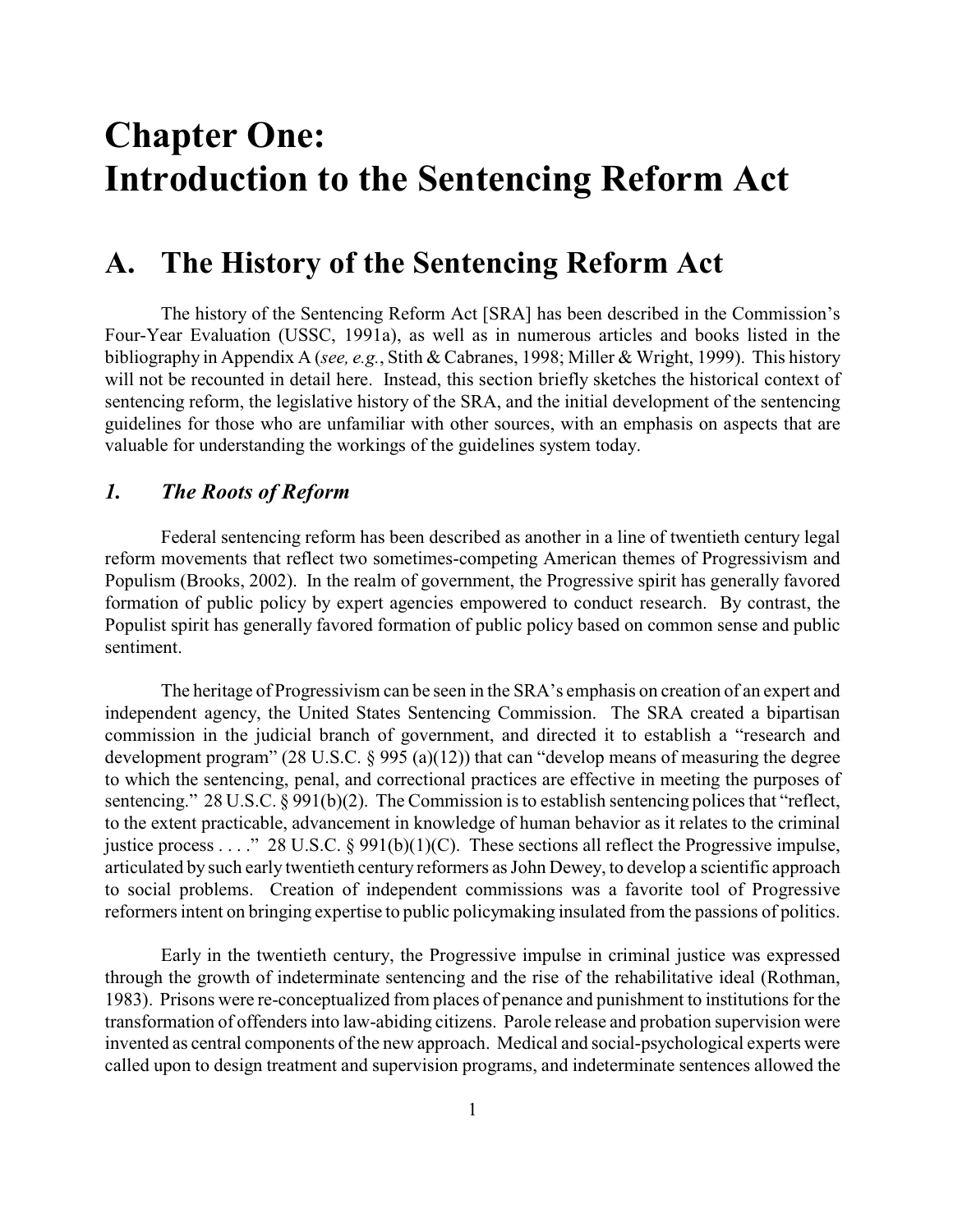length of incarceration to be tailored to each offender's progress toward rehabilitation, as judged by expert evaluators.

By the 1970s, faith in the rehabilitative ideal had declined (Allen, 1981), but faith in expert commissions remained. Progressive-minded reformers were led to a search for alternatives to indeterminate sentencing by growing mistrust of a "therapeutic state" and the dangers to liberty and fairness it potentially posed (Kittrie, 1971; Twentieth Century Fund Task Force on Criminal Sentencing, 1976), and by the lack of strong evidence for the effectiveness of correctional treatment programs (Martinson, 1974). Several proposals to rationalize the federal criminal code (ALI, 1962; ABA, 1968, 1979; Nat'l Comm. on Reform of Federal Criminal Law, 1971) included proposals for sentencing reform. Judge Marvin Frankel's influential book, *Criminal Sentences: Law Without Order* (1972), called for creation of an independent sentencing commission that could replace judicial and parole board discretion with sentencing guidelines. In this new Progressive vision, the medical model of rehabilitation was replaced with legal and technocratic expertise, which could fashion penalties that were calibrated to the seriousness of the crime (Von Hirsch, 1976) or that were optimal for maximizing the control of crime while minimizing the costs of criminal justice (Becker, 1968).

Alongside the sections of the SRA that reflect a Progressive spirit, however, are sections that reflect a Populist distrust of both elite "experts" and politicallyunaccountable judges. The sentencing guidelines were intended most importantly to curtail judicial and Parole Commission discretion, which was viewed as "arbitrary and capricious" and an ineffective deterrent to crime.<sup>1</sup> The Sentencing Commission was also ordered to eliminate sentences that, in the view of Congress, "in many cases . . . do not accurately reflect the seriousness of the offense." 28 U.S.C. § 994(m). The SRA contains dozens of other detailed instructions to the Commission, including directives to consider "the community view of the gravity of the offense;" and "the public concern generated by the offense . . . ." 28 U.S.C. § 994(c). Most importantly, while the Commission is charged with developing and amending the guidelines, the SRA ensures that the people's elected representatives in Congress have an opportunity to review the Commission's work before it becomes law. Congress reserved to itself the power, each year, to "modify or disapprove" any of the Commission's amendments to the guidelines. 28 U.S.C. § 994(p).

Distrust of judges is a recurring theme of Populism, voiced early in the twentieth century by Nebraska Senator George Norris (1922), who declared that "Federal judges are not responsive to the pulsations of humanity" (Brooks, 2002). On two major occasions in the second half of the twentieth century, this distrust led to a very different type of determinate sentencing reform—a proliferation of mandatory minimum penalty statutes. Fixed mandatory penalties had been common in Colonial times but grew increasingly rare during the nineteenth century (Lowenthal, 1993). In 1956, however, Congress enacted the Narcotic Control Act, also known as the "Boggs Act," which established minimum terms of imprisonment without parole for certain drug trafficking offenses. Finding that

<sup>&</sup>lt;sup>1</sup> S. REP. No. 225, 98th Cong., 2nd Sess. (1984), at 65 [hereinafter SENATE REPORT].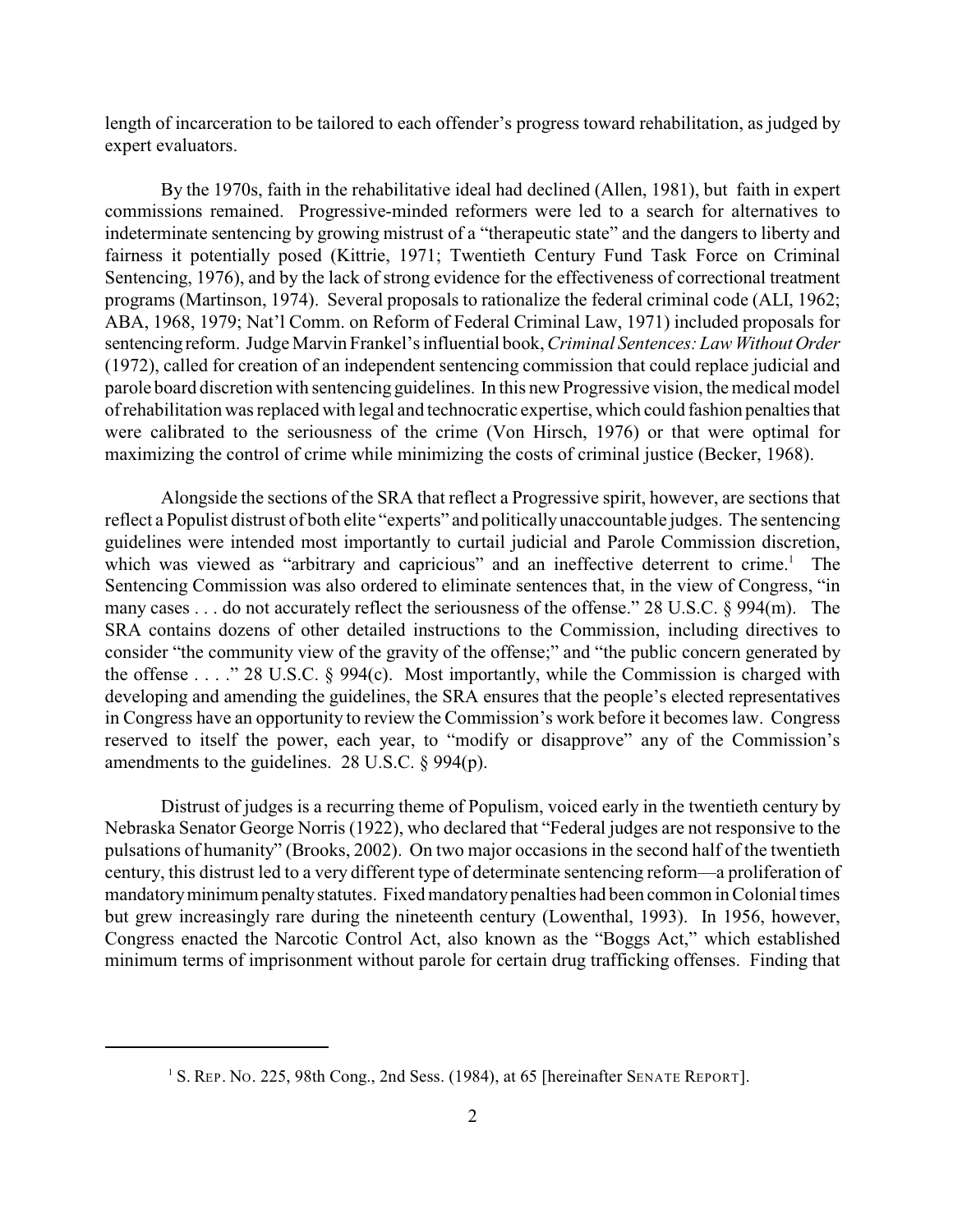increases in sentence length "had not shown the expected overall reduction in drug law violations" 2 Congress pulled back from statutory minimum penalties with passage of the Comprehensive Drug Abuse Prevention and Control Act of 1970, which repealed virtually all of the mandatory sentencing provisions. But beginning again in 1984, with expansions in 1986 and 1988, Congress enacted a series of mandatory penalties targeted at firearm, drug, and sex offenses, and at repeat offenders. Over one hundred such statutory penalties exist today alongside the sentencing guidelines, and more mandatory penalty provisions continue to be proposed in almost every session.

The tension between Commission developed guidelines and Congress enacted mandatory minimum penalty statutes greatly complicates the task of sentencing reform, as discussed in the Commission's *Special Report to Congress: Mandatory Penalties in the Federal Criminal Justice System* (USSC, 1991b). The root tension between Progressive and Populist reform—between delegation to experts and popular oversight—also contributed to a lengthy process of public debate and legislative development before final passage of the SRA in 1984. These tensions resulted in legislation that reflects aspects of both movements, and thus, compromises and contradictions in both the goals to be achieved by sentencing reform and in the mechanisms created to achieve them.

#### *2. Legislative Development of the SRA*

The legislative history of the SRA has been subject to widely varying interpretations. Some scholars view the legislation as a thoughtful blueprint for rationalizing the sentencing process, with significant liberal elements meant to reduce over-reliance on imprisonment and preserve significant judicial discretion, albeit with some compromise of these principles as the legislation took final shape (Miller & Wright, 1999). Others believe the SRA was subtly transformed from the liberal blueprint originally introduced by Senator Edward Kennedy in 1975 into a law-and-order measure designed to increase the severity of punishment and virtually eliminate judges' discretion to consider individual offender characteristics (Stith & Koh, 1993). Most agree, however, that the legislation that emerged from nearly a decade of deliberation and compromise contained important ambiguities, which left the original Sentencing Commission with significant administrative discretion to shape the guidelines system it was directed to create (Feinberg, 1993; Miller & Wright, 1999; Hofer & Allenbaugh, 2003).

The legislation that ultimately became the SRA survived the introduction of competing proposals in both the House and Senate. It was repeatedly amended over a decade of development before enactment, somewhat surprisingly, on October 12, 1984, as part of an omnibus continuing appropriations measure. The final version differed from the bill that was originally introduced and from competing proposals in many important respects.

<sup>&</sup>lt;sup>2</sup> S. REP. No. 613, 91st Cong., 1st Sess. 2 (1969).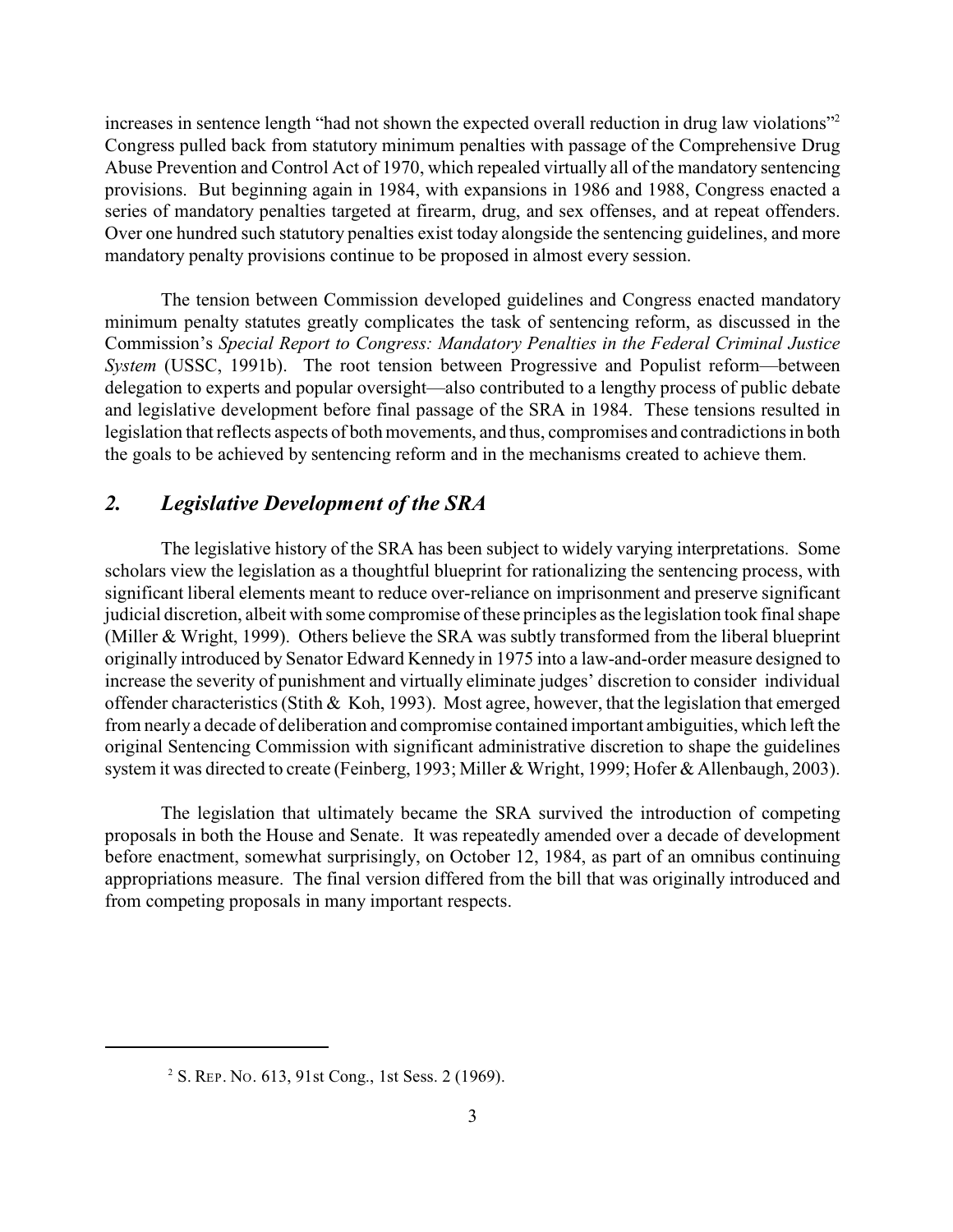# **Sentencing Reform Act Time Line**

- **Jan. 1971** National Commission on Reform of Federal Criminal Laws (the "Brown Commission") issues report*.* The commission recommends classification and grading of offenses, concise listing of authorized sentences, limits on the cumulation of punishment for multiple offenses, parole following longer periods of imprisonment, and limited appellate review.
- **Nov. 1971** U.S. District Judge Marvin E. Frankel (S.D.N.Y.) delivers lectures at the University of Cincinnati Law School, calling for a national commission to study sentencing, corrections, and parole; formulate laws and rules on the basis of the research; and enact rules subject to congressional veto.
- **1971-1974** Senate Subcommittee on Criminal Laws and Procedures considers Brown Commission proposals. The subcommittee holds hearings during the 92nd Congress and in the 93rd focuses on two legislative proposals: (1) S. 1, the Criminal Justice Codification, Revision, and Reform Act of 1973 and S. 1400, the Criminal Code Reform Act of 1973. The bills include largescale criminal code re-codification. No mention is made of a sentencing commission or sentencing guidelines.
- **1975** Yale Law School professors (with support of the Guggenheim Foundation) advocate creation of a sentencing commission to issue sentencing guidelines, appellate review of sentences, and the abolition of parole.
- **Nov. 1975** Sen. Edward Kennedy introduces bill during the 94th Congress (S. 2699) to form United States Commission on Sentencing to issue sentencing guidelines and to reduce numerous statutory maximum sentences.
- **May 1976** The Parole Commission and Reorganization Act of 1976 (Pub. L. No. 94- 233, 90 Stat. 219 (May 14, 1976)) is enacted. The act codifies the Parole Commission's program that applied guidelines to all parole decisions beginning in 1974.
- **1977-78** In the 95th Congress, Senator McClellan and Sen. Kennedy sponsor S. 1437 to re-codify federal criminal laws, restrict parole, and to establish a sentencing commission to draft sentencing guidelines. An amended S. 1437 passes the Senate. The Subcommittee on Criminal Justice of the House Judiciary Committee subsequently conducts hearings on the bill and an alternative proposal, but reports a number of problems and takes no further action.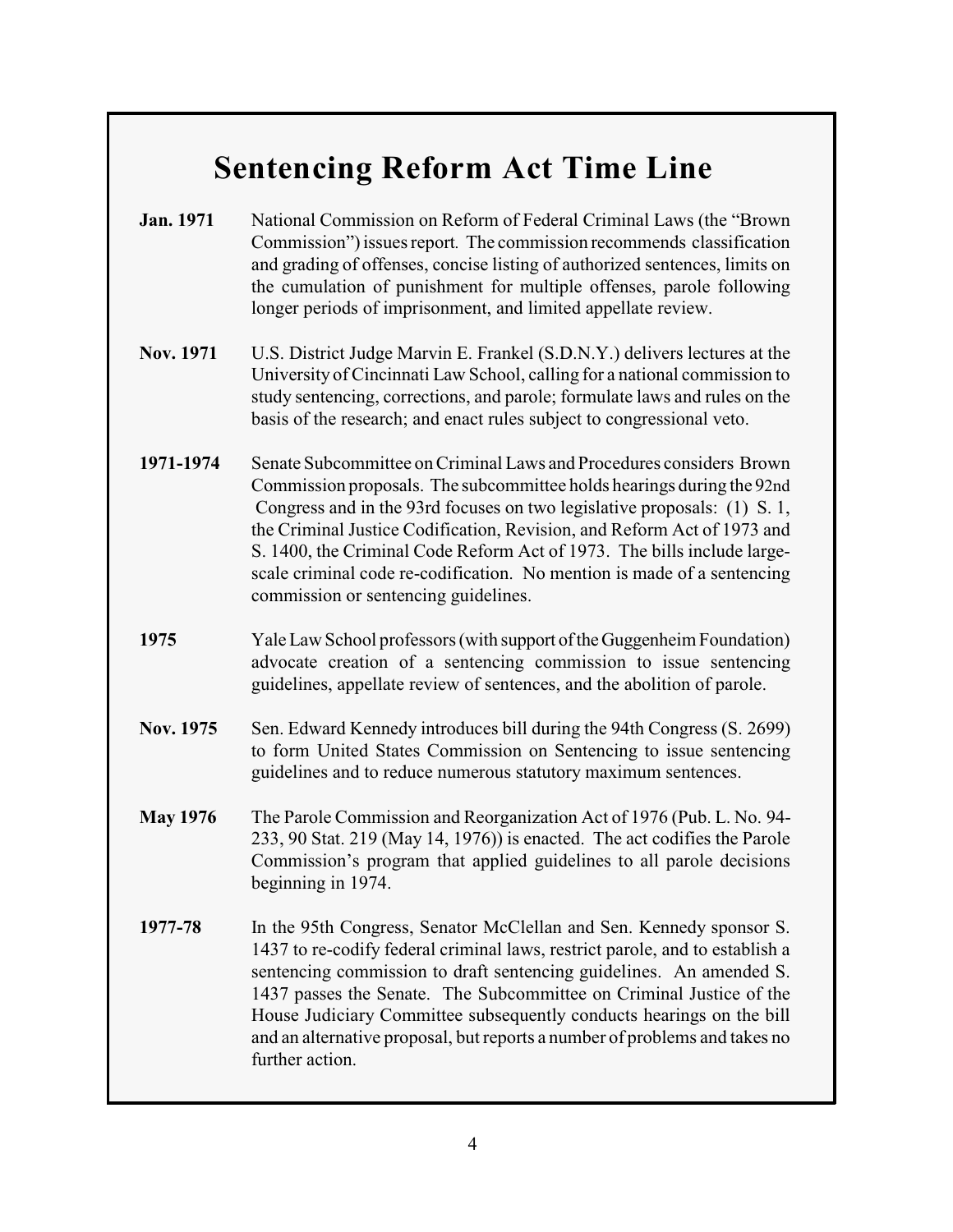## **Sentencing Reform Act Time Line (Continued)**

- **1979-1980** During the 96th Congress, S. 1722, the Criminal Code Reform Act of 1979 is introduced, which is similar to S. 1437 and creates a sentencing commission, but abolishes parole and adds the concept of supervised release. The House JudiciaryCommittee approves a sentencing bill (H.R. 6915) that proposes promulgation of guidelines by a seven-member, parttime, Judicial Conference Committee on Sentencing; authorizes greater flexibility to depart from those guidelines; and retains parole. Neither chamber acts on its version of the legislation.
- **1982** During the 97th Congress, Senate Judiciary Committee, reports a comprehensive criminal code revision bill, S. 1630, but no Senate action occurs on the proposal. A nearly identical sentencing reform package, S. 2572, passes the Senate, but gets deleted from the House version of the bill.
- **1983-1984** Senators Strom Thurmond and Paul Laxalt, during the 98th Congress, introduce S. 829, comprehensive crime control legislation that contains sentencing reform as Title II. Senate Judiciary Committee holds hearings and breaks S. 829 into several bills, including S. 1762, the Comprehensive Crime Control Act of 1983, which contained a major section on sentencing reform, and S. 668, a bill by Sen. Kennedy virtually identical to Title II. Both bills pass the Senate in 1984.

The House Judiciary Committee reports out H.R. 6012 that calls for determinate parole terms and the creation of a part-time commission within the Judicial Conference to draft advisory sentencing guidelines. The bill is not considered by the full House.

An amended Comprehensive Crime Control Act is made part of a continuing appropriations bill, is passed by both chambers of Congress, and is signed into law by President Reagan on October 12, 1984. The portion of the act creating the United States Sentencing Commission and instructing it to create sentencing guidelines for the federal courts is termed the Sentencing Reform Act of 1984.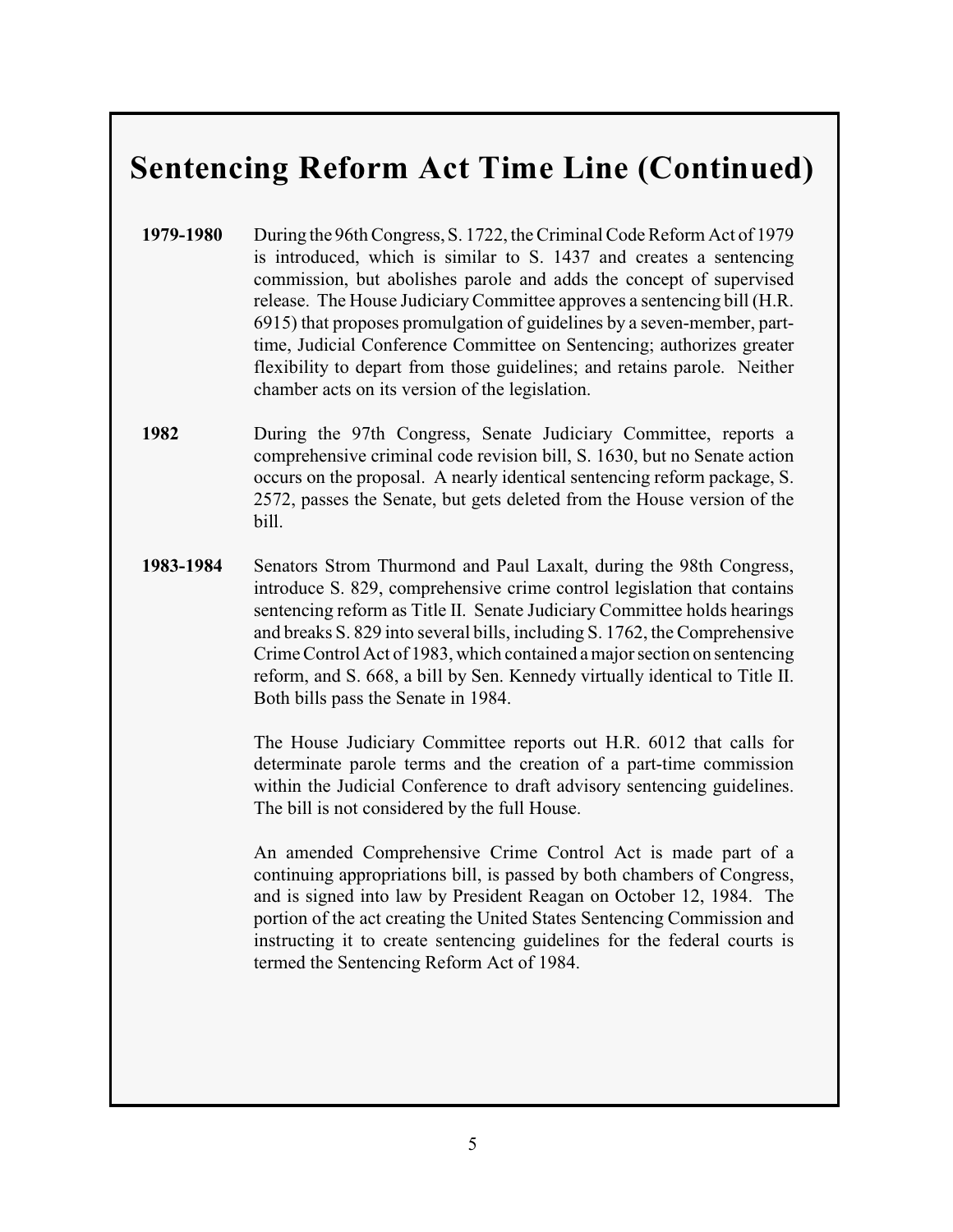*Away from judicial control of guidelines development.* The bill originally introduced by Sen. Kennedy<sup>3</sup> and subsequent competing proposals in the House<sup>4</sup> called for development of sentencing guidelines within the existing administrative structure of the judiciary. Some proposals called for guidelines to be developed by a committee of the Judicial Conference of the United States. Sen. Kennedy's bill called for a commission whose members would be chosen entirely by the Judicial Conference. But over its years of development, the idea of the Sentencing Commission was transformed from a judgedominated agency to an agency whose membership is more closely connected to the Executive and Legislative branches. Under the terms of the SRA, as finally enacted, all commissioners are to be chosen by the President with the advice and consent of the Senate. 28 U.S.C. § 991(a). The role of the Judicial Conference was reduced from choosing the commissioners, to recommending a list of judges from which the President would be required to choose, to recommending a list of six judges which the President is required only to "consider." The SRA required just three of seven voting commissioners to be active federal judges. The PROTECT Act recently further changed the Commission structure to eliminate the requirement of a minimum judicial presence on the Commission and set the maximum number of judge-members at three.

Proponents of judicial involvement had argued that the judiciary already had the capacity for guidelines development, which was similar to their existing responsibility for developing rules of practice and procedure for the courts. Some members of the House believed that "[j]udges who have had a strong

# **The U.S. Sentencing Commissioners**

The seven voting members on the Commission are appointed by the President, confirmed by the Senate, and serve staggered six-year terms. The Commission has always included federal judges, which are selected after considering a list of six judges recommended to the President by the Judicial Conference of the United States. The Commission has a chair and three vice chairs.

No more than four commissioners, or two vice chairs, may belong to the same political party. The Attorney General or his/ her designee is a non-voting, *ex-officio* member of the Commission, as is the chair of the U.S. Parole Commission. No commissioner may serve more than two full terms. When an appointment expires, the commissioner may continue to serve until Congress adjourns sine die or a new commissioner is appointed. Four affirmative votes are necessary for the Commission to pass sentencing policy.

Since its inception there have been four Commission chairs: Judge William W. Wilkins, Jr., U.S. Court of Appeals, Fourth Circuit; Judge Richard P. Conaboy, U.S. District Court, Middle District of Pennsylvania; Judge Diana E. Murphy, U.S. Court of Appeals, Eighth Circuit; and the present chair, Judge Ricardo H. Hinojosa, U.S. District Court, Southern District of Texas.

<sup>&</sup>lt;sup>3</sup> S. 1437, 95th Cong., 1st Sess. (1977).

<sup>&</sup>lt;sup>4</sup> H.R. 6915, 96th Cong., 2nd Sess. (1980).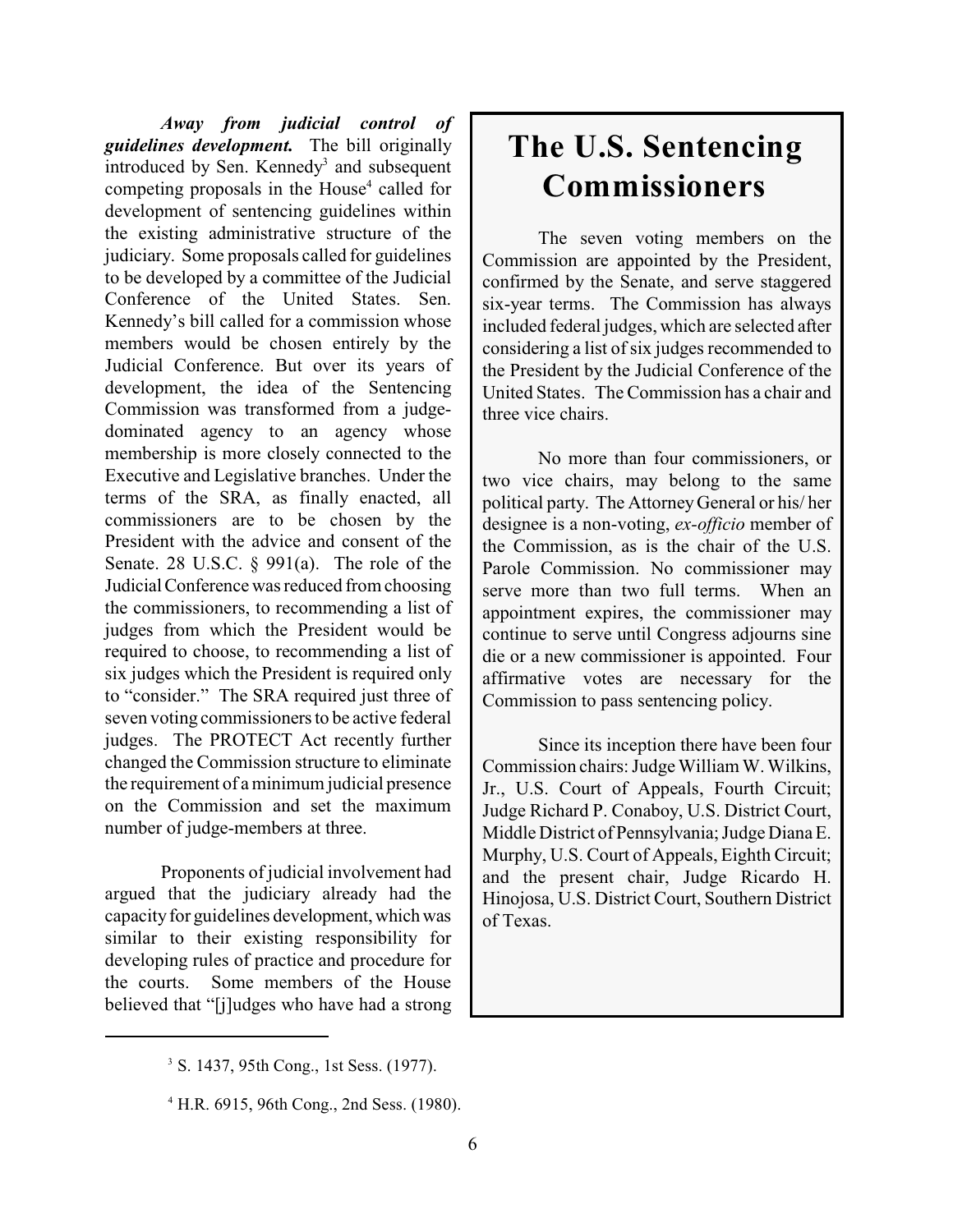voice in developing the guidelines will be more likely to consistently and fairly apply them."<sup>5</sup> But the prevailing opinion was "a reluctance to have the people in the middle of the problem try to solve it."<sup>6</sup> Rather than retain even tighter control over sentencing—as some states such as California had with legislatively drafted determinate sentences, and as Congress itself did when enacting mandatory minimum penalties—Congress instead opted for an independent Commission within the Judiciary with close connections to the Legislative and Executive Branches.

*Away from voluntary guidelines.* As it developed, sentencing reform legislation shifted from a model that continued significant discretion for sentencing judges toward a model of sharply limited discretion. Sentencing guidelines systems in the states range along a continuum from "voluntary" or "advisory," to "presumptive," to "mandatory" (BJA, 1998). The differences among them are marked by the standards governing when a judge may depart from the recommended guideline range, and the extent of appellate review of those departures. The original federal legislation called for advisory guidelines with limited appellate review. During Senate debates in 1978 however a standard was added requiring that judges sentence within the prescribed guideline range unless "the court finds that an aggravating or mitigating circumstance exists that was not adequately taken into consideration by the Commission in formulating the guidelines and that should result in a different sentence."<sup>7</sup> This was intended to ensure that the guidelines were treated as "presumptive" rather than "voluntary" (Miller & Wright, 1999). Subsequent attempts to loosen the departure standard in the Senate and the House were defeated (Stith & Koh, 1993).

The final SRA also provided for an automatic right-of-appeal if a judge sentences outside the prescribed guideline range. 18 U.S.C. § 3742. Defendants have an automatic right-of-appeal if a judge departs upward (imposes a sentence that is longer than the top of the guideline range). The government has an automatic right-of-appeal if the judge departs downward. Sentences may also be appealed by either party based on a misapplication of the guidelines.

As the guidelines were taking effect in 1987, the departure standard was again revisited and revised slightly:

The court shall impose a sentence of the kind, and within the range [required by the guidelines] unless the court finds that there exists an aggravating or mitigating circumstance *of a kind, or to a degree,* not adequately taken into consideration by the Sentencing Commission in formulating the guidelines that should result in a sentence different from that described" (new language italicized). 18 U.S.C. § 3553(b).

The author of this amendment, Rep. John Conyers, apparently intended it to expand the discretion of the sentencing judge to depart from the guidelines. However, a "joint explanation" inserted into the Congressional Record by several senators contradicted this analysis (Miller & Wright, 1999).

<sup>&</sup>lt;sup>5</sup> H.R. REP. No. 1017, 98th Congress, 2nd Session, at 93-94 (1984).

CONG. Q., 1983, at 339. <sup>6</sup>

 $7124$  Cong. Rec. 382-83 (1978) (unprinted amend. No. 1100, adopted Jan. 23, 1978).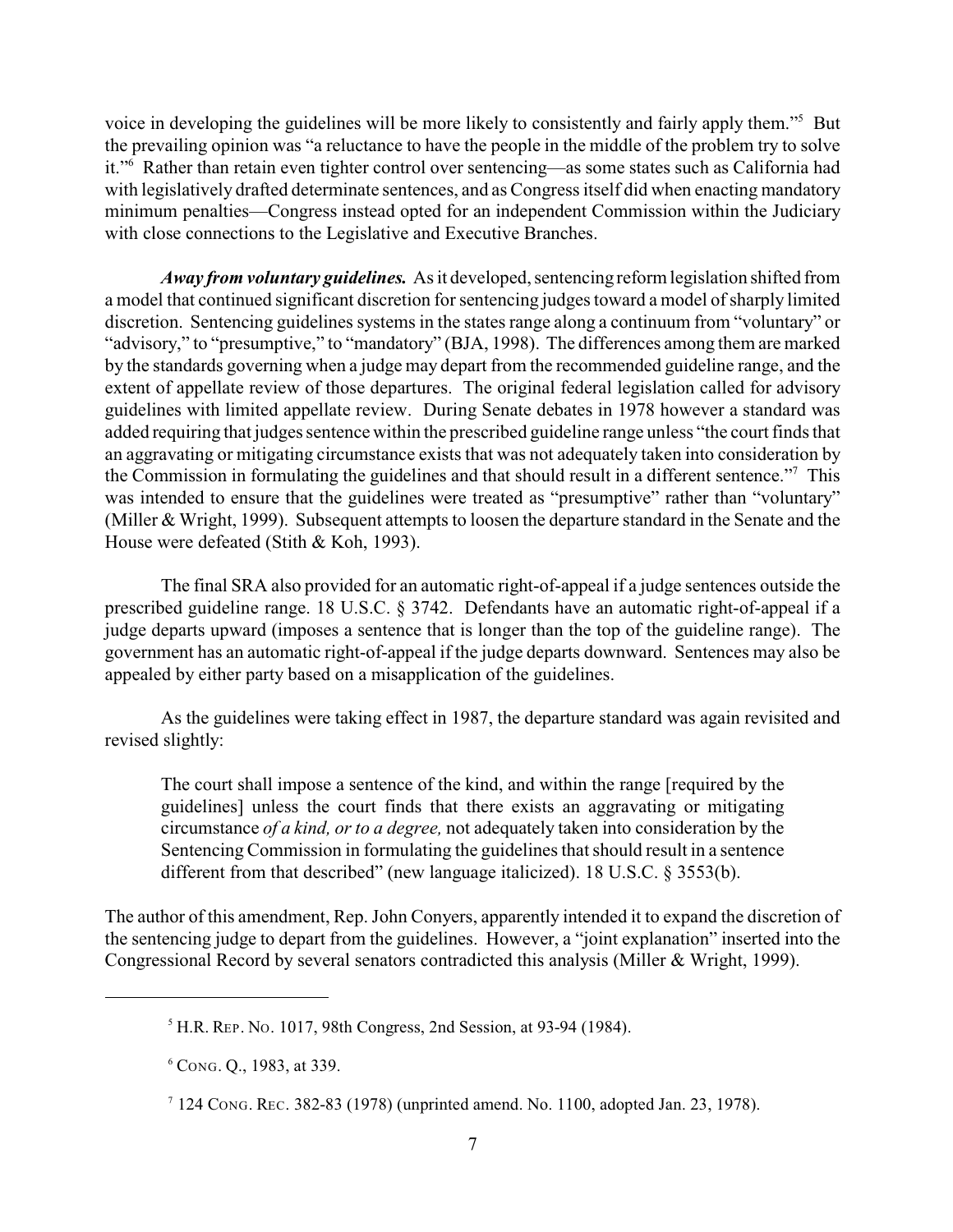Thus, the legislative history and final text of the SRA are somewhat ambiguous as to just how restrictive the departure standard was intended to be, particularly in combination with other provisions of the Act. Ultimately, actions of the Commission, the appellate courts, and Congress shaped where the federal guidelines fall on the continuum between presumptive and mandatory. Prior to the

# *Blakely v. Washington***: A New Challenge for Federal Sentencing Reform**

On June 24, 2004, the Supreme Court decided *Blakely v. Washington*, 124 S.Ct. 2531 (2004), a case with potentially profound consequences for the federal sentencing guidelines and for the sentencing reform movement. The court invalidated a sentence imposed under the Washington State sentencing guidelines because it violated the defendant's rights under the Sixth Amendment to the United States Constitution. The judge in the case had departed from the standard sentencing range, set out by the legislature in the state's sentencing statutes, based on an aggravating factor that had not been admitted by the defendant as part of his guilty plea nor proven to a jury beyond a reasonable doubt.

Although the majority opinion made clear that the court was not passing judgment on the constitutionality of the federal sentencing guidelines, which were not before the court, some of the dissenting justices and numerous commentators argued that the decision raised questions about the constitutionality of the federal guidelines or the procedures used to enhance sentences under them. District judges and circuit courts have reached varying opinions on the implications of the decision for federal sentencing. The Supreme Court has accepted certiorari in two cases in order to clarify the implications of *Blakely*, if any, for the federal sentencing guidelines. Oral arguments were given in *United States v. Booker* ( 375 F.3d 508 (7th Cir. 2004)) and *United States v. Fanfan* (2004 U.S. Dist. LEXIS 18593 (D.Me. June 28, 2004) on October 4, 2004, the first day of the court's 2004-2005 term, with a decision in the case expected later in the year.

 Until these questions are resolved, the ultimate status of the federal sentencing guidelines will remain uncertain. In the meantime, numerous observers have hoped that the *Blakely* decision will inaugurate a renewed national conversation about the state of federal sentencing and the sentencing guidelines. (Testimony of witnesses at a hearing before the Senate Judiciary Committee, "*Blakely v. Washington* and the Future of the Federal Sentencing Guidelines," July 13, 2004.) The Commission will be part of this conversation and believes that the results of the Fifteen-Year Evaluation of the guidelines can make an important contribution to understanding and improving federal sentencing.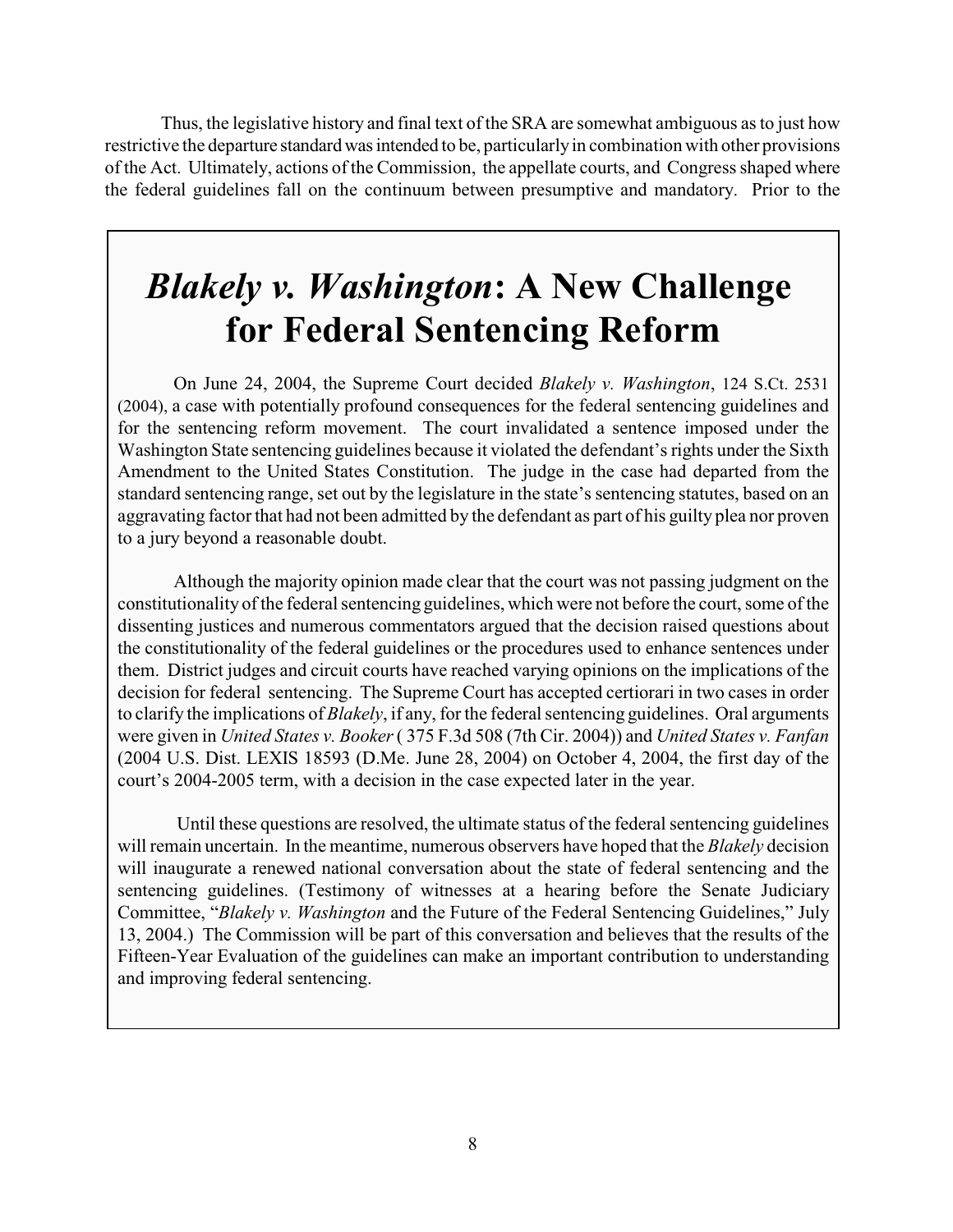Supreme Court's decision in June, 2004, in the case of *Blakely v. Washington*,<sup>8</sup> which again raised questions about the constitutionality of the federal guidelines, all observers agreed that the federal guidelines were far from voluntary. Judges were legally bound to apply them unless a departure could be justified to the appellate court if the case were appealed. But whether the guidelines were sufficiently mandatory was a source of continuing debate.

In 2003, Congress concluded that the governing standards for appellate review of departures had resulted in an unacceptably high downward departure rate, particularly in the area of sex offenses against children. For these latter offenses, the PROTECT Act of 2003 eliminated judicial departures for all reasons except those specifically authorized in Chapter Five, Part K, of the *Guidelines Manual*. For other downward departures, the PROTECT Act established *de novo* review upon appeal. The Act also directed the Sentencing Commission to amend the guidelines and policy statements in order to substantially reduce the incidence of downward departures. The Commission implemented this directive in amendment 651, which narrowed the circumstances in which departure is authorized. Results of a Commission study of downward departures was published simultaneously with the amendment (USSC, 2003b).

The PROTECT Act made other changes to sentencing policies and practices that will be discussed further where appropriate in the remainder of this report. It also established requirements for reporting sentencing and departure information to the Commission and, upon their request, to the Department and Congress. Data from these new reporting requirements are not available at the time this report is being written, but departures will continue to be closely monitored by the Commission.

*Toward greater sentencing severity.* Changes in the legislation through its decade of development also encouraged the Commission, and in some cases required it, to increase sentence severity. Provisions designed to control or reduce the use of imprisonment were weakened. For example, the bill as originally introduced directed the Commission to assure that the capacity of the federal prisons "will not be exceeded."<sup>9</sup> But, in the final SRA the Commission is required only to "minimize the likelihood" that prison capacity will be exceeded. 28 U.S.C. § 994(g). Similarly, while the original legislation encouraged the Commission to be guided by the prison terms then typically served for various types of crime, the final Act specifically directed the Commission to use then-current practice only as a "starting point." The Commission was to "insure that the guidelines reflect the fact that, in many cases, current sentences do not accurately reflect the seriousness of the offense." 28 U.S.C. § 994(m).

As described above, the SRA contains other provisions reflecting a Populist belief that judges tend toward leniency and should be constrained by "guidelines and policy statements that have teeth in them."<sup>10</sup> The final SRA also contained an early type of "Three-Strikes-You're-Out" provision that requires a term "at or near the maximum term authorized" for repeat drug and violent offenders.

<sup>&</sup>lt;sup>8</sup> 124 S.Ct. 2531 (June 24, 2004).

<sup>&</sup>lt;sup>9</sup> S. 1437, *supra* note 3, at § 124.

<sup>&</sup>lt;sup>10</sup> 130 CONG. REC. 1644, 838 (1984)(statement of Sen. Strom Thurmond).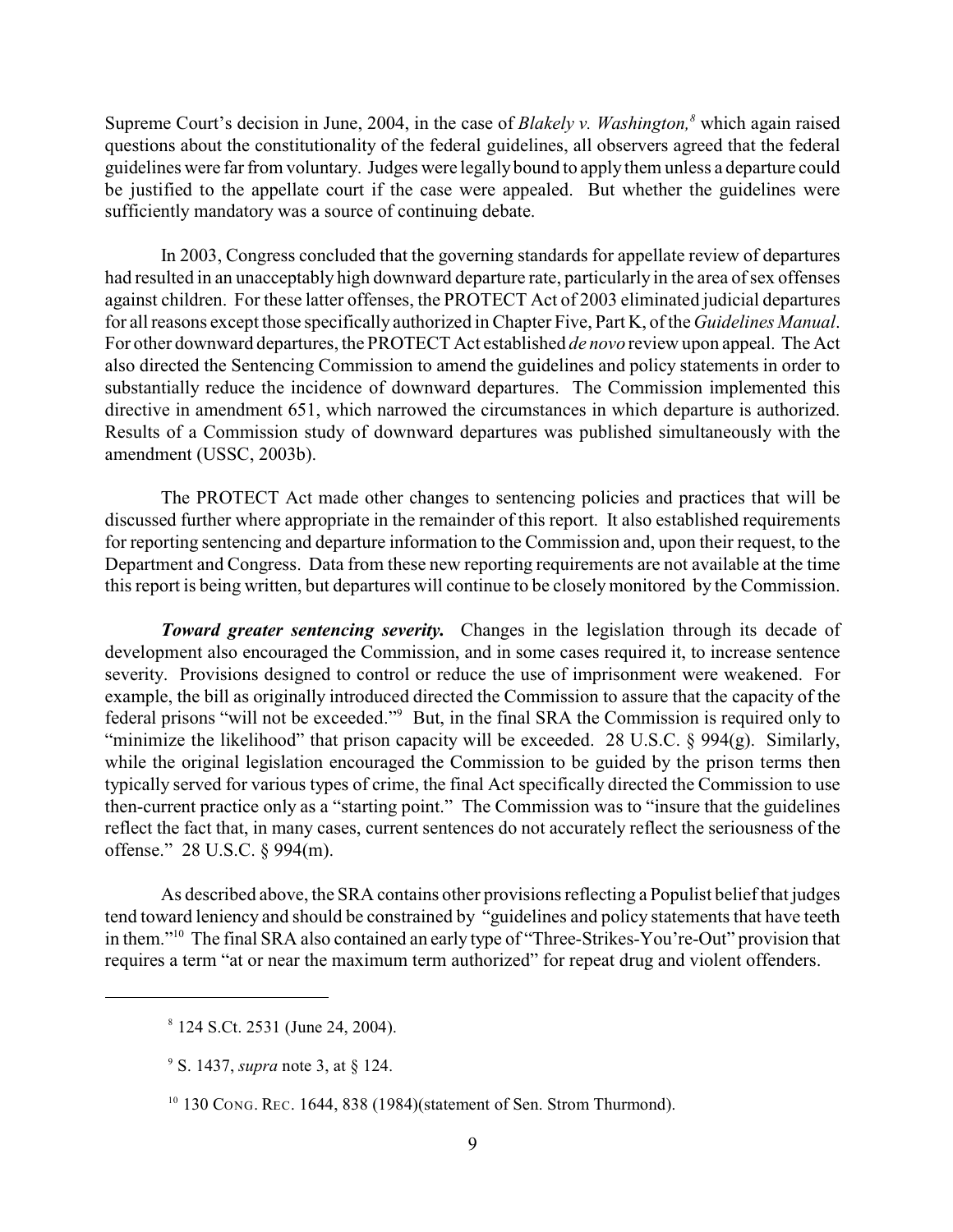28 U.S.C. § 994(h). As will be shown in Chapter Two, the SRA ultimately resulted in guidelines that have contributed to a doubling of the average prison time served by federal felony offenders.

*Toward regulation of plea bargaining.* Finally, concern that charge selection and plea bargaining could limit or thwart the goals of sentencing reform surfaced early in scholarly writings (Twentieth Century Fund, 1976; Zimring, 1976) and in congressional debates (*see* Schulhofer & Nagel, 1989). Reform skeptics pointed out that prosecutors had considerable discretion to select charges and structure plea agreements, but that in the preguidelines era judges and the Parole Commission, in setting sentences and release dates, could temper the effects of prior prosecutorial decisions. Binding sentencing guidelines, without parole, could eliminate these checks, and prosecutors could conceivably exercise considerable control over sentences through the charges they bring and the facts they prove at sentencing. The result would be a shift of discretion toward prosecutors, which could perpetuate disparity and reduce the certainty of punishment.

In 1978, in response to these concerns, the Federal Judicial Center [hereinafter FJC] undertook a study of the interaction of prosecutorial discretion and sentencing (FJC, 1979). It concluded that in the preguidelines era, judges could control the impact of plea bargaining in various ways. Under sentencing guidelines, however, discretion could be transferred to prosecutors. Further, the exercise of prosecutorial discretion would be relatively invisible; unless some judicial mechanism were found to control it, plea bargaining would be subject to supervision only within the Department of Justice and each U. S. attorney's office. The report recommended that the sentencing reform bills then pending before Congress should be amended by adding a directive to the Sentencing Commission to issue guidelines for judges to use when deciding whether to accept a guilty plea.

The FJC report heightened congressional concern that sentencing reform might actually increase disparities in federal sentencing by shifting discretion to prosecutors (*see* Schulhofer & Nagel, 1989). To address this possibility, Congress adopted a slightly weakened version of the mechanism recommended in the report. The Senate amended the pending bill to direct the Sentencing Commission to issue *policy statements*, instead of binding *guidelines*, governing the acceptance of plea agreements. This provision was included in the SRA as 28 U.S.C. § 994(a)(2)(E), which ordered the Commission to promulgate policy statements to all courts regarding the appropriate use of "the authority granted under Rule 11(e)(2) of the Federal Rules of Criminal Procedure to accept or reject a plea agreement . . . ." The *Senate Report* accompanying the SRA confidently asserted that "this guidance will assure that judges can examine plea agreements to make certain that prosecutors have not used plea bargaining to undermine the sentencing guidelines."<sup>11</sup>

By the time the SRA was signed into law by President Reagan in 1984, it had undergone nearly ten years of development. It was designed to revamp a federal sentencing system Congress described as "ripe for reform."12

<sup>&</sup>lt;sup>11</sup> SENATE REPORT, *supra* note 1, at 63.

 $I^2$  *Id.*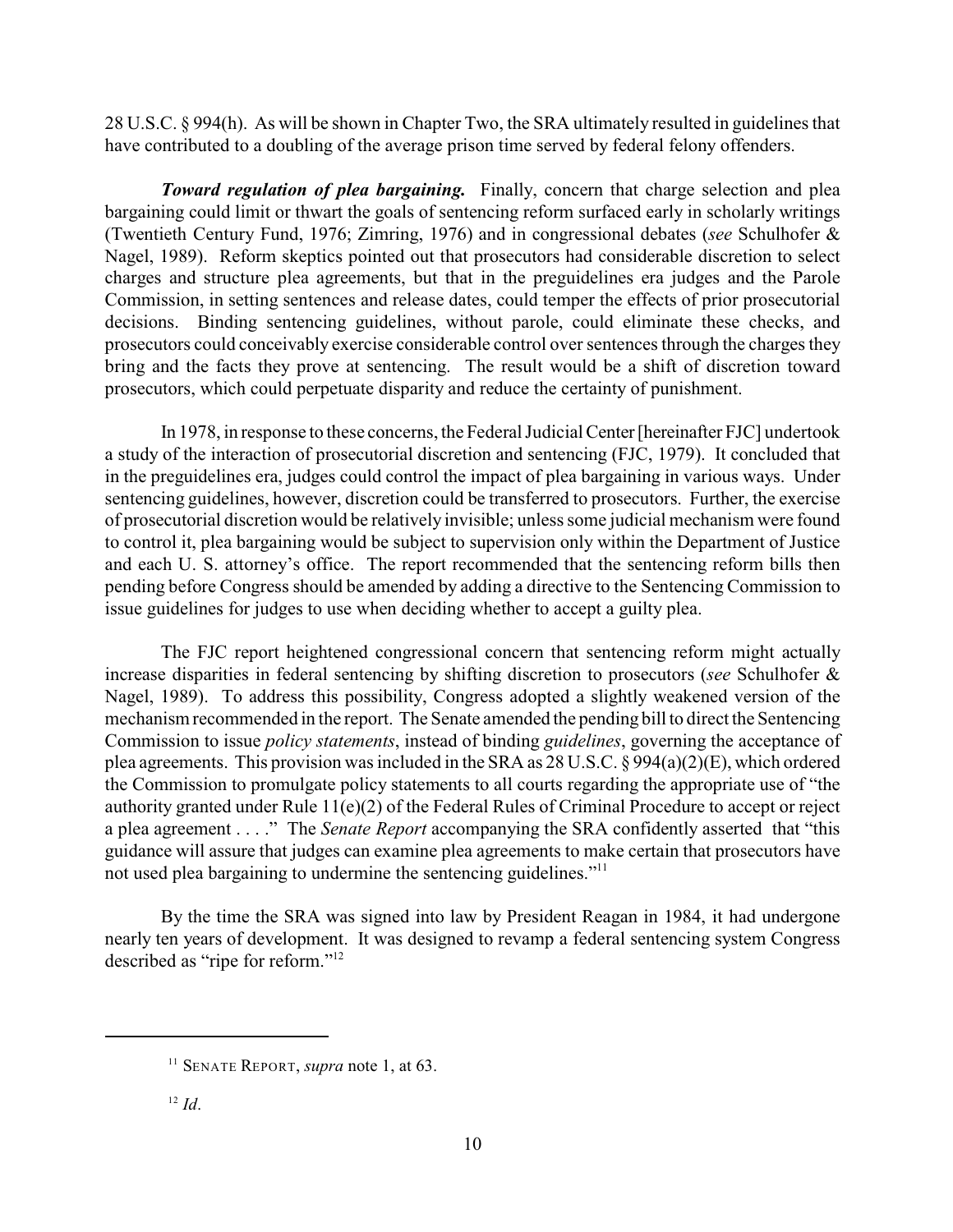## **B. Goals and Purposes of the SRA**

The goals identified in the SRA for the new system provide the best criteria for judging whether sentencing reform has been successful. These goals can be divided into two groups. The first group, the goals of sentencing reform itself, include certainty and transparency in punishment and the elimination of unwarranted disparity. Research on the effectiveness of the system at achieving these goals is the subject of the remaining chapters of this report. The second group, establishment of policies that will best accomplish the purposes of sentencing—which are usually summarized as just punishment, deterrence, incapacitation, and rehabilitation—is the subject of previous Commission-sponsored research (*see* Rossi & Berk, 1996) as well as ongoing research at the Commission. Results of this work will be addressed in future installments of the research series on the recidivism of federal offenders and other commission reports.

### *1. The Goals of Sentencing Reform*

*Reducing unwarranted disparity***.** The "first and foremost" goal of sentencing reform is avoiding unwarranted sentencing disparity (Feinberg, 1993). Much has been written defining unwarranted disparity (Blumstein, 1983). Obviously, not all different treatment of offenders is unfair, so long as it reflects differences in the seriousness of their crimes or in other relevant case or offender characteristics. But sentencing reform aimed to:

(B) provide certainty and fairness in meeting the purposes of sentencing, avoiding unwarranted sentencing disparities *among defendants with similar records who have been found guilty of similar criminal conduct* while maintaining sufficient flexibility to permit individualized sentences when warranted by mitigating or aggravating factors not taken into account in the establishment of general sentencing practices; 28 U.S.C. § 991(b)(1)(B) (emphasis added).

Section 994(f) reiterates this goal of "providing certainty and fairness in sentencing and reducing unwarranted sentence disparities."

The possibility that different racial or ethnic groups might receive unfair treatment was part of the motivation for the SRA, and it remains the subject of much public and scholarly interest. Research investigating the role of race, ethnicity, and gender in federal sentencing is presented and discussed in Chapter Four of this report. The legislative history of the Act clearly shows, however, that different treatment by different judges was the chief problem the Act was designed to address, as well as regional differences in sentencing.<sup>13</sup> The success of the guidelines at reducing inter-judge and regional sentencing disparities will be discussed in Chapter Three of this report.

*Assuring certainty and severity of punishment.* In a narrow sense, the success of the guidelines at achieving certainty of punishment has never been an issue, because the establishment of truth-in-sentencing through the elimination of parole accomplished it at a stroke. In a broader

<sup>&</sup>lt;sup>13</sup> SENATE REPORT, *supra* note 1, at 41-46.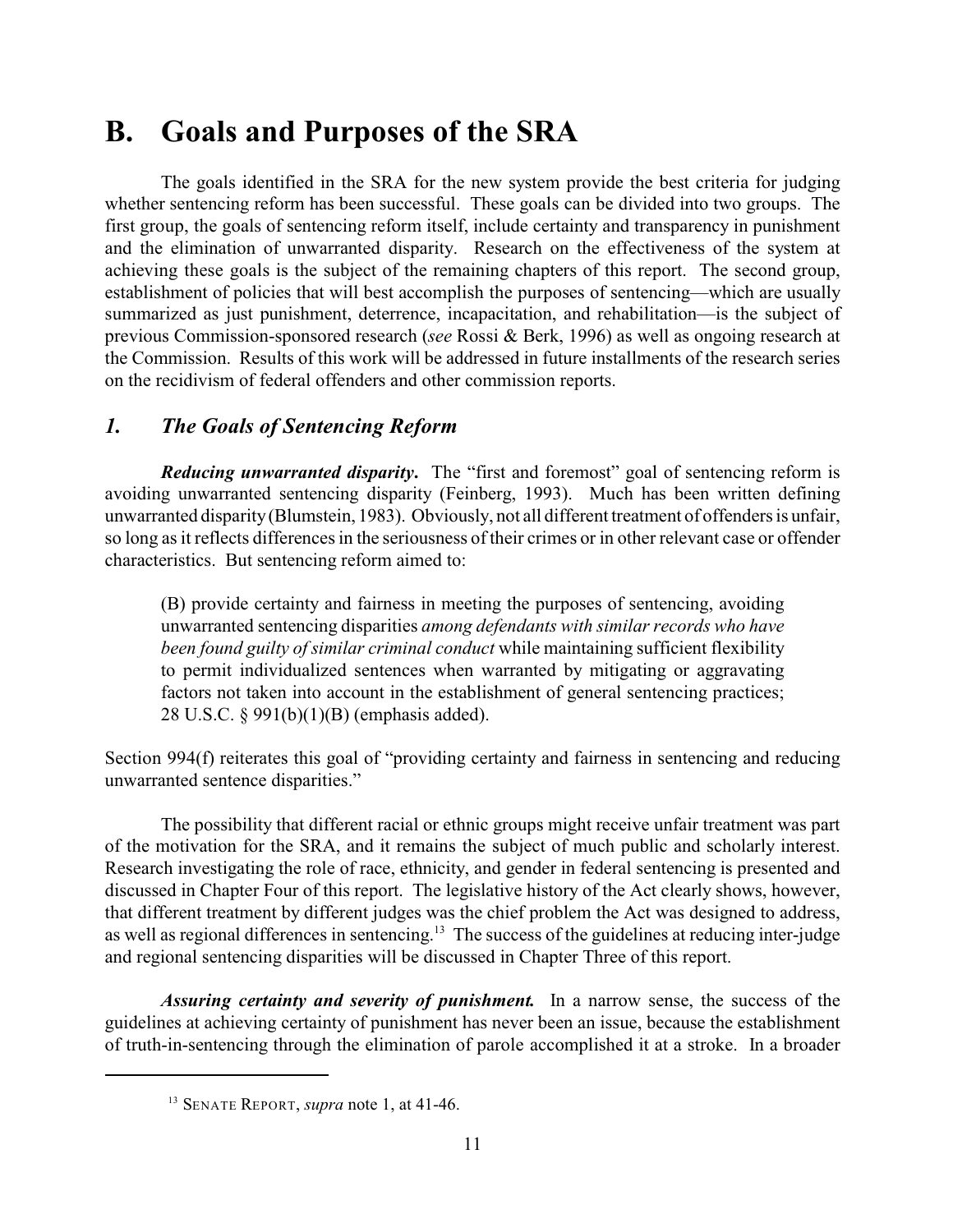sense, however, certainty of punishment is weakened when defendants are not held accountable for all of the criminal acts they actually committed. Charging or plea bargaining practices that allow defendants to avoid punishment for some acts, can undermine the certainty of punishment in this sense. Existing evidence regarding the effects of charging decisions, plea bargaining, and guideline avoidance on the certainty of punishment and on sentencing disparity will be reviewed in Chapter Three of this report.

The SRA also called for increased sentence severity for many types of offenses. The effect of the guidelines on the use of probation and the length of time served for various types of crime will be discussed in Chapter Two of this report.

*Increased rationality and transparency of punishment.* Finally, the SRA aimed to increase the rationality and transparency of sentences. By replacing the unguided discretion of the preguidelines era with a system of binding legal rules that specify in advance the effect of most offense circumstances the predictability of sentences was increased. Rationality was further advanced by requiring the Commission to develop policies and practices that "reflect, to the extent practicable, advancement in knowledge of human behavior as it relates to the criminal justice process" (28 U.S.C.§ 991(b)(1)(C)) and to "develop means of measuring the degree to which the sentencing, penal, and correctional practices are effective in meeting the purposes of sentencing." 28 U.S.C.§ 991(b)(2). Transparency was advanced by requiring each judge to "state in open court the reason for its imposition of the particular sentence" and to provide a written record of these reasons. 18 U.S.C. 3553(c). Disclosure of the presentence report, with its preliminary application of the guidelines to each case, at least ten days before the sentencing hearing, further reduces the possibility of surprise and confusion regarding the reasons for the sentence ultimately imposed. 18 U.S.C. § 3552(d). The increased rationality, transparency, and predictability of the guidelines system will be discussed in Chapter Five of this report.

#### *2. The Purposes of Punishment*

In addition to these goals of sentencing reform, the SRA directed the Commission to: "(1) establish sentencing policies and practices for the Federal criminal justice system that—(A) assure the meeting of the purposes of sentencing as set forth in section 3553(a)(2) of Title 18, United States Code." 28 U.S.C.  $\S$  991(b)(1). That section lists the purposes as:

- (A) to reflect the seriousness of the offense, to promote respect for the law, and to provide just punishment for the offense;
- (B) to afford adequate deterrence to criminal conduct;
- (C) to protect the public from further crimes of the defendant; and
- (D) to provide the defendant with needed educational or vocational training, medical care, or other correctional treatment in the most effective manner[.]

*Proportionality: Making the Punishment Fit the Crime.* The vast majority of the sentencing guidelines, particularly in Chapters Two and Three of the *Guidelines Manual*, are aimed at assuring that the severity of punishment is proportional to the seriousness of the crime. Each crime is assigned a "base offense level" as a starting point in grading the seriousness of the offense. Guideline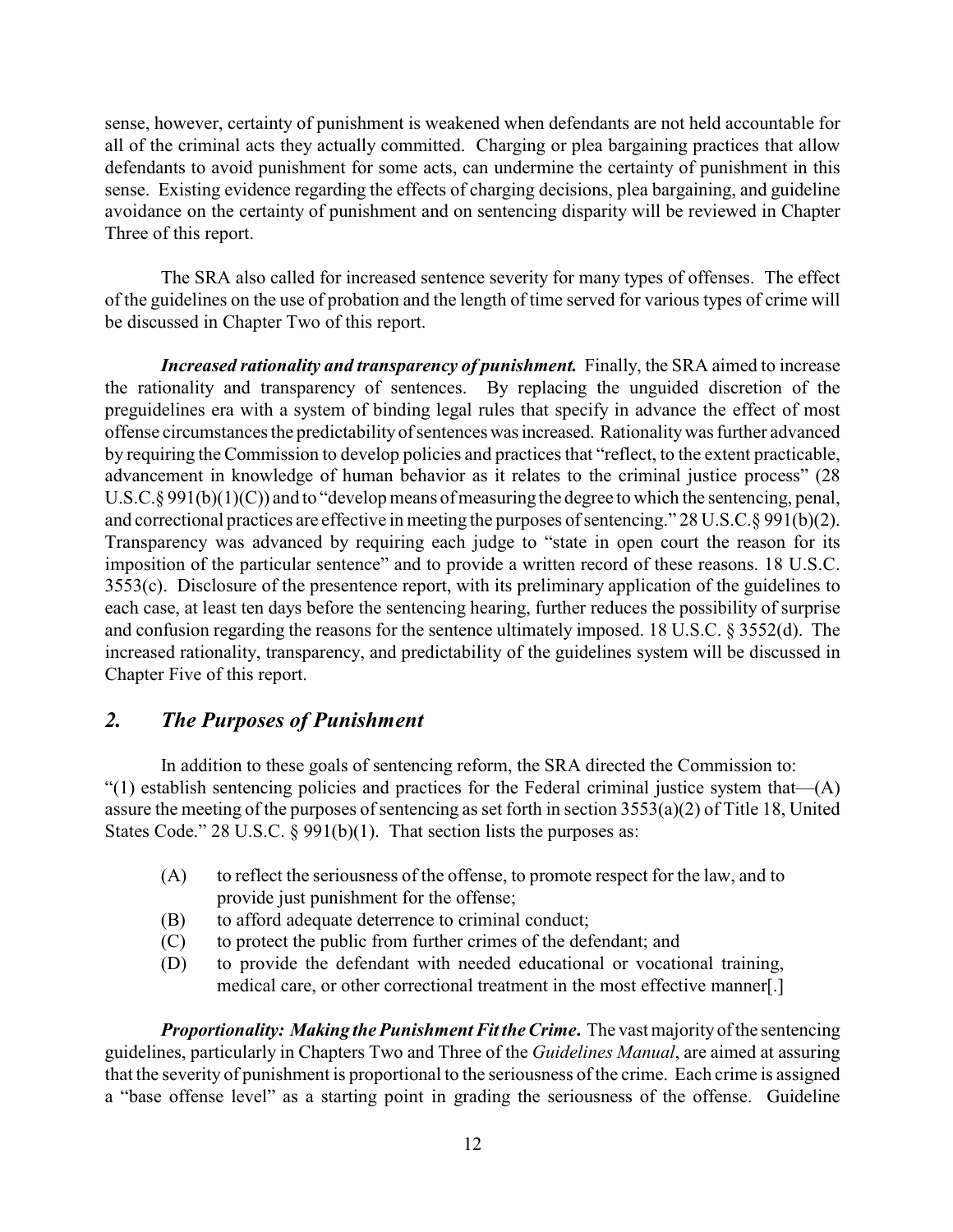adjustments then increase or decrease this score to account for aggravating or mitigating factors that differentiate degrees of harm of different offenses and the varying culpability in each case. The Commission has used a wide variety of information to assess crime seriousness, including survey data on public perceptions of the gravity of different offenses, analysis of various crimes' economic impacts, and medical and psychological data on the harm caused by drug trafficking, sexual assaults, pollution, and other offenses.

*Crime control through incapacitation and deterrence***.** The original Commission recognized crime control as the ultimate objective of the criminal law and of sentencing policy (*Guidelines Manual*, Historical Introduction, at 2). It also recognized that proportionate punishment can control crime through a deterrent effect. It followed the practice of most state guideline systems (Kauder, et al., 1997) and the federal Parole Commission—which had developed a "Salient Factor Score" to help predict the recidivism risk of various offenders—by increasing the term of imprisonment for offenders who were at a greater risk of recidivism (Hoffman & Beck, 1997). To minimize conflict with the other purposes of punishment, the Commission chose to predict risk using only the offender's criminal history (Hofer & Allenbaugh, 2003). Chapter Four of the *Guidelines Manual* provides rules for assigning each offender to a "criminal history category" which, along with the offense level, determines the range of imprisonment and sentencing options available to the judge.

As part of the Fifteen-Year Evaluation, the Commission has undertaken a major empirical study of the recidivism of federal offenders. The results of this study, published as Release 1 in the Research Series on the Recidivism of Federal Guideline Offenders, have reconfirmed the validity of the criminal history score as a measure of recidivism risk (USSC, 2004). Further analysis of these data will allow the Commission to refine the criminal history category to make it an even more accurate predictor of risk. Additional research is also underway to assess the deterrent effect of various terms of imprisonment and other aspects of the guidelines' efforts at crime control.

*Rehabilitation.* The SRA directs judges to consider each defendant's need for educational and treatment services when imposing sentence. However, the SRA and the guidelines make rehabilitation a lower priority than other sentencing goals (*see* Hofer & Allenbaugh, 2003). For example, the Commission was directed to ensure that "the guidelines reflect the inappropriateness of imposing a sentence to a term of imprisonment for the purpose of rehabilitating the defendant." 28 U.S.C. § 994(k). Despite the relatively low priority given rehabilitation, judges are still required to assess a defendant's need for treatment or training when they decide whether to impose any special conditions of probation or supervised release. *See* USSG §5D1.3(d). (Supervised release has replaced parole as the means to provide offenders with post-imprisonment supervision.) Because prison rehabilitation programs are administered by the Bureau of Prisons and post-imprisonment programs are administered by the probation service of the Administrative Office of the United States Court, these agencies have conducted the most extensive research on the effectiveness of treatment and training programs (BOP, 1997).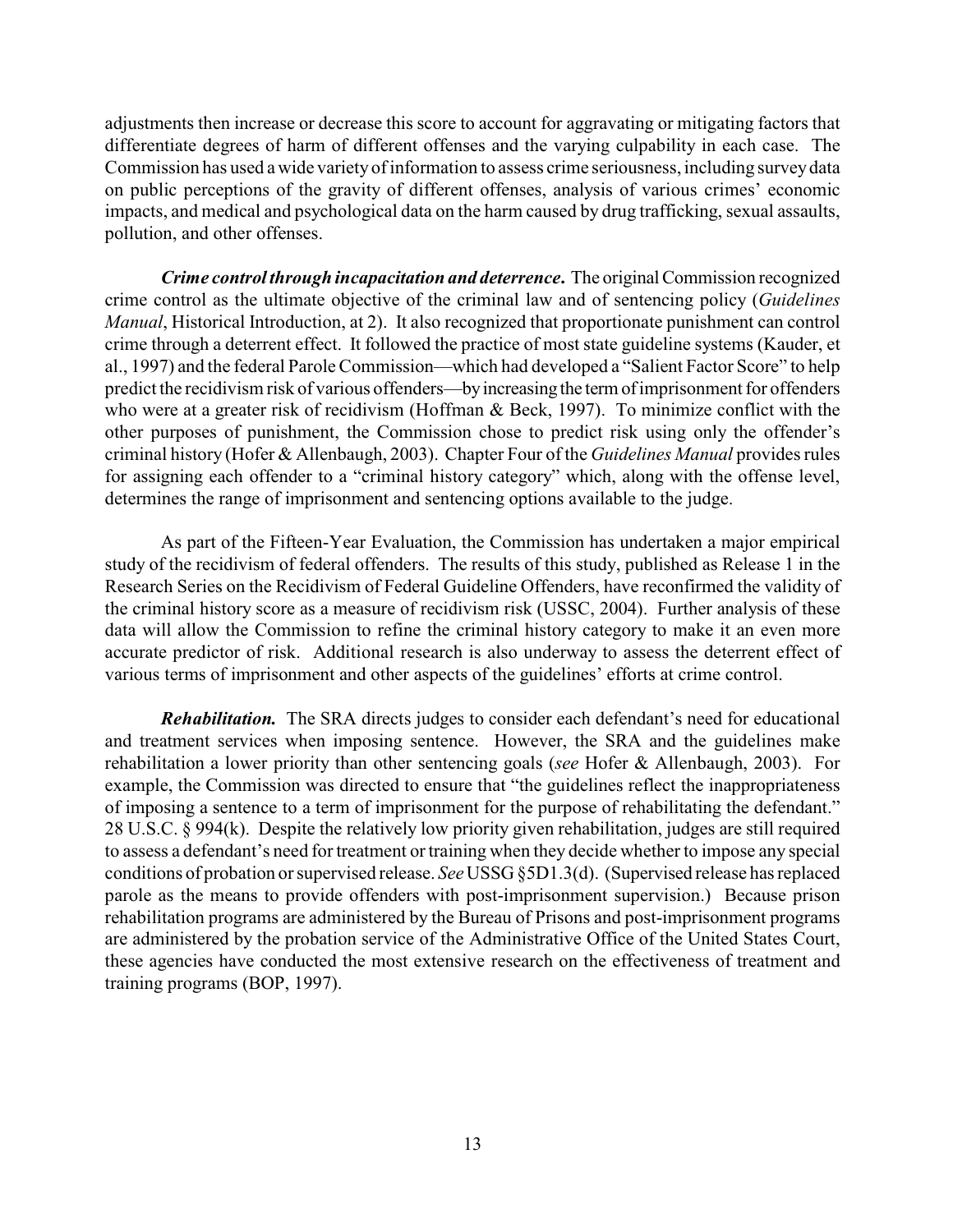## **C. The Commission's Implementation of the SRA**

A number of articles by original commissioners have described in detail how they set about implementing the directives in the SRA (Breyer, 1988; Nagel, 1990; Wilkins, 1992a; Corrothers, 1992). The details of these efforts will not be repeated here, but a brief summary of the guideline development process is provided for readers unfamiliar with the history of the Commission. An introduction to how the guidelines determine the sentence is also provided for those unacquainted with the guidelines' operation.

#### *1. Guidelines Drafting Procedures*

**Sentencing Philosophy.** The SRA directed the Commission to develop guidelines that would advance all of the goals of sentencing reform and all the purposes of sentencing reviewed above. Sentencing philosophy was a source of much discussion among the original Commissioners. For the first 18 months of its existence, competing versions of the Guidelines were developed and debated, each built on different theoretical principles, such as just desert theory or the economics-based theory of optimal penalties (Nagel, 1990). None of these proposals gained sufficient support to win acceptance, so the Commission decided to use an empirical approach instead (*see* Breyer, 1988, for a fuller discussion of these developments).

Although the Commission has never explicitly articulated a philosophy of sentencing, the guidelines rules themselves reflect a fairly clear ordering (Bowman, 1996; Hofer & Allenbaugh, 2003). Like guideline systems in the states, the federal guidelines reflect the current "consensus model of criminal punishment" (Frase, 2003), a formof "limiting retributivism" (Morris, 1977). This approach places primary emphasis on punishment proportionate to the seriousness of the crime and, within the broad parameters of this retributivism, lengthier incarceration for offenders who are most likely to recidivate. Some scholars call this approach "modified just desert" (Monahan, 1982). The Commission approvingly cited scholars working within this model in the *Supplementary Report* that accompanied promulgation of the guidelines (USSC, 1987, p. 16).

*The use of data on past practices and recidivism.* The original Commission based the guidelines on many considerations, including distinctions made in the substantive criminal statutes, the United States Parole Commission's guidelines, and public commentary. However, an important starting point in the deliberations was a statistical analysis of preguidelines sentencing practices. The Commission analyzed detailed data drawn from more than 10,000 reports of offenders sentenced in 1985 and additional data from approximately 100,000 more federal convictions. The Commission determined the average prison term likely to be served for each generic type of crime. These averages established offense levels for each crime, which were directly linked to a recommended imprisonment range. Aggravating and mitigating factors that significantly correlated with increases or decreases in sentences were also determined statistically, along with each factor's magnitude (USSC, 1987). These formed the bases for "specific offense characteristics" for each type of crime, which adjusted the base offense level upward or downward.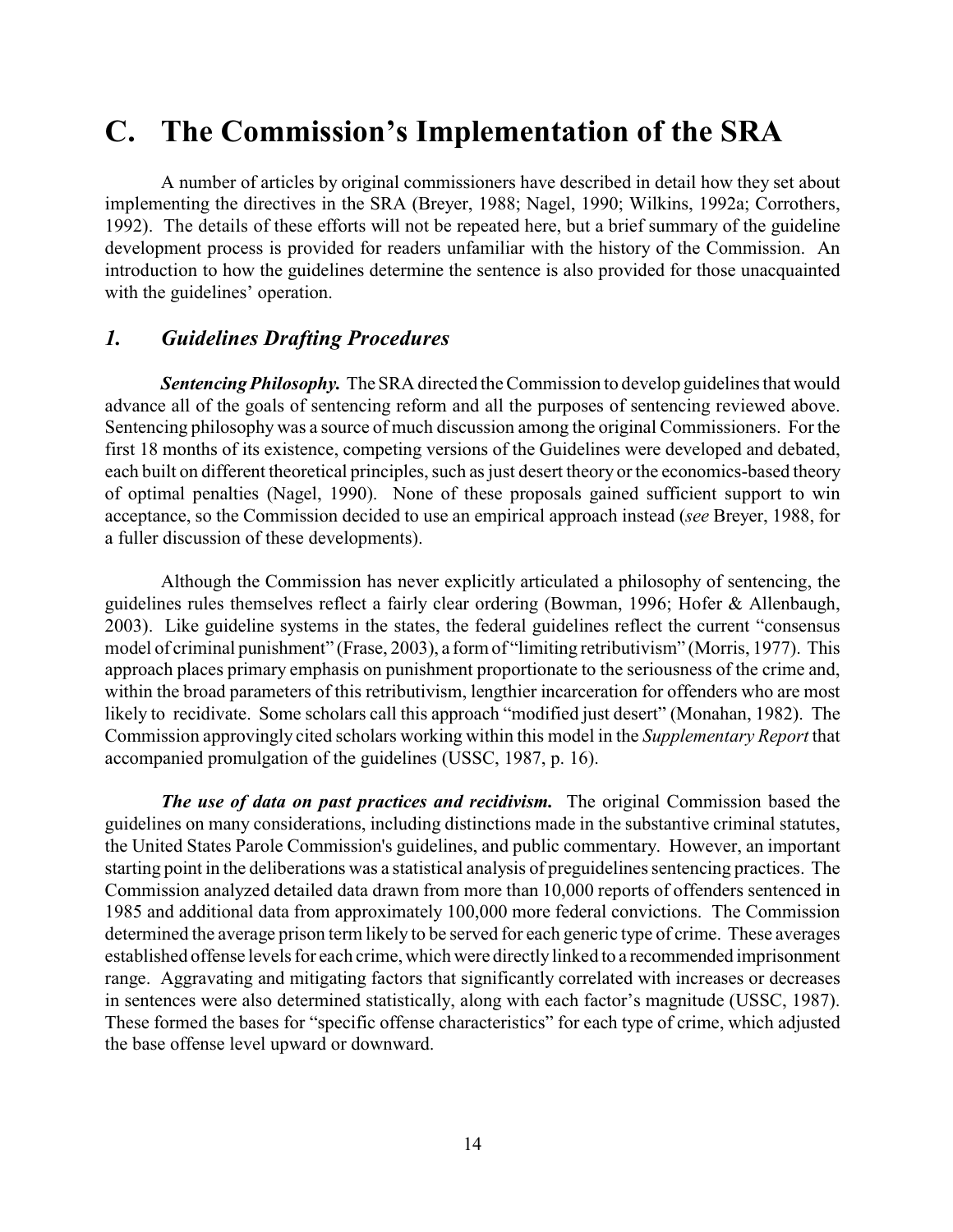The Commission used the statistical results as a starting point for deliberations, departing from past practice when a majority of the Commissioners agreed there was a reason to do so. Guidelines for most crimes were based on past practices, but important considerations led the Commission to depart from past practices for certain crimes such as fraud and drug trafficking. Some of these considerations were driven by statute. The SRA required that the Commission provide "a substantial term of imprisonment" for certain categories of offender,<sup>14</sup> and statutory minimum penalties, enacted as the guidelines were being drafted, dictated many terms of the drug trafficking guidelines. The Commission also sought to correct past under-punishment of crimes, such as "white collar" crimes.

In addition to the offense level, the guidelines take into account each offender's criminal history. The offender's "criminal history score," designed to predict recidivism, is based on the frequency, seriousness, and recency of prior criminal convictions, and whether the offender was under criminal justice supervision at the time of the present offense. The rules the Commission developed were based on factors that prior research had found to be empirically related to the likelihood of future criminal behavior (Hoffman & Beck, 1997). The criminal history score was designed to predict recidivism, but uses only criminal history to do so (as opposed to also using employment or drug use history, as had the Parole Commission's salient factor score). In this way, the Commission sought to reduce the tension between preventing future crime and just punishment for the current crime. Offenders with prior convictions were shown to be more likely to recidivate, and also were viewed as more culpable and therefore more deserving of punishment.

*The necessary level of detail.* One important question in developing the guidelines was how much detail to build into the system, that is, how many different offense level adjustments and criminal history categories were needed to adequately differentiate among crimes and offenders. A very simple system could produce sentence uniformity, but at the expense of proportionality. A few general categories might make the guidelines easy to administer, but at the cost of lumping together offenders who are very different in important respects. This problem arises in statutory minimum penalties that require the same penalty for very different offenders—for example, at least ten years imprisonment for all offenders who traffic in a certain quantity of drug, regardless of the mitigating factors that may be present in some of the cases (USSC, 1991(b)).

On the other hand, a sentencing system that attempts to account for every conceivable offense and offender characteristic relevant to sentencing could quickly become unworkable. As the number and complexity of decisions needed to apply the guidelines increase, so do the resources required for investigations and sentencing hearings, as well as the risk that different judges will apply the guidelines differently (Ruback & Wroblewski, 2001). In the end, the original Commission balanced these concerns and devised a Sentencing Table with 43 offense levels and 6 criminal history categories with overlapping ranges of imprisonment. In creating this table the Commission was guided by the provision in the SRA, sometimes called the "25 percent rule," which requires that the maximum of each recommended sentencing range exceed the minimum of the range by no more than six months or 25 percent of the minimum range, whichever is greater.<sup>15</sup> This rule requires guidelines of sufficient detail to assign offenders to relatively narrow ranges of recommended prison terms.

 $14$  28 U.S.C. § 994(i).

 $15$  28 U.S.C. § 994(b)(2).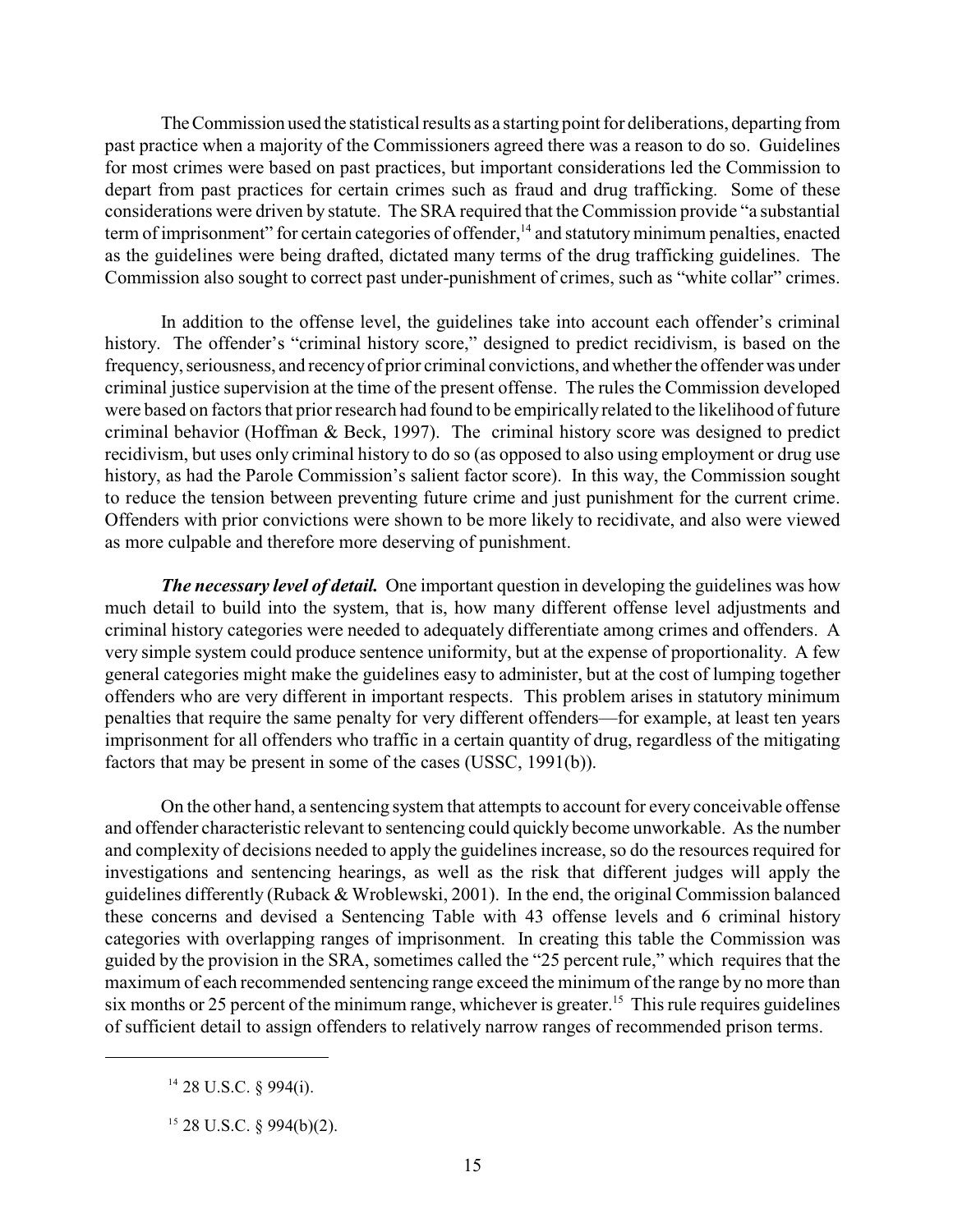#### *2. How the Guidelines Determine the Presumptive Sentence*

The federal sentencing *Guidelines Manual* sets out the rules that determine the presumptive guideline range in every case and contains additional policy statements, background commentary, and application notes to assist courts in applying the guidelines as intended. The manual is revised annually, and all versions can be found at the Commission's website www.ussc.gov. The basic structure of the guidelines, has remained constant throughout the guidelines era.

*General application principles.* Chapter One of the manual lays out the steps to be followed in determining each offender's guideline range. The process begins with deciding which guideline from Chapter Two best applies to each count of conviction or group of closely related counts. (Counts that are closely related—for example, fraud and conspiracy to commit the fraud, or multiple drug sales that are part of an ongoing common scheme—are treated as single offenses and sentenced under the same Chapter Two guideline according to the "Multiple Count" rules in Chapter Three, Part D.) If a plea agreement stipulates a more serious offense than the offense of conviction, the Chapter Two guideline for the more serious offense is used. USSG §1B1.2.

A preliminary offense level is then determined under Chapters Two and Three for each count or group of counts. In determining which base offense level, specific offense characteristics, crossreferences among guidelines, or other special instructions apply, the court considers all "relevant conduct." The relevant conduct rule has been called the "cornerstone" of the guidelines system (Wilkins & Steer, 1990) and it is described in greater detail later in this chapter. After the offense levels for all counts or groups have been determined, a "combined offense level" is determined according to the multiple count rules found in Chapter Three, Part D. This offense level may be reduced by two or three levels if the offender qualifies for a reduction under the "acceptance of responsibility" guideline found in Chapter Three, Part E. The court then determines the offender's criminal history score and placement in a Criminal HistoryCategory. Together, the offense level and criminal history category determine where the defendant's case falls in the Sentencing Table.

*The offense level.* Each guideline contains a base offense level, which is the starting point for ranking the seriousness of each particular offense. More serious types of crime have higher base offense levels; for example, trespass has a base offense level of 4, while kidnaping has a base offense level of 32. Most guidelines include a number of specific offense characteristics, which can increase or decrease the offense level. For example, the guideline for theft increases the offense level based on the amount of loss involved in the offense. The guideline for robbery increases the offense level by five if a firearm was brandished or possessed, and by seven if a firearm was discharged.

Chapter Three contains additional offense level adjustments that pertain to all kinds of offenses. Categories of adjustments include: victim-related adjustments, the offender's role in the offense, and obstruction of justice. For example, if the offender knew that the victim was unusually vulnerable due to age or physical or mental condition, the offense level is increased by two levels. If the offender was a minimal participant in the offense, the offense level is decreased by four levels. If the offender obstructed justice, the offense level is increased by two levels. Chapter Three also includes the multiple counts rules and the adjustment for the offender's acceptance of responsibility.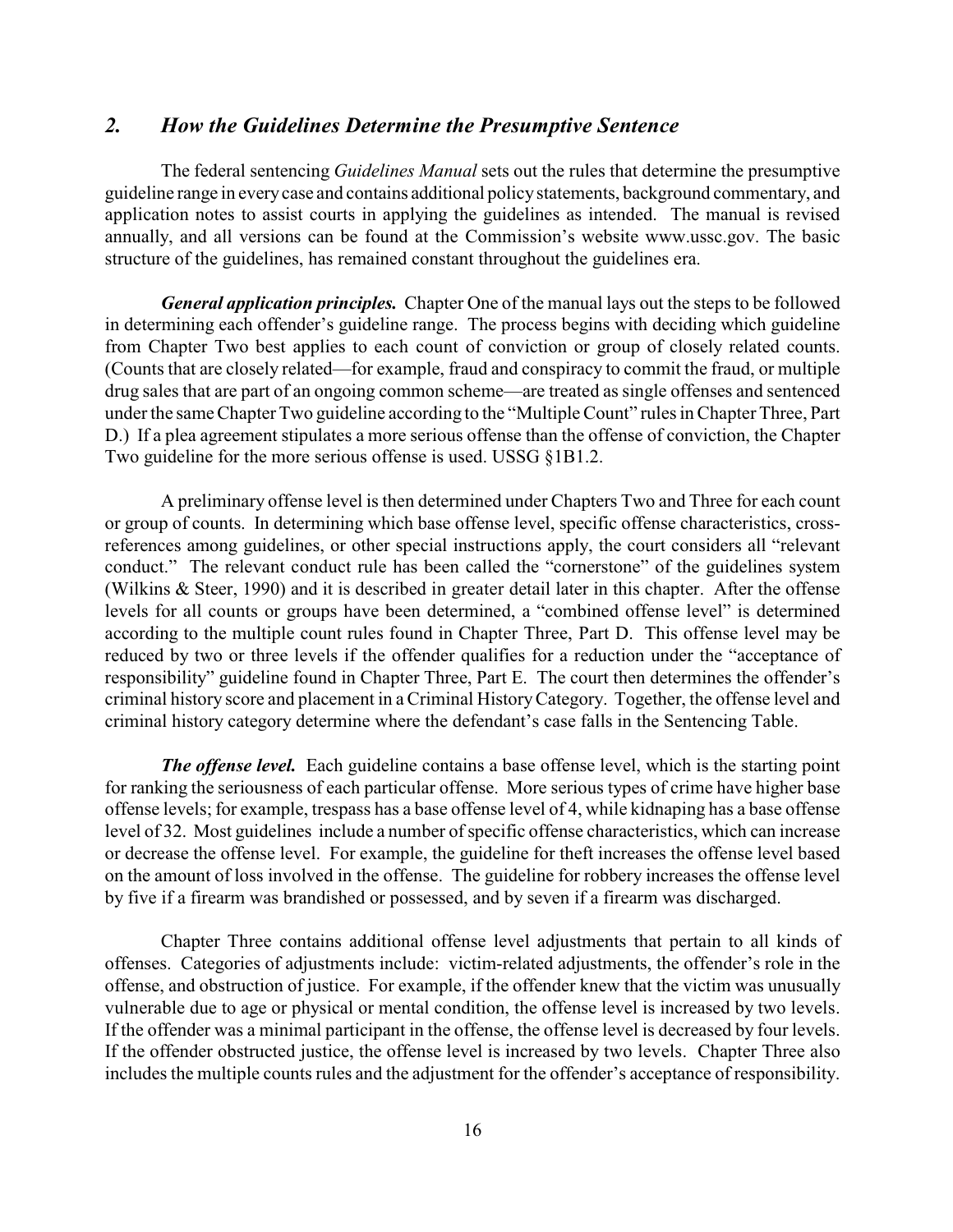### **The Sentencing Table**

The Sentencing Table is found in Chapter Five, Part A, of the *Guidelines Manual*. The range of recommended sentences for every offender is given in the cell of the table at which the offender's final offense level and the criminal history category intersect. The table provides 43 levels of offense seriousness and six criminal history categories, making a total of 258 cells.

 In the following excerpt from the table, an offender with a criminal history category of I and a final offense level of 20 would have a guideline range of 33 to 41 months.

### **Sentencing Table (excerpt)**

(in months of imprisonment)

#### **Criminal History Category**

| <b>Offense</b> | -12 | $\mathbf{I}$ | ш                                  | <b>IV</b> | V I |
|----------------|-----|--------------|------------------------------------|-----------|-----|
| Level          |     |              |                                    |           |     |
| $\cdots$<br>19 |     |              | 30-3733-41 37-46 46-57 57-71 63-78 |           |     |
| 20             |     |              | 33-4137-46 41-51 51-63 63-78 70-87 |           |     |
| 21             |     |              | 37-4641-51 46-57 57-71 70-87 77-96 |           |     |
|                |     |              |                                    |           |     |

The lowest level of the table is divided into four zones, which define the alternatives to imprisonment that are available to the judge. In Zone A, involving ranges of 0-6 months, judges may impose any sentencing option from probation to imprisonment. In Zones B and C, certain more restrictive alternatives to imprisonment are available (*see* accompanying text). In Zone D, which includes 206 of the cells, only sentences of imprisonment are available. At offense level 43, life imprisonment is required.

*Criminal History.* Chapter Four contains the rules that assign offenders to one of the six criminal history categories. Criminal History Category I is for offenders with the least serious criminal record and includes many first-time offenders. Criminal History Category VI is for offenders with the most extensive criminal records. The chapter also contains a special provision for "Career Offenders," USSG §4B1.1, which implements the directive in the SRA that requires the Commission to provide a sentence "at or near the maximum term authorized" for certain categories of violent and drug trafficking offenders with two or more prior offenses. (28 U.S.C. § 994(h). Other provisions apply to "Armed Career Criminals" USSG §4B1.4, who are subject to a statutorily enhanced sentence under 18 U.S.C. § 924(e), and to "Repeat and Dangerous Sex Offender Against Minors" USSG §4B1.5.

*Determining the final sentence.* Judges must impose a sentence within the guideline range unless a reason for departure can be identified and stated on the record. For offenders convicted of less serious offenses with relatively little criminal history, Chapter Five, Part F provides sentencing options other than imprisonment. The Sentencing Table is divided into four zones, A through D. Offenders in all zones *may* receive a sentence of imprisonment, but offenders in Zone D, which is the great majority of the Sentencing Table, *must* receive a term of imprisonment equal to at least the minimum of the guideline range. In Zones A through C judges have the option of imposing alternative sentences, depending on the particular zone in which the defendant falls.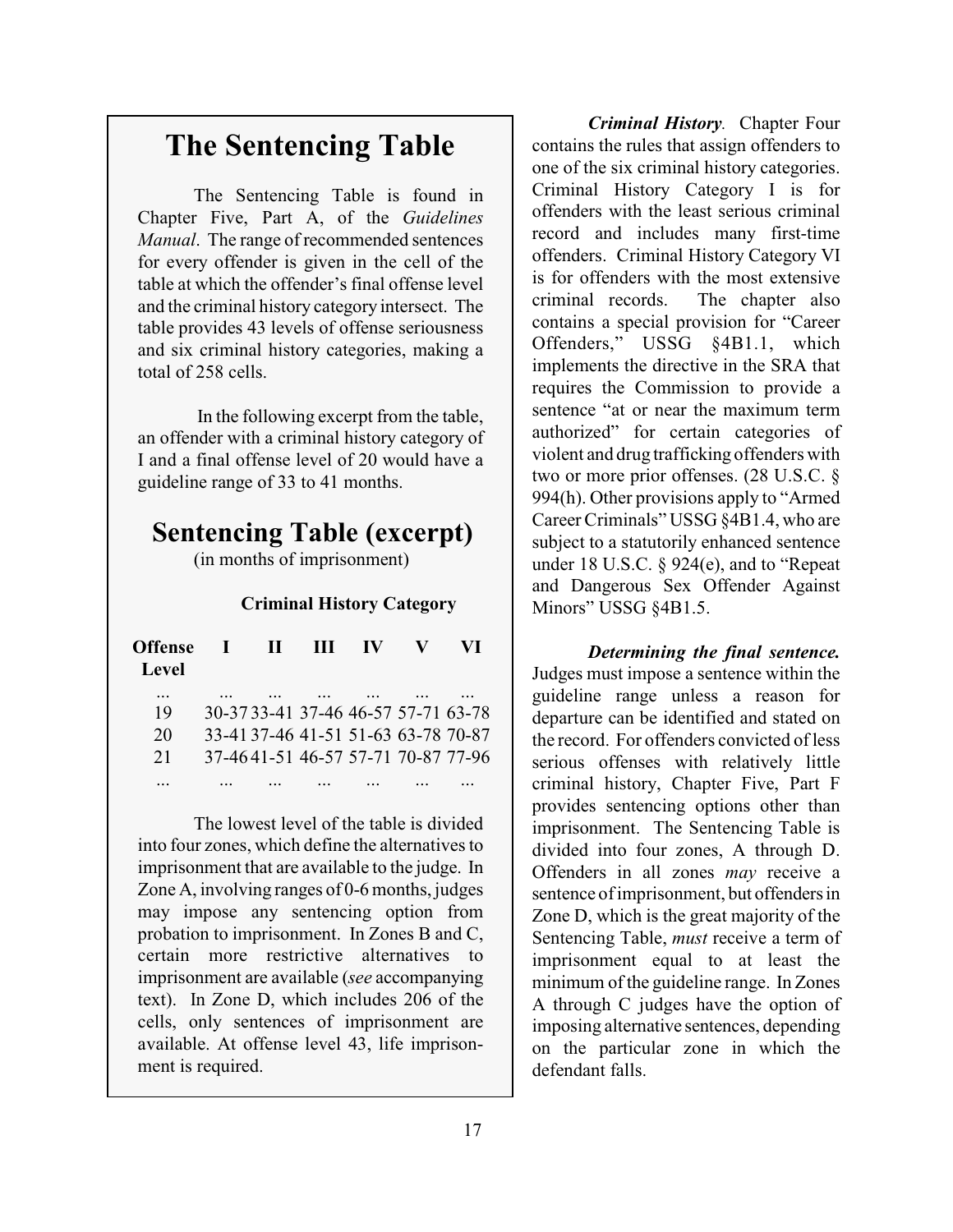*Zone A (offenders with sentencing ranges of 0-6 months):*

- probation;
- probation with confinement conditions (*i.e.*, intermittent confinement, community confinement, or home detention).

*Zone B (offenders with sentencing ranges of 1-12 months):*

- probation with a condition that substitutes intermittent confinement, community confinement, or home detention for at least the minimum of the guideline range;
- imprisonment of at least one month plus supervised release with a condition that requires community confinement or home detention to be served for the remainder of the minimum term specified in the guideline range.

*Zone C (offenders with minimum terms of 8-16 months):*

! imprisonment of at least one-half of the minimum term plus supervised release with a condition requiring community confinement or home detention to be served for the remainder of the minimum term specified in the guideline range.

Chapter Five, Part D, contains provisions governing the use of "supervised release," which is a period of supervision following release from prison. Supervised release provides the opportunity for the managed re-entry of an offender back into the community, as was once provided by parole release. (Chapter Seven of the *Guidelines Manual* contains policy statements for the revocation of probation or supervised release if an offender fails to abide by the conditions of his or her supervision.) Chapter Five, Part E, establishes guidelines for the imposition of fines, restitution, assessments, and forfeitures. Other provisions of Chapter Five provide rules for the use of consecutive or concurrent sentences and other sentencing matters. Parts K and H establish policies regarding departure from the guidelines for various reasons, as discussed further below.

### **D. Components of the Reformed Sentencing System**

The SRA contained a long list of specific goals for sentencing reform. Inherent in these goals is the preservation of American values, such as fundamental fairness, due process of law, and the efficient administration of criminal justice. Congress recognized that to achieve all of this, more than just the promulgation of sentencing guidelines would be needed. A new and coordinated federal sentencing *system* involving all three branches of government was required. The components of this new system can be divided into two stages: policy *development* and policy *implementation*. In this section, we explore the components of these stages and illustrate how they were intended to work together to realize Congress's goals for federal sentencing.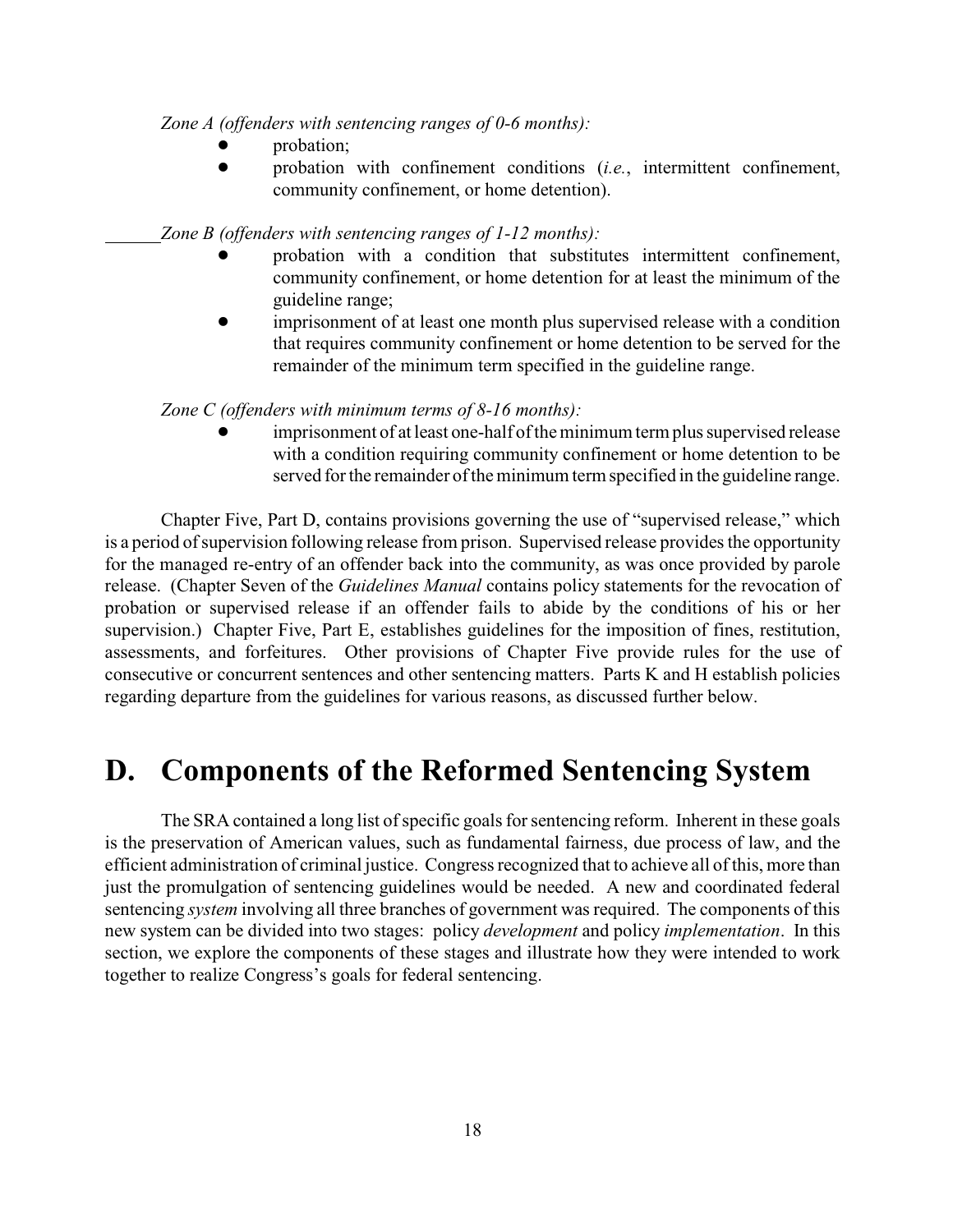#### *1. Components of Guidelines Development*

- *Collaboration among policymakers, implementers, and other stakeholders*
- *Utilization of specialized criminological and sentencing expertise*
- *Political accountability through Executive participation and Legislative directives and review*

*Collaboration among policymakers, implementers, and other stakeholders***.** The SRA contemplates the development of sentencing policy and practices through a process of collaboration between the Commission and all major "stakeholders" in the federal criminal justice system, as well as input from interested observers and the general public.

The Commission periodically shall review and revise, in consideration of comments and data coming to its attention, the guidelines. . . . In fulfilling its duties and in exercising its powers, the Commission shall consult with authorities on, and individual and institutional representatives of, various aspects of the Federal criminal justice system. The United States Probation System, the federal Bureau of Prisons, the Judicial Conference of the United States, the Criminal Division of the U. S. Department of Justice, and a representative of the Federal Public Defenders shall submit to the Commission any observations, comments, or questions pertinent to the work of the Commission whenever they believe such communication would be useful, and shall, at least annually, submit to the Commission a written report commenting on the operation of the Commission's guidelines suggesting changes in the guidelines that appear to be warranted, and otherwise assessing the Commission's work. 28 U.S.C. § 994(o).

Clearly, the SRA envisions a highly collaborative process of guideline development and revision.

The Commission heeded these instructions and "decided early in its deliberations that the only way to develop practical sentencing guidelines was through an open process that involved as many interested individuals and groups as possible. By tapping the expertise and experience of those who work in the system, the Commission ensured that its guidelines would be grounded in reason and practicality" (USSC, 1987). The Commission conducted nationwide hearings and met with representatives of a wide range of federal agencies, even beyond the list contained in the SRA.

Through the years, the Commission has been advised by Standing Advisory Groups of Probation Officers and Attorney Practitioners, as well as by Special Advisory Groups on research, organizational crimes, environmental crimes, Native Americans, and a variety of other topics. The Department of Justice, through its *ex-officio* member of the Commission, and with the help of the Sentencing Subcommittee of the Attorney General's United States Attorneys Advisory Committee, provides important feedback on Commission priorities and proposed amendments. The Commission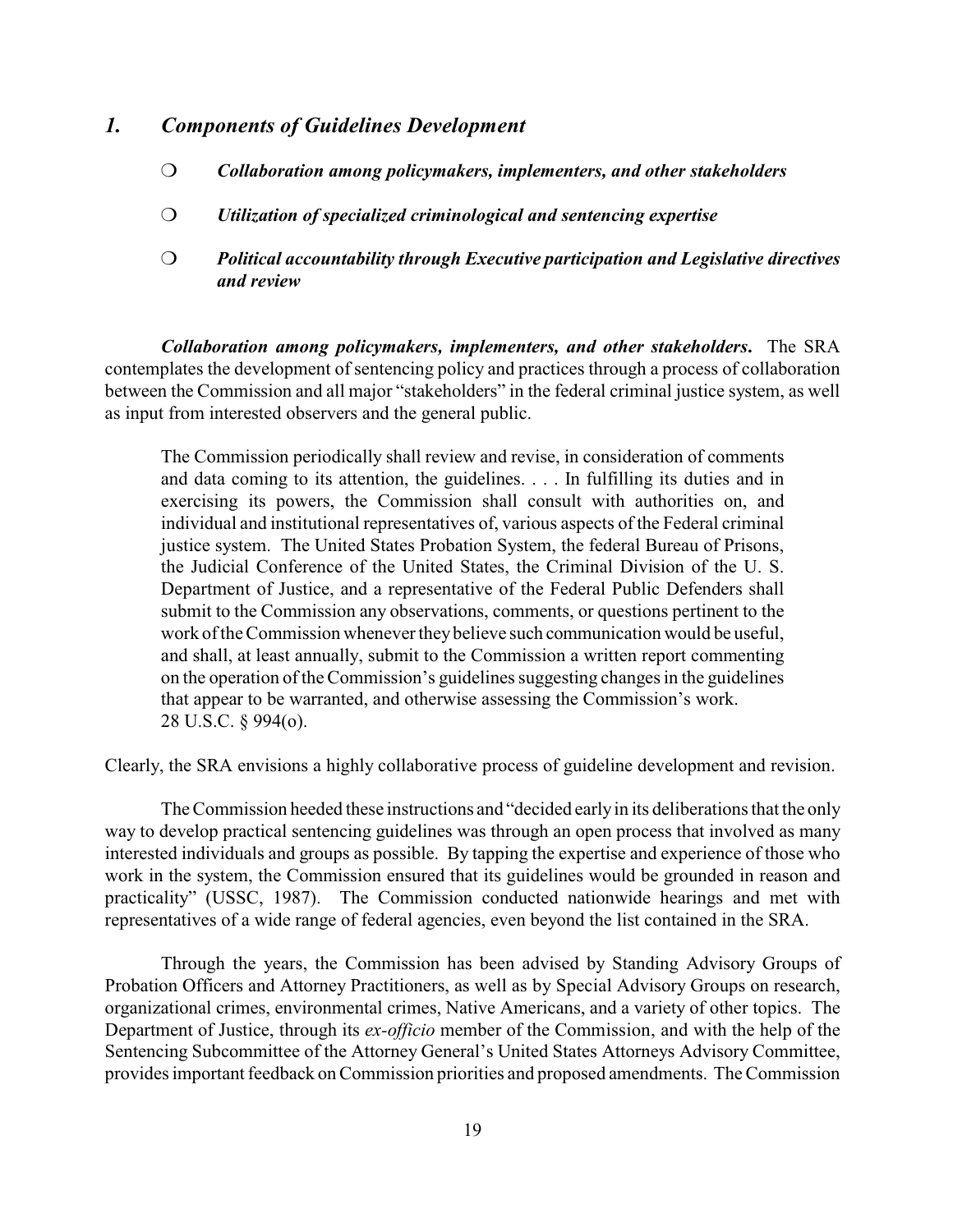collaborates with the Judicial Conference of the United States through meetings with the Conference and its Committee on Criminal Law, which has a Subcommittee on Sentencing.

The SRA directs the Commission to comply with the "notice and comment" provisions of the Administrative Procedures Act. 28 U.S.C.  $\S 994(x)$ . In addition, the Commission adopted its own Rules of Practice and Procedure, which were revised in 2001 (USSC, 2001c). These rules provide for the annual publication of a Notice of Priorities, the timely publication of Issues for Comment and Proposed Amendments in the Federal Register and through the Commission's own website. The rules also provide for a period of public comment, all of which is reviewed prior to any Commission action. The Commission conducts almost-monthly public meetings and annual public hearings where it receives testimony from concerned interest groups and citizens.

These extensive mechanisms for obtaining input from interested parties are both required by law and recommended by experience. Research on program change and evaluation has consistently demonstrated that for sentencing reform to succeed, it must enjoy the confidence of those charged with implementing the new policy (Von Hirsch, et al., 1987). Open collaboration with key stakeholders is intended to obtain "buy in" from the essential participants in the federal sentencing system to help ensure that the guidelines are perceived as legitimate and credible.

*Utilization of specialized criminological and sentencing expertise.* The SRA envisions policymaking informed by a research program that can "develop means of measuring the degree to which the sentencing, penal, and correctional practices are effective in meeting the purposes of sentencing." 28 U.S.C. § 991(b)(2). This ongoing research helps ensure that the guidelines "reflect, to the extent practicable, advancement in knowledge of human behavior as it relates to the criminal justice process. . . ." 28 U.S.C. § 991(b)(1)(C). The Commission serves as a "clearinghouse and information center for the collection, preparation, and dissemination of information on federal sentencing practices" (28 U.S.C. § 995(a)(12)(A)), and to "collect systematically the data obtained from studies, research, and the empirical experience of public and private agencies concerning the sentencing process. . . ." 28 U.S.C. § 995(a)(15).

The Commission responded to these mandates by developing a large data collection and policy analysis facility. Documents, including presentence reports, written plea agreements, and Judgment and Conviction orders, are received from courts throughout the country on virtually every federal defendant sentenced under the guidelines. Data from these documents are extracted and entered into the Commission's Monitoring Database, the most extensive collection of information on federal crimes, offenders, and sentences collected by any agency. The Commission's annual *Sourcebook of Federal Sentencing Statistics* (USSC, 2002) is based on these data, and contains descriptions of the types of crimes and sentences imposed for each federal judicial district. The Commission also houses a library containing an extensive collection of books and articles relevant to federal sentencing and sentencing guidelines. This material is available to the public through Commission publications and the release of datasets through the Inter-University Consortium for Political and Social Research (USSC, 2003). Additional information is gathered through the Commission's Helpline, training sessions, and through specialized research projects.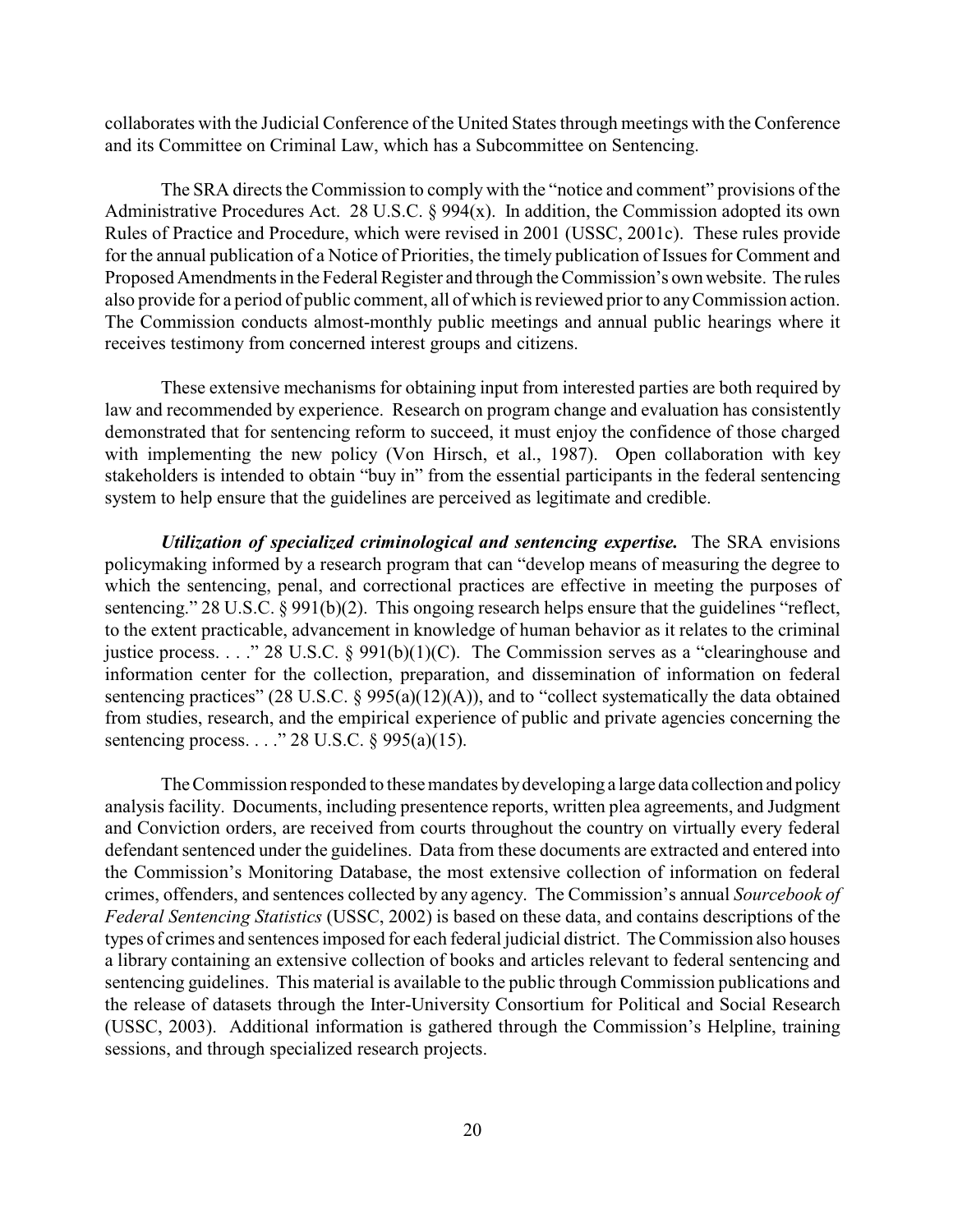All of these sources of data inform guidelines development and revision through the use of multi-disciplinary Policy Development Teams, whose work is described in the Commission's *Annual Reports* (USSC, 2002b). These teams engage in a wide variety of research projects relevant to their assigned topics, including, for example, consultation with psychologists on the recidivism of sex offenders or with economists on the financial impact of copyright infringement or corporate crime. In addition, as required by statute 18 U.S.C. § 4047, the Commission uses a statistical Prison Impact Model to estimate the effects of any proposed change in the guidelines on the types and lengths of sentences imposed under the revised guidelines, and the fiscal impact of such changes on the Bureau of Prisons.

*Political accountability through Executive participation and Legislative directives and review.* The final component of policy development provides political accountability for the Commission's actions. The Commission's authority is derived from Congress. For this delegation of legislative power to be Constitutional, Congress must provide minimum "intelligible principles" to guide the Commission's work.<sup>16</sup> Congress did so in the SRA which provides the foundational principles governing the Commission's guideline development process. In addition, the SRA provides mechanisms for Congressional direction and oversight.

The most important mechanism for political accountability of the Commission, however, is the SRA's provision for a period of review for guideline amendments prior to an amendment's effective date. Under the normal amendment procedures outlined in the SRA, the Commission must submit proposed amendments to Congress no later than the first day of May, together with a statement of the reasons for the amendment. The Commission must specifyan effective date for the change that is not earlier than 180 days after submission to Congress and no later than the first day of November. Congress can modify or disapprove the amendment during this period of review. Two amendments (regarding guidelines for trafficking in crack cocaine and money laundering) out of 674 were disapproved in this manner in the first fifteen years of the guidelines.

The advent of the guidelines system has provided new opportunities and mechanisms for Congress to work with and through the Commission to influence sentencing policy. The advantages and disadvantages of many of these mechanisms was first discussed in the Commission's 1991 report *Mandatory Minimum Penalties in the Federal Criminal Justice System*. In addition to formal oversight hearings, informal communication with individual commissioners or with the Commission's Office of Legislative Affairs is possible. Congress has also shaped policy by changing the statutory maximums applicable to a particular crime, at times in conjunction with Sense of Congress resolutions indicating its intention that the Commission amend the relevant guidelines.

Most commonly, Congress has influenced and controlled sentencing policy through formal statutory directives to the Commission, supplementing the directives contained in the SRA itself. Appendix B describes these directives—which by 2004 numbered over eighty-five separate enactments, many containing multiple directives—and indicates the dates they were enacted and the types of crime with which they were concerned. The most common area for directives has been drug

 $16$  Mistretta v. United States, 488 U.S. 361 (1989).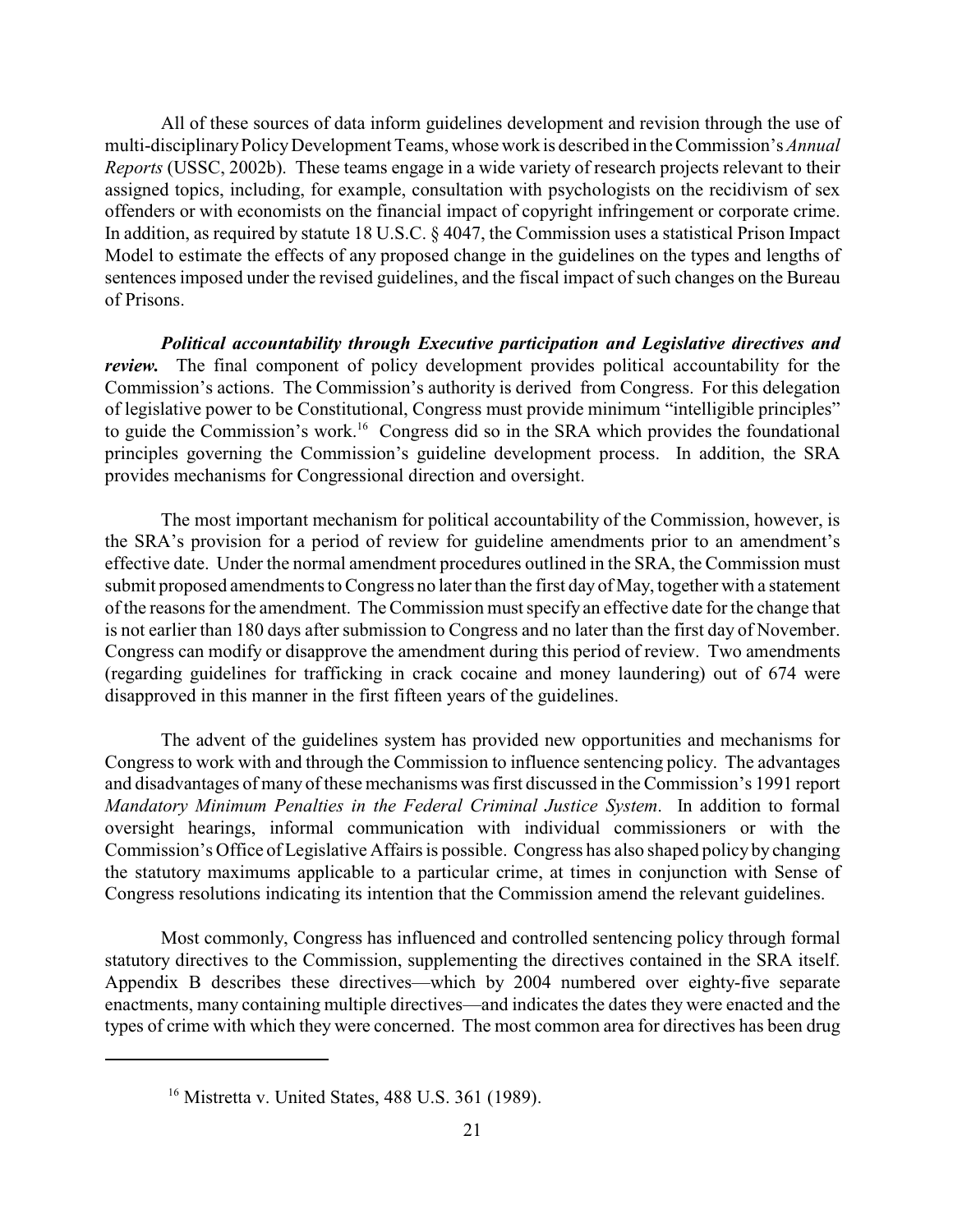trafficking crimes, which have been the subject of 22 directives, followed by economic crimes with 16 directives, and sex offenses with 15 directives. The directives have varied along a continuum from general to specific, leaving more or less discretion to the Commission to finalize the details of the policy change. General directives obviously permit a greater role for collaboration and research in policy development than do specific directives. The most general directives instruct the Commission to study a problem and report back to Congress with any recommendations or guideline amendments the Commission views as appropriate.<sup>17</sup> More specific are directives to increase the offense level applicable to a particular crime. At other times, Congress has directed that a certain offense level be increased by a specific number of levels, or that specific offense adjustments be added to a guideline.<sup>18</sup> In the PROTECT Act of 2003, Congress for the first time directly amended the *Guidelines Manual* itself.

Congress, of course, retains authority to control sentencing policy directly through a mechanism completely outside the framework established by the SRA—enactment of new statutory minimum penalty statutes or amendment of existing ones. Some commentators view mandatory minimum penalties as inconsistent with the guidelines system (Lowenthal, 1993; Wallace, 1994). Others view mandatory penalties as superfluous given the tough, binding, sentencing guidelines (Cassell, 2004). The legislative history of the SRA lends some support to the view that the guidelines system and mandatory minimum penalty provisions are "sentencing policies in conflict" (USSC, 1991b). Yet, Congress enacted mandatory minimum penalties for firearm and drug offenses the very same year it enacted the SRA, and more mandatory minimum penalties for drug offenses were added in 1986 while the guidelines were being developed. Additional mandatory minimums for drugs and other types of offenses have been added or increased several times since guidelines implementation.

The SRA envisions multiple mechanisms for Legislative and Executive influence over sentencing policy within a framework that also assures input from the front-line actors charged with implementing the policies in the courts, and in light of the best in criminological research. Mechanisms for direct control over the guidelines bypass these other components of sentencing policy development envisioned by the SRA.

#### *2. Components of Guidelines Implementation*

#### *Uniform charging of readily provable offenses*

#### *Transparent plea agreements consistent with the goals of the SRA*

<sup>&</sup>lt;sup>17</sup> See, e.g., Pub. L. No. 103-322, § 250003, 108 Stat. 1796 (Sept. 13, 1994). This statute directed the Commission to review and, if necessary, amend the guidelines to ensure that sentence enhancements for frauds committed against the elderly were adequate, and to report to Congress on the reasons for the Commission's actions. *Id.*

<sup>&</sup>lt;sup>18</sup> See, e.g., Pub. L. No. 106-310, § 3663, 114 Stat. 1101 (Oct. 17, 2000). This Act directed the Commission to provide enhanced punishment for traffickers in MDMA, otherwise known as the club drug "ecstasy." *Id.*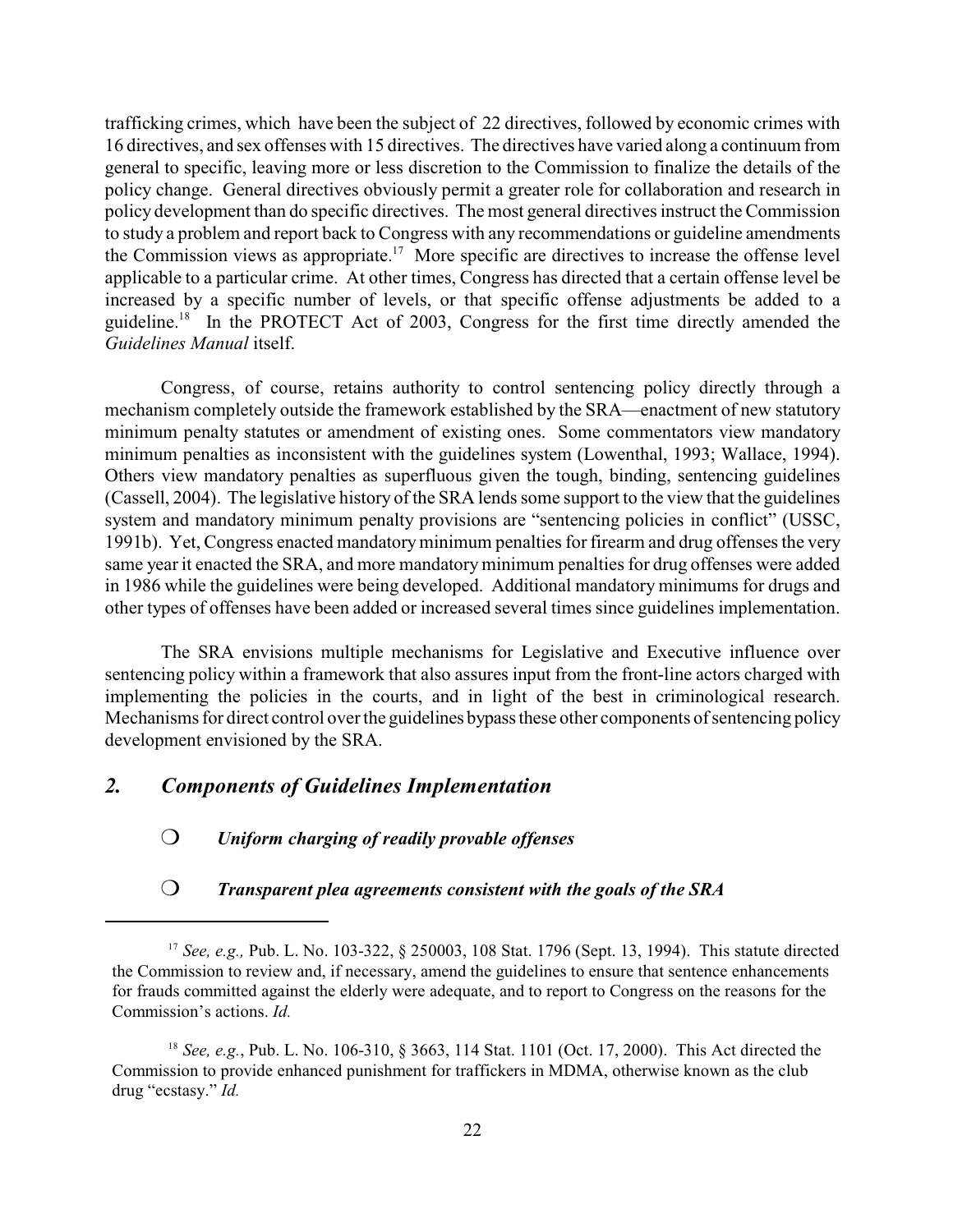- *Reliable fact-finding regarding real offense conduct and criminal history*
- *Conscientious application of the guidelines to the facts*
- *Departure when needed to achieve the purposes of sentencing*
- *Appellate review*

*Uniform charging of readily provable offenses***.** Prosecutors and defense attorneys alike recognize that the advent of the guidelines has made the *sentencing consequences* of their *presentencing* decisions a central focus of the entire federal criminal justice process. In the words of one defense attorney: "In federal criminal practice, almost all strategic decisions of the defense attorney should initially flow from federal sentencing guidelines analysis" (Wisenberg, 2003). Because the guidelines are designed to bind judges to particular sentencing consequences for particular proven facts, even law enforcement officers have been trained to anticipate the sentencing impact of their criminal investigations (Berlin, 1993). Observers have recognized that uniform charging of offenders' criminal conduct will be needed if unwarranted sentencing disparity is to be eliminated (Schulhofer & Nagel, 1989; Edmunds, 1996).

From the beginning of guidelines implementation, Department policies have recognized that prosecutors' charging and plea agreement practices could have a major impact on the success of sentencing reform. 19

Under the new system, the nature of the charge to which a defendant pleads is particularly important because it will more precisely than ever determine the defendant's actual sentence. . . . [I]f prosecutors consult the guidelines at the charging stage in an effort to achieve the most appropriate sentence for the conduct committed, the purpose of the SRA of eliminating unwarranted disparity in sentencing will be served since similar conduct should result in the bringing of similar charges, which will form the bases for similar sentencing.<sup>20</sup>

The Department clearly recognized that charging decisions would have a significant impact on sentencing, and on the success of sentencing reform.

<sup>&</sup>lt;sup>19</sup> William F. Weld, Assistant Attorney General, U. S. Department of Justice [DOJ], "Prosecutors Handbook on Sentencing Guidelines" [hereinafter Redbook], Nov. 1, 1987. *Excerpts reprinted in*  6 FED. SENT. REP. 333 [hereinafter FSR] (1994).

<sup>&</sup>lt;sup>20</sup> Memorandum from Stephen Trott, Associate Attorney General, DOJ, to All United States Attorneys, regarding "Interim Sentencing Advocacy and Case Settlement Policy Under New Sentencing Guidelines" [hereinafter Trott Memo], Nov. 3, 1987. *Reprinted in* 6 FSR 342 (1994).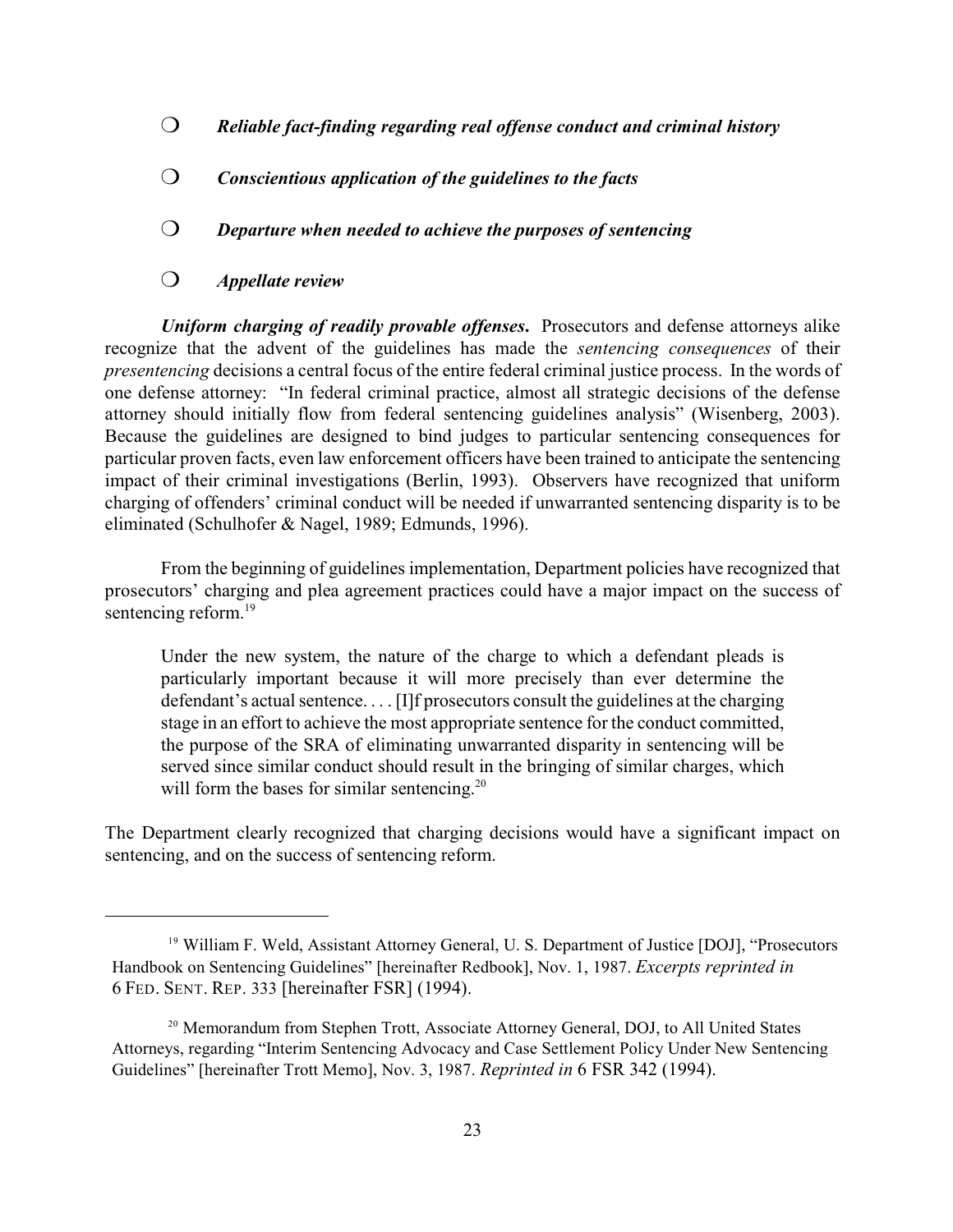To advance the goal of similar charging of similar conduct, the Department directed prosecutors to "initially charge the most serious, readily provable offense or offenses consistent with the defendant's conduct."<sup>21</sup> Limited exceptions to this rule were permitted, for example, if there was a need to protect the identity of a witness. But the long-standing principle that prosecutors should select "the most serious offense that is consistent with the nature of the defendant's criminal conduct, that is likely to result in a sustainable conviction,"<sup>22</sup> was recognized in Department policies as important to the success of sentencing reform. These national policies set by the Department were met with skepticism by some district offices, who argued that varying local conditions required that they retain discretion and flexibility (Braniff, 1993). Clarification of the policy in 1993 was perceived by some as granting local prosecutors more flexibility, in that it authorized prosecutors to consider the proportionality of sentences resulting from their charging decisions (Beale,  $1994$ ).<sup>23</sup>

The PROTECT Act of 2003 again highlighted the importance of sentencing consistency and the need for Department guidance to prosecutors in the field. Subsequent to its passage, the Attorney General issued further guidance to federal prosecutors concerning Department charging and plea agreement policies.

The fairness Congress sought to achieve by the Sentencing Reform Act and the PROTECT Act can be attained only if there are fair and reasonably consistent policies with respect to the Department's decisions concerning what charges to bring and how cases should be disposed. Just as the sentence a defendant receives should not depend upon which particular judge presides over the case, so too the charges a defendant faces should not depend upon the particular prosecutor assigned to handle the case.<sup>24</sup>

This latest guidance reiterates that prosecutors "must charge and pursue the most serious, readily provable offense or offenses that are supported by the facts of the case" except in limited, enumerated, circumstances.

*A first look at real offense sentencing*. Because sentencing uniformity is crucially dependent on charging uniformity, the original Commission was concerned that continuing unevenness in

<sup>&</sup>lt;sup>21</sup> Memorandum from Richard Thornburgh, Attorney General, DOJ, to All United States Attorneys, regarding "Plea Policy for Federal Prosecutors, Plea Bargaining Under the Sentencing Reform Act" [hereinafter Thornburgh Blue Sheet], March 13, 1989. *Reprinted in* 6 FSR 347 (1994).

<sup>&</sup>lt;sup>22</sup> DOJ, "Principles of Federal Prosecution," 9-27.310, July 1980. *Excerpts reprinted in* 6 FSR 317-329 (1994).

<sup>&</sup>lt;sup>23</sup> Memorandum from Janet Reno, Attorney General, DOJ, to All Holders of U.S. Attorneys' Manual, Title 9, regarding "Principles of Federal Prosecution" [hereinafter Reno Bluesheet], Oct. 12, 1993. *Reprinted in* 6 FSR 350 (1994).

<sup>&</sup>lt;sup>24</sup> Memorandum from John Ashcroft, Attorney General, DOJ, to All Federal Prosecutors, regarding "Department Policy Concerning Charging Criminal Offenses, Disposition of Charges, and Sentencing" [hereinafter Ashcroft Charging Memo], Sept. 22, 2003.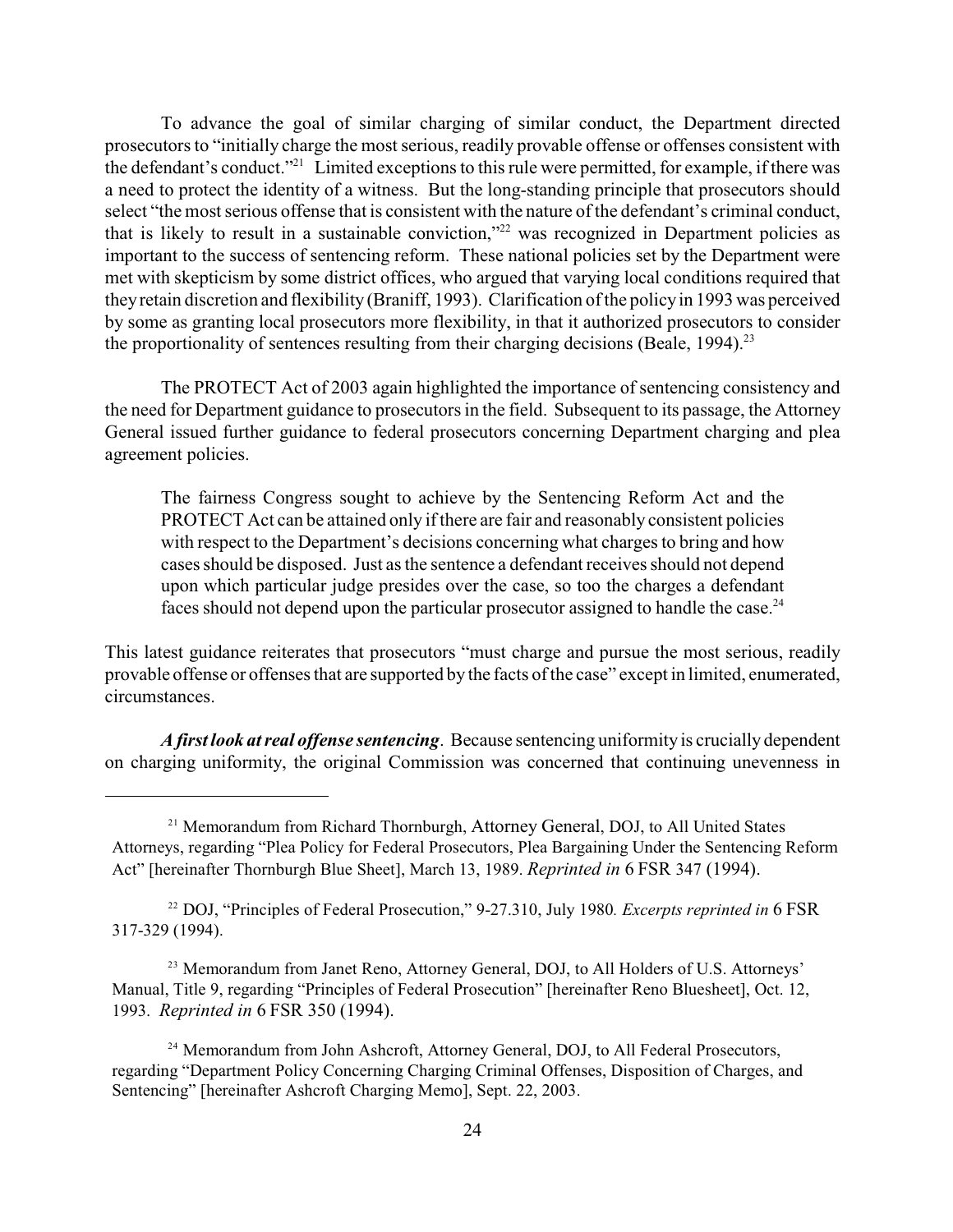charging could undermine sentencing reform despite the Department's efforts to control it. The Commission sought to build mechanisms into the guidelines themselves that would help to ameliorate some of the effects of uneven charging. These mechanisms include: 1) the multiple count rule, found in Part D, Chapter Three of the *Guidelines Manual*, 2) cross-references among guidelines, and 3) the relevant conduct rule found at USSG §1B1.3. Together, these mechanisms make the federal guidelines a significantly *real offense*, as opposed to *charge offense*, sentencing system. (The relevant conduct rule and real offense sentencing is discussed further in a text box later in this section.)

The original Commission explained the need to consider aspects of the real offense committed by defendants instead of only the charges of conviction. First, the statute-defined elements of many federal crimes fail to provide sufficient detail about the *manner* in which the crime was committed to permit individualized sentences that reflect the varying seriousness of different violations. "[T]he hundreds of overlapping and duplicative statutory provisions that make up the federal criminal law forced the Commission to write guidelines that are descriptive of generic conduct rather than guidelines that track purely statutory language."<sup>25</sup> The Commission recognized that in the preguidelines system judges and the Parole Commission took into account many details of offenders' actual conduct. "A pure charge system would overlook some of the harms that did not constitute statutory elements of the offenses of which the defendant was convicted." *Id.* 

Furthermore, the Commission remained concerned that the charges to which defendants were subject would continue to depend to some extent on which prosecutors were assigned to each case or in which district the offense was prosecuted, leading to unwarranted sentencing disparity. "The Commission recognized that a charge offense system has drawbacks. . . . One of the most important is the potential it affords prosecutors to influence sentences by increasing or decreasing the number of counts in the indictment." The Commission created rules for grouping multiple counts to help control excessive severity that could arise from charging what was essentially a single criminal act as multiple counts. And the Commission created the relevant conduct rule and cross-references among guidelines to prevent excessive leniency that could arise from prosecutors failing to charge all of the offender's conduct, or failing to charge the most serious of the conduct.

The Commission's approach to multiple count convictions was discussed in the original introduction to the *Guidelines Manual* in Chapter One, Part A4(e), which is reproduced for historical reference in the current edition of the manual. (*See also* Breyer, 1988.) The rules are designed to reduce some of the sentencing disparity that can result from charging variations. For example, charging *both* a criminal act and conspiracy to commit that act results in the same sentence as charging *only* the act or the conspiracy. Similarly, a kidnapping involving an assault is sentenced the same if charged and convicted only as a kidnapping or as one count of kidnapping and one count of assault. For offenses involving fungible quantities, such as drugs or money, sentences are based on the total amount involved in the ongoing offense, not on how many counts involving various transactions or acts are charged or convicted. Indeed, for these offenses sentences are based on all relevant conduct, whether or not all of the conduct is charged or conviction is obtained.

 $25$  USSG, Ch. 1, Pt. A, sec. 4(a).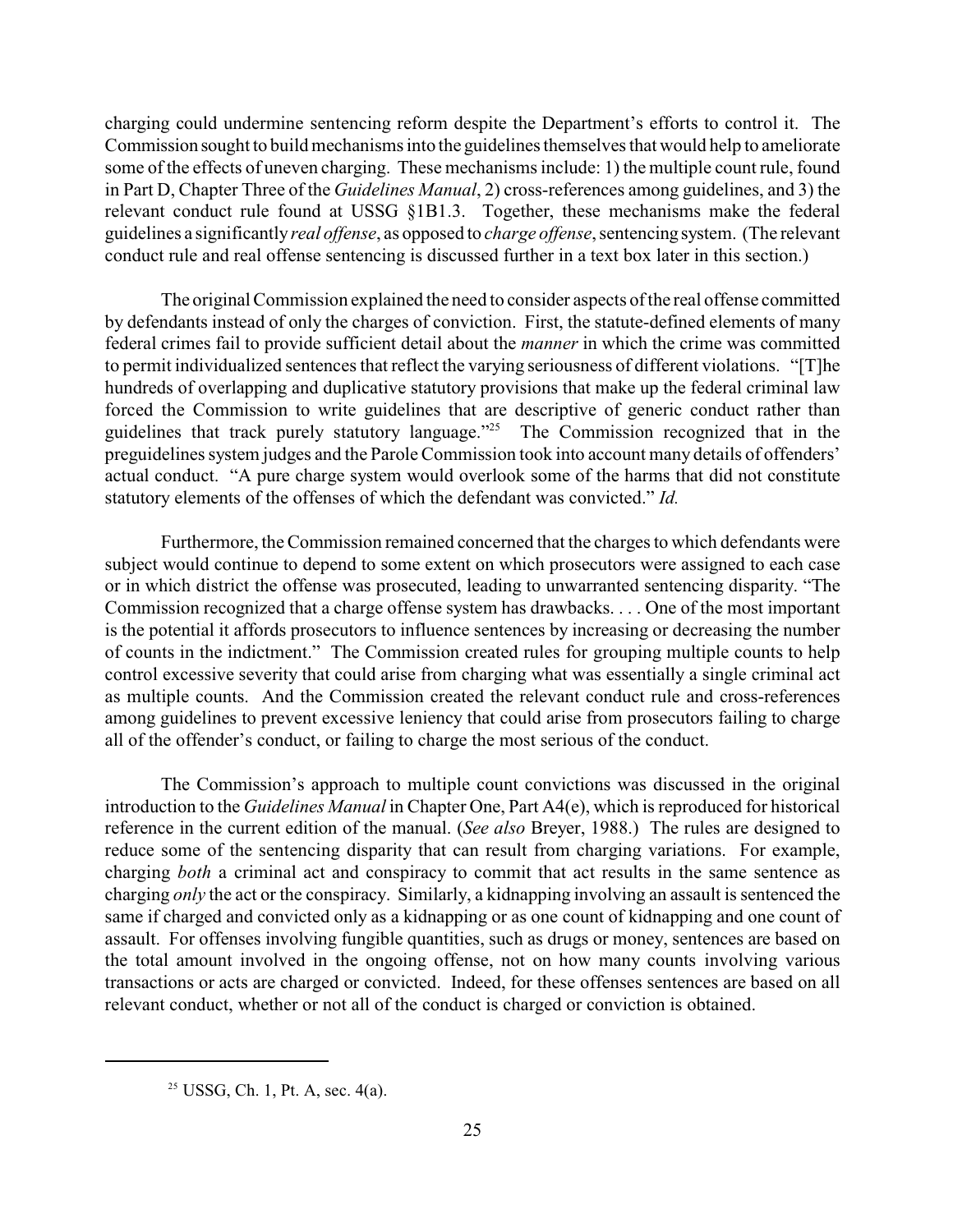## **Real Offense Sentencing and the Relevant Conduct Rule, USSG §1B1.3**

The relevant conduct rule is the guideline that defines the scope of a defendant's criminal behavior that is used by the court in applying the Chapters Two and Three guidelines. The rule allows the court to consider facts beyond those specified in the indictment or in the elements of the offense of conviction. Relevant conduct includes details about the manner in which the offense was committed. It can also include other criminal conduct that was not charged, that was described in counts that were dismissed prior to sentencing, conduct of accomplices, and even conduct for which the defendant was acquitted at trial.

In determining an offense level, judges generally use Appendix A of the *Guidelines Manual* to identify the guideline applicable to the offense of conviction (unless a plea agreement stipulates a more serious offense—*see* section 1B1.2). The court then uses all relevant conduct to determine the base offense level, the specific offense adjustments, and whether any cross-references to other guidelines should be applied. Relevant conduct includes acts the defendant personally committed, aided, abetted, counseled, commanded, induced, procured, or willfully caused if the acts occurred during the offense of conviction, in preparation for that offense, or in avoiding detection or responsibility for the offense. It also includes acts within the same time context that were committed by the defendant's accomplices, if those acts took place within the scope of a joint undertaking with the defendant and were reasonably foreseeable to the defendant. Any harms resulting from the relevant acts of the defendant and accomplices are also relevant.

 In certain offenses, primarily those where the guidelines determine the offense level based on fungible items, such as quantities of drugs or amounts of money involved in the offense, the acts of the defendant and accomplices as analyzed above are expanded to include those acts and resulting harms within the context of the "same course of conduct or common scheme or plan as the offense of conviction." This means, for example, that a defendant convicted of selling drugs to an undercover officer on one occasion is sentenced under USSG §1D1.1 for the amount of drugs involved in *all* the drug trafficking known to the court that was part of the same course of conduct or common scheme or plan as that one sale. Because the standard of proof used in the determination of relevant conduct, as with any sentencing factor, has been the preponderance of evidence,"a jury's verdict of acquittal does not prevent the sentencing court from considering conduct underlying the acquitted charge, so long as that conduct has been proved by a preponderance of the evidence." *United States v. Watts*, 117 S. Ct. 633, 638 (1997).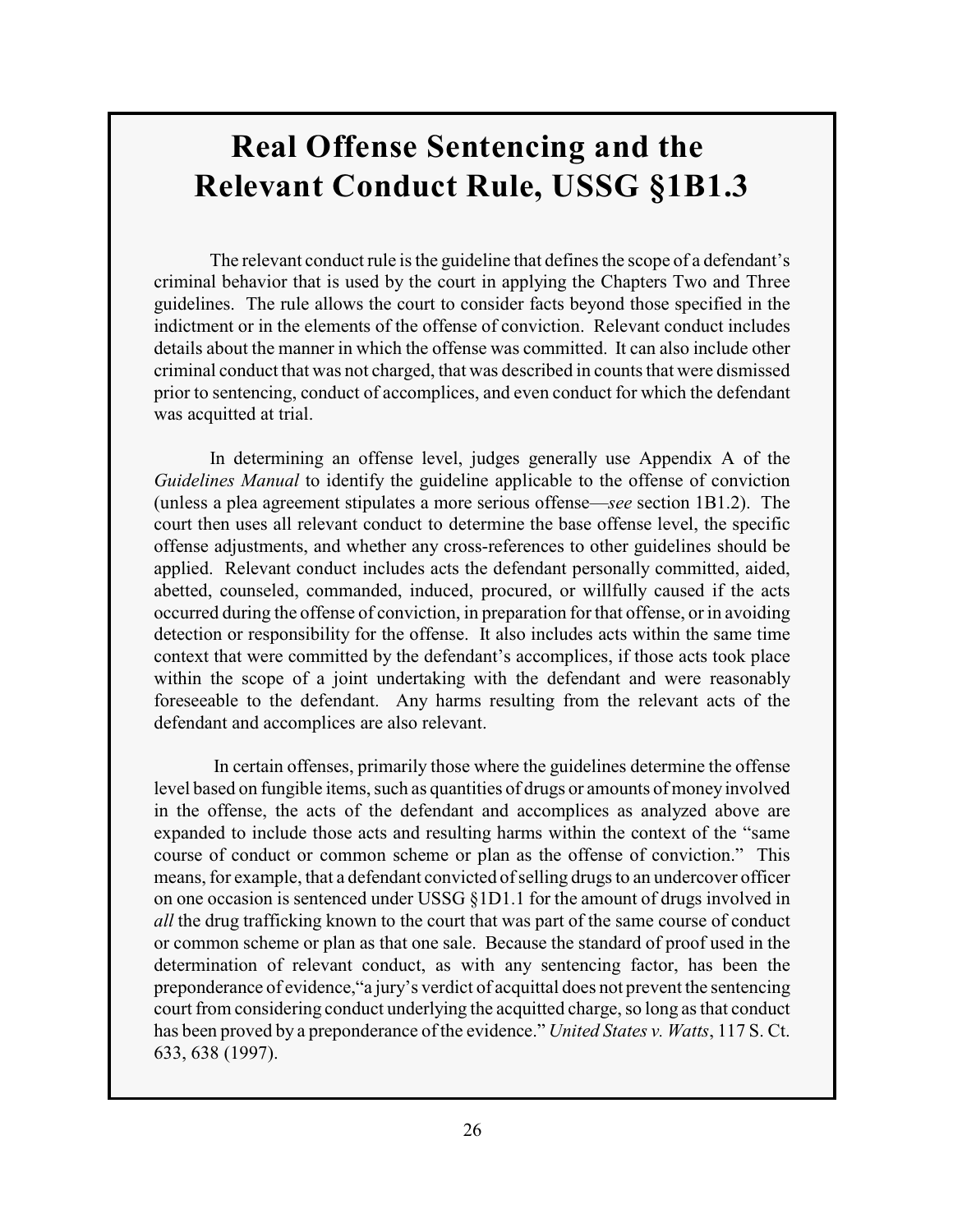Cross-references among guidelines, which are applied based on all relevant conduct, also serve to reduce the impact of charging variations. An offender convicted of criminal sexual abuse of a minor under the age of sixteen (statutory rape), but whose conduct actually involved the more serious offense of forcible rape, will be sentenced under the more severe guideline for the more serious offense pursuant to the cross-reference from the statutory rape guideline, section 2A3.2 to the sexual abuse guideline, section 2A3.1. The *Guidelines Manual* contains many cross-references, many of which were added after promulgation of the initial guidelines in light of evidence that undercharging of offenses was resulting in significant sentencing disparity and disproportionately lenient sentences.<sup>26</sup>

These mechanisms were designed to reduce sentencing disparity resulting from uneven charging decisions, but they were never intended to eliminate it altogether. The guidelines retain some characteristics of a charge offense system, particularly for offenses that do not involve fungible goods like drugs or money. For example, the guideline rules take into account only those robberies for which a conviction is obtained, and not other robberies committed by the defendant that may come to the attention of the court at sentencing. Policy statement USSG §5K2.21 permits judges to take uncharged or dismissed conduct, such as additional bank robberies, into account through upward departure, but the relevant conduct rule itself does not require consideration of such conduct as it does uncharged conduct involving fungible harms. In addition, statutory minimum penalties and sentencing enhancements continue to give prosecutors considerable control over final sentences in many cases, because prosecutors determine whether the statutory minimum penalties are invoked. Chapter Three presents data on the effects of these charging decisions on unwarranted sentencing disparity.

*Transparent plea agreements consistent with the goals of the SRA.* The need for efficient administration of justice has led to a recognition of plea agreements as a common method for securing convictions in American courts. In the forty years prior to the guidelines, between 85 and 90 percent of all convictions in the federal courts annually involved pleas of guilty or nolo contendere (BJS, *Sourcebook,* 1987; AO, *Annual Report*, 1987). If the guidelines system is to be workable, it must accommodate plea bargaining and provide incentives for defendants to plead guilty. In the preguidelines era, these incentives were provided when prosecutors agreed not to bring charges, or to dismiss charges, or to make various sentencing recommendations to the judge. But, as a general rule, these agreements only loosely bound the court (FJC, 1979).

In the guidelines era, both the goals and the dynamics of the system have changed. Congress has now defined reduction of unwarranted sentencing disparity as an important goal of the system. The guidelines bind judges more tightly to the sentencing consequences of the charges of conviction and the guideline-relevant facts proven at sentencing. Given all this, the first component of guidelines implementation—uniform charging—cannot ensure uniform sentencing if plea bargaining results in the dismissal of provable charges that would affect the applicable guideline range, or stipulations to misleading facts, or other agreements that result in sentences different from those required by complete and proper application of the guidelines to offenders' criminal conduct.

<sup>&</sup>lt;sup>26</sup> See, e.g., USSG, App. C, Amends. 313, 323 (Nov. 1, 1990); Amend. 444 (Nov. 1, 1992).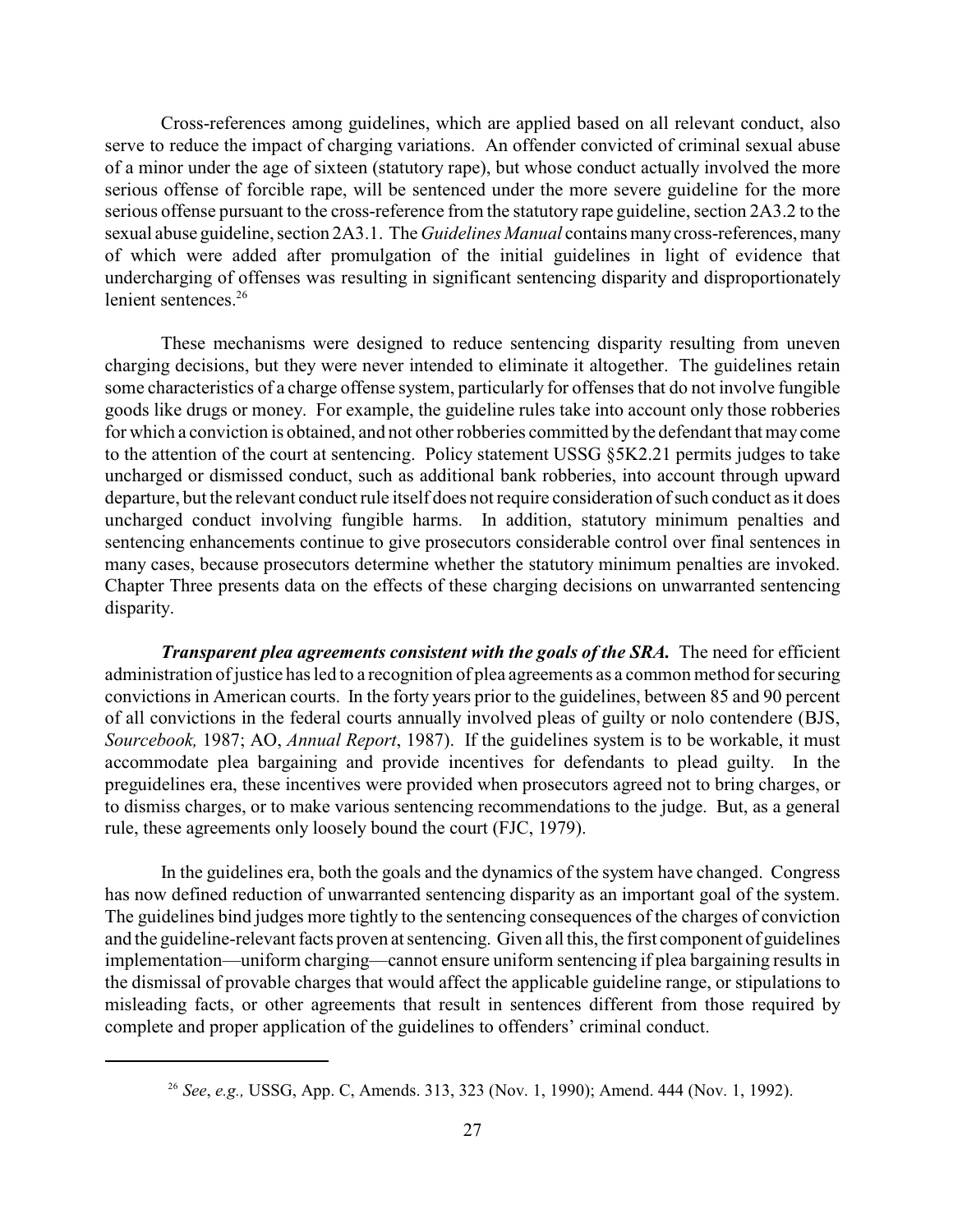Congress directed the Commission to develop policy statements governing judges' acceptance and rejection of plea agreements in the hope that "judicial review of plea bargaining under such policy statements should alleviate any potential problem in the area." $27$  These policy statements are found in Chapter Six, part B of the *Guidelines Manual*. The Commission believed that if judicial power to reject plea agreements "were properly exercised, undue shifting of authority [from judges to prosecutors] will not occur." (USSC, 1987, p. 49). Some commentators believed the Commission's initial policy statements sent mixed signals regarding how strictly judges should monitor agreements. Accordingly, the *Guidelines Manual* was amended in 1992 to make clear "the Commission's policy that plea agreements should not undermine the sentencing guidelines."<sup>28</sup>

The policy statements address the various types of plea agreements that are contemplated by Federal Rules of Criminal Procedure, Rule 11(e), which include agreements to dismiss or not bring charges, and various types of binding and non-binding sentencing recommendations. (This rule has itself been recently amended to reflect new types of agreements made possible by implementation of the guidelines, such as agreements that a particular provision of the guidelines does or does not apply. It is now denoted as Rule  $11(c)$ .) Despite variations in the types of agreements, the policy statements all adopt a simple principle: plea agreements should be accepted by the judge only if the resulting sentence is within the applicable guideline range or departs from the range for a reason that can be justified according to the normal departure standard at 18 U.S.C.  $\S$  3553(b).<sup>29</sup> The fact of an agreement itself should not be used to impose a sentence outside the range otherwise required by the guidelines. This principle has recently been reinforced by an amendment to the policy statements reiterating that "the court may not depart below the applicable guideline range merely because of the defendant's decision to plead guilty to the offense or to enter a plea agreement with respect to the offense."<sup>30</sup> Other policy statements in Chapter Six require that plea agreements be disclosed to the court (USSG §1B1.1; *see also* F. R. Crim. P. 11(c)(2)), and that any factual stipulations accompanying the agreement shall set forth the "circumstances of the actual offense conduct and offender characteristics" and "shall not contain misleading facts."<sup>31</sup>

To implement judicial review of plea agreements, some mechanism for judges to compare the agreement with the offender's actual conduct was needed. This was provided through changes to the presentence investigation and report, which are discussed in the following section Federal Rules of Criminal Procedure, Rule 11(c)(3) allows judges to defer acceptance or rejection of a plea agreement "until the court has reviewed the presentence report." USSG §6B1.1, p.s., goes further, stating that the court "shall defer" its decision "until there has been an opportunity to consider the report."

 $31$  USSG  $§6B1.4$ .

<sup>&</sup>lt;sup>27</sup> SENATE REPORT, *supra* note 1, at 63; *see* sec. A.2 (discussing move toward regulation of plea bargaining during the legislative development of the SRA).

<sup>&</sup>lt;sup>28</sup> USSG, App. C, Amend. 467 (Nov. 1, 1992).

<sup>&</sup>lt;sup>29</sup> See USSG §6B1.2.

 $30$  USSG, App. C, Amend. 651 (final provision) (Oct. 27, 2003).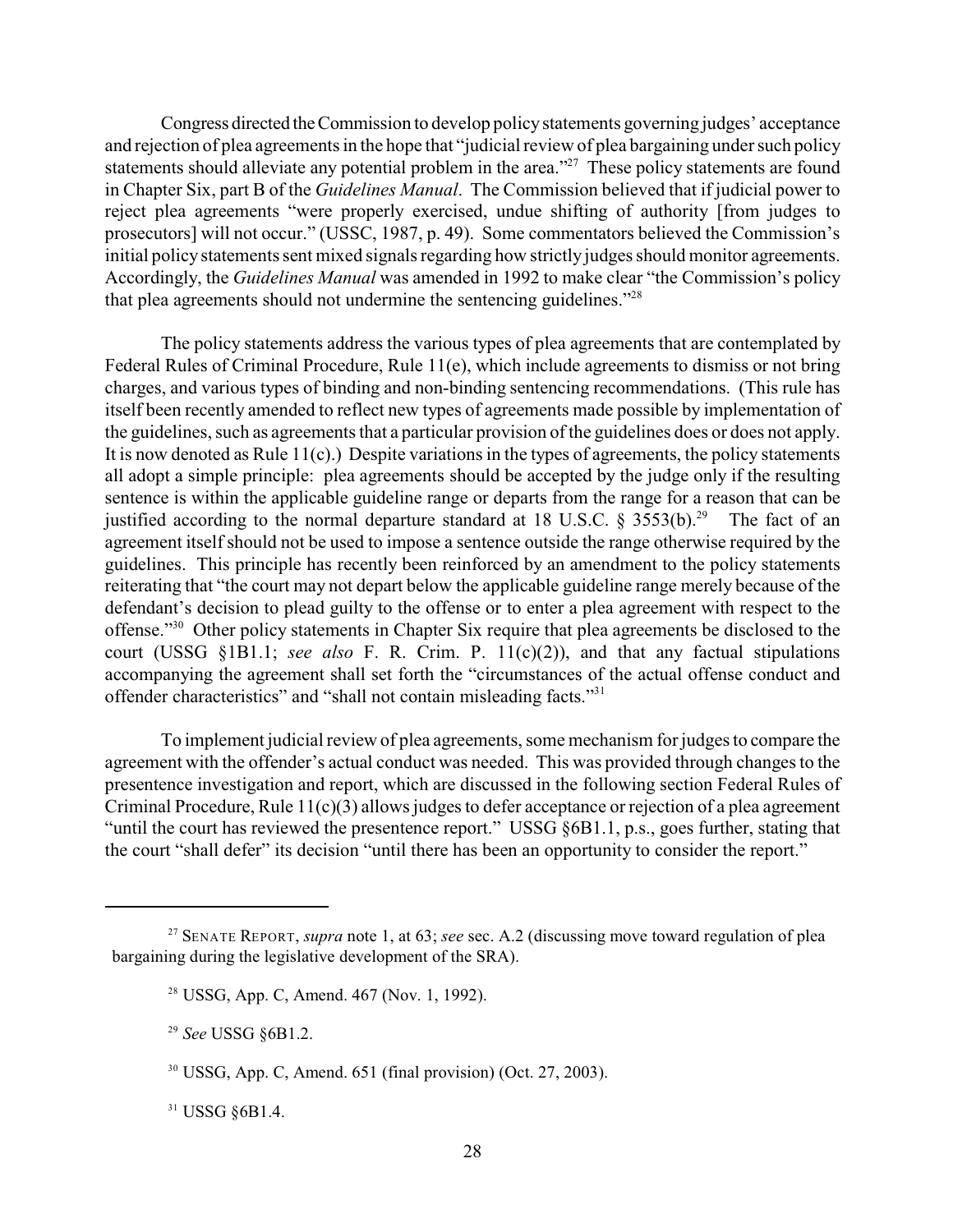Even with the help of the probation officer's investigation and report, it was recognized that the judiciary and the Commission would have limited power and resources with which to police plea bargaining. "It will be up to the government to insure that inconsistencies in the treatment of plea agreements do not frustrate the purpose of the Guidelines" (Trott Memo, Nov. 3,1987). To that end, the Department adopted strict policies regarding plea agreements. "The overriding principle governing the conduct of plea negotiations is that plea agreements should not be used to circumvent the guidelines" (Redbook, Nov. 1, 1987). The Department recognized that, as a practical matter, judges would be tempted to accept plea agreements outside the guideline range, since appeals of bargained-for sentences would be unlikely. But the Department instructed prosecutors to ensure that plea bargains result in imposition of a sentence within the guideline range unless a departure could be justified. The policies made clear that the existence of a plea agreement alone was not enough to justify a departure. Further, the Department reinforced the Commission's policy statement on factual stipulations: "The Department's policy is only to stipulate to facts that accurately represent the defendant's conduct" (Thornburgh Bluesheet, 1989).

In 2003, following passage of the PROTECT Act, the Department again reiterated the importance of consistency in the manner charges are disposed of and the importance of adherence to the sentencing guidelines when entering into plea agreements. To achieve "honesty in sentencing"

[a]ny sentencing recommendation made by the United States in a particular case must honestly reflect the totality and seriousness of the defendant's conduct and must be fully consistent with the Guidelines and applicable statutes and with the readily provable facts about the defendant's history and conduct.<sup>32</sup>

"This policy applies fully to sentencing recommendations that are contained in plea agreements."<sup>33</sup> Thus, these new policies reinforce the Department's commitment to the goals of sentencing reform.

The Commission recognized that defendants would need *some* incentive to plead guilty if trial rates were to be kept within manageable limits. Research on sentencing practices in the preguidelines era had demonstrated that offenders typically received a sentence discount for sparing the government the time and expense of a trial. The original Commission sought to maintain this benefit so that defendants retained sufficient incentive to plead guilty and "the number of trials facing an already overburdened federal court system" would not be increased.<sup>34</sup> At the same time, the Commission sought to regularize the guilty plea benefit in order to reduce disparity. "The Commission considered, but rejected, a proposal to give the sentencing judge considerable latitude to give a sizeable sentence reduction because of the entry of a guilty plea. Doing so would have risked the introduction of

<sup>&</sup>lt;sup>32</sup> Memorandum from John Ashcroft, Attorney General, DOJ, to All Federal Prosecutors, regarding "Department Policies and Procedures Concerning Sentencing Recommendations and Sentencing Appeals," July 28, 2003.

<sup>&</sup>lt;sup>33</sup> Ashcroft Charging Memo, *supra* note 24, September 22, 2003, at 5.

<sup>&</sup>lt;sup>34</sup> USSC, SUPPLEMENTARY REPORT, at 49 (1987).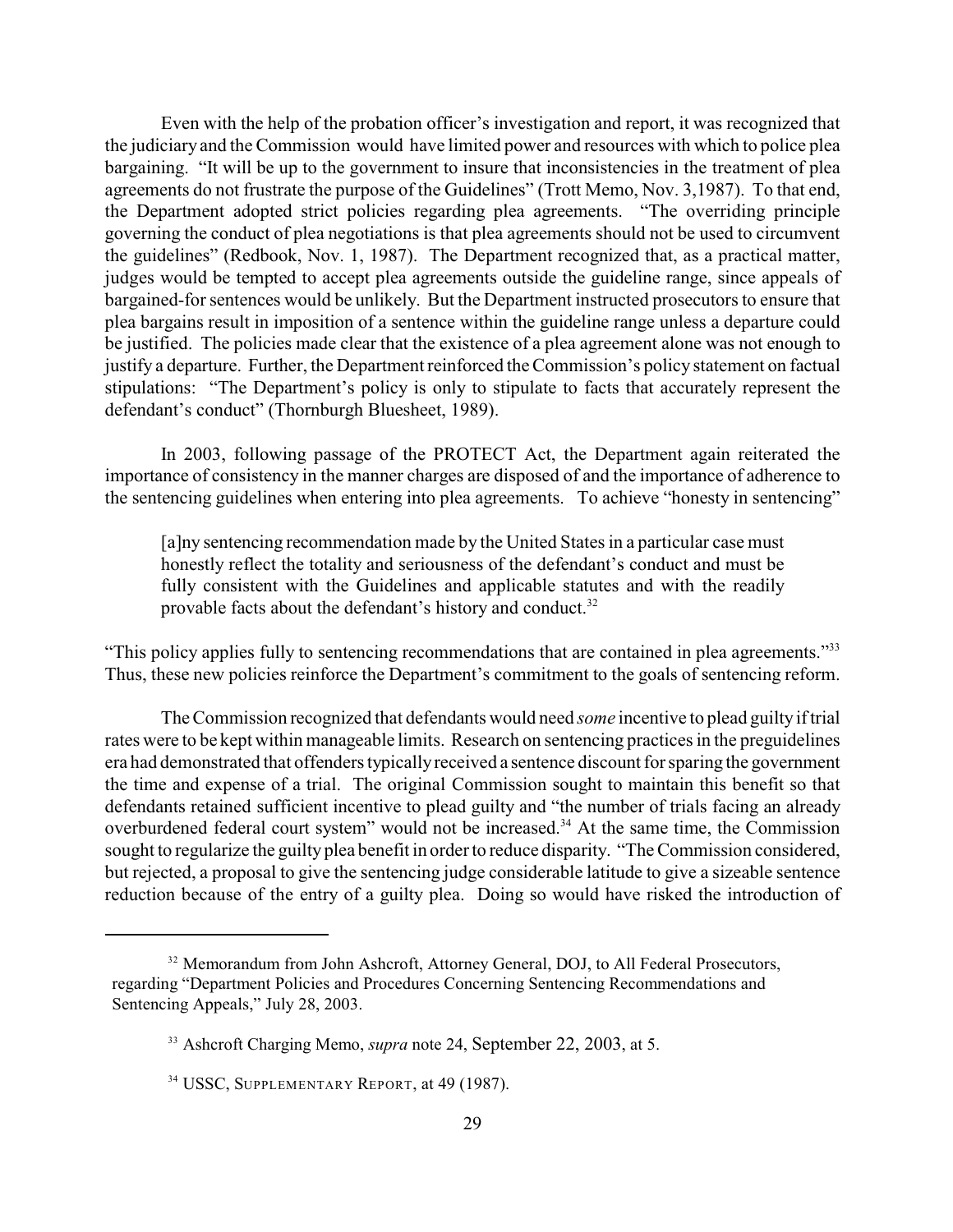considerable unwarranted disparity and unpredictability into the system."<sup>35</sup> The Commission decided to balance competing concerns regarding plea bargaining by relying on judges to police bargains that could undermine the guidelines and by allowing various types of prosecutors' recommendations—for example, that the judge sentence at the bottom of the guideline range or depart for a justifiable reason.

The Commission provided an explicit incentive to plead guilty in USSG §3E1.1, the "Acceptance of Responsibility" guideline. This guideline was designed both as a reward for offenders who plead guilty and also as a recognition of the reduced culpability of offenders who acknowledge guilt and take steps to mitigate the harm caused by their offense. The guideline provides a reduction in the offender's offense level "[i]f the defendant clearly demonstrates "acceptance of responsibility for his offense." The first factor judges are directed to consider when deciding whether to grant this reduction is the defendant's "[t]ruthfully admitting the conduct comprising the offense(s) of conviction."<sup>36</sup> Data show that 94 percent of offenders who plead guilty receive the acceptance of responsibility reduction. Later amendments to this guideline increased its utility as an incentive for defendants to provide helpful information to prosecutors and to enter pleas in a timely manner so that the government may avoid wasting resources in trial preparation.<sup>37</sup>

It is clear from the data that plea bargaining has continued, and even expanded, in the guidelines era. Guilty plea rates steadily increased from 87 percent in the years preceding the guidelines to 96.6 percent in 2001. However, the system of regularized incentives for guilty pleas that was put in place by the original Commission has never operated in isolation from statutory minimum penalties. Department policies allow prosecutors to invoke statutory minimum penalties and statutory enhancements as further incentives for guilty pleas, even barring their declination or dismissal except as part of a plea agreement (DOJ, 2003).

*Reliable fact-finding regarding real offense conduct and criminal history.* It was apparent from the beginning of the guidelines era that the reformed sentencing system would require new procedures to establish facts relevant to application of the guidelines. Rule 32 of the Federal Rules of Criminal Procedure, which concerns sentencing procedures, was amended by the SRA itself. Additional procedures needed to make guideline sentencing fair and efficient were the subject of much thought by the Sentencing Commission and by various committees of the Judicial Conference of the United States. The procedures ultimately put in place emphasized the role of the probation officer in investigating the relevant facts, recommending the guidelines applicable to the case, and identifying any remaining disputes for resolution by the judge at a sentencing hearing. Each district also retained discretion to fashion local rules and informal procedures that were tuned to local conditions.

<sup>37</sup> USSG, App. C, Amends. 459 (Nov. 1, 1992) & 649 (Sept. 30, 2003). The latter amendment was pursuant to a directive to the Commission contained in the PROTECT Act.

*Id*. 35

USSG §3E1.1, comment. n.1(a). 36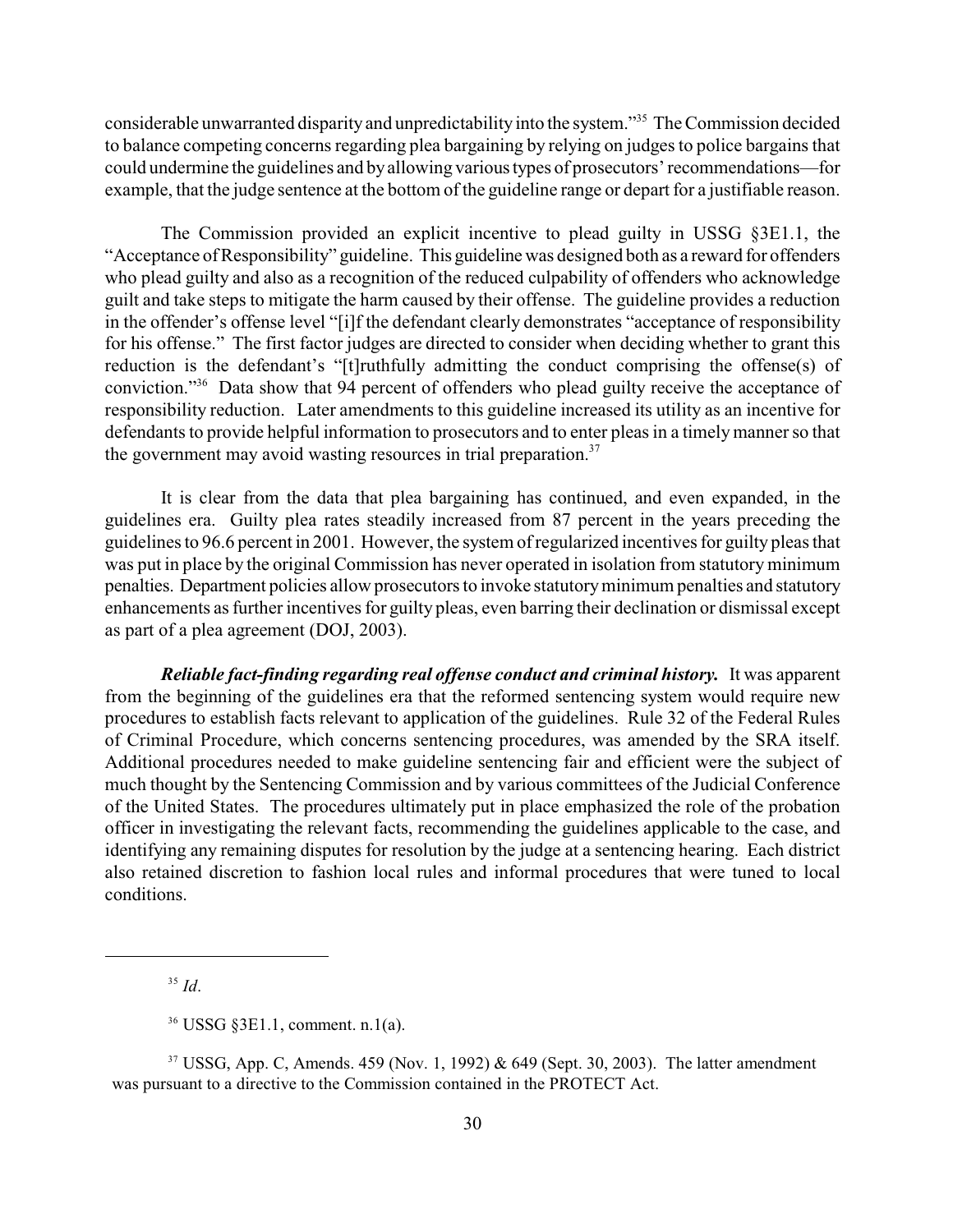Amended Rule 32 requires a presentence report in virtually all guidelines cases and establishes a timeline for its completion, its disclosure to the parties, and for any party to the file objections to its contents. The rule also specifies matters to be included in the report, including the probation officer's determination of how the guidelines apply in the case. The Judicial Conference provides more detailed instructions and training to probation officers about how to conduct the presentence investigation and write the report. These policies are contained in Publication 107 (Administrative Office of the U.S. Courts, last revision 2001), which was extensively revised at the time of guidelines implementation. Procedures for the presentence report have recently again become a topic of concern to the judiciary as growing caseloads and budgetary constraints make detailed presentence investigations in every case increasingly difficult.

At the dawn of the guidelines era, the presentence report was redesigned to make it effective in assisting judges in application of the guidelines, and to support judicial review of plea agreements. Probation officers were instructed to provide a "concise but complete description" of all information relevant to application of the guidelines, including the "offense(s) of conviction and all relevant conduct" and all verifiable criminal history. An "Impact of the Plea Agreement" section was developed to assist the court in evaluating the effects of "counts to be dismissed, stipulations, or any other factors in the plea agreement that may affect the guideline range or the sentence to be imposed" (AO, Publication 107, II-79). Inclusion of an "Impact of the Plea Agreement" section in the presentence report demonstrates that courts, like Congress, anticipated plea agreements that would sometimes understate the offender's real offense conduct. As described above, the relevant conduct rule instructs courts to look beyond the counts of conviction to the offender's actual criminal conduct, including conduct that was never charged or was specified in counts that were subsequently dismissed. The aim was to ensure that a judge's fact finding—and not just the prosecutor's charging and bargaining decisions—would determine the sentence (Breyer, 1988; Wilkins & Steer, 1990).

While offering fewer procedural protections than fact finding at trial, fact finding at sentencing under the guidelines is subject to more formal procedures than was fact finding in the preguidelines era. "The court's resolution of disputed sentencing factors usually has a measurable effect on the applicable punishment. More formality is therefore unavoidable if the sentencing process is to be accurate and fair." USSG §6A1.3 p.s., comment. In addition to disclosure of the presentence report and taking of objections, amended Rule 32(I) gives counsel an opportunity to comment on the probation officer's findings. The court may permit the parties to introduce testimony and other evidence at an evidentiary hearing. The court must rule on any disputed fact that affects the sentence and append a record of its rulings to the presentence report, which is then made available to the Bureau of Prisons and the Sentencing Commission. However, Commission policy statements permit courts to "consider relevant information without regard to its admissibilityunder the rules of evidence applicable at trial, provided that the information has sufficient indicia of reliability to support its probable accuracy." USSG §6A1.3(a) p.s. Courts have held that, in most circumstances, sentencing facts must be proven to the judge only by a preponderance of the evidence (FJC, 2002, p. 484).

*Conscientious application of the guidelines to the facts.* The core of the new system is the judge's imposition of a sentence "of a kind, and within the range" established by the guidelines for the circumstances of the offense and the offender's criminal history. 18 U.S.C. § 3553(b). In most situations, guideline application is straightforward, but it could break down in several ways.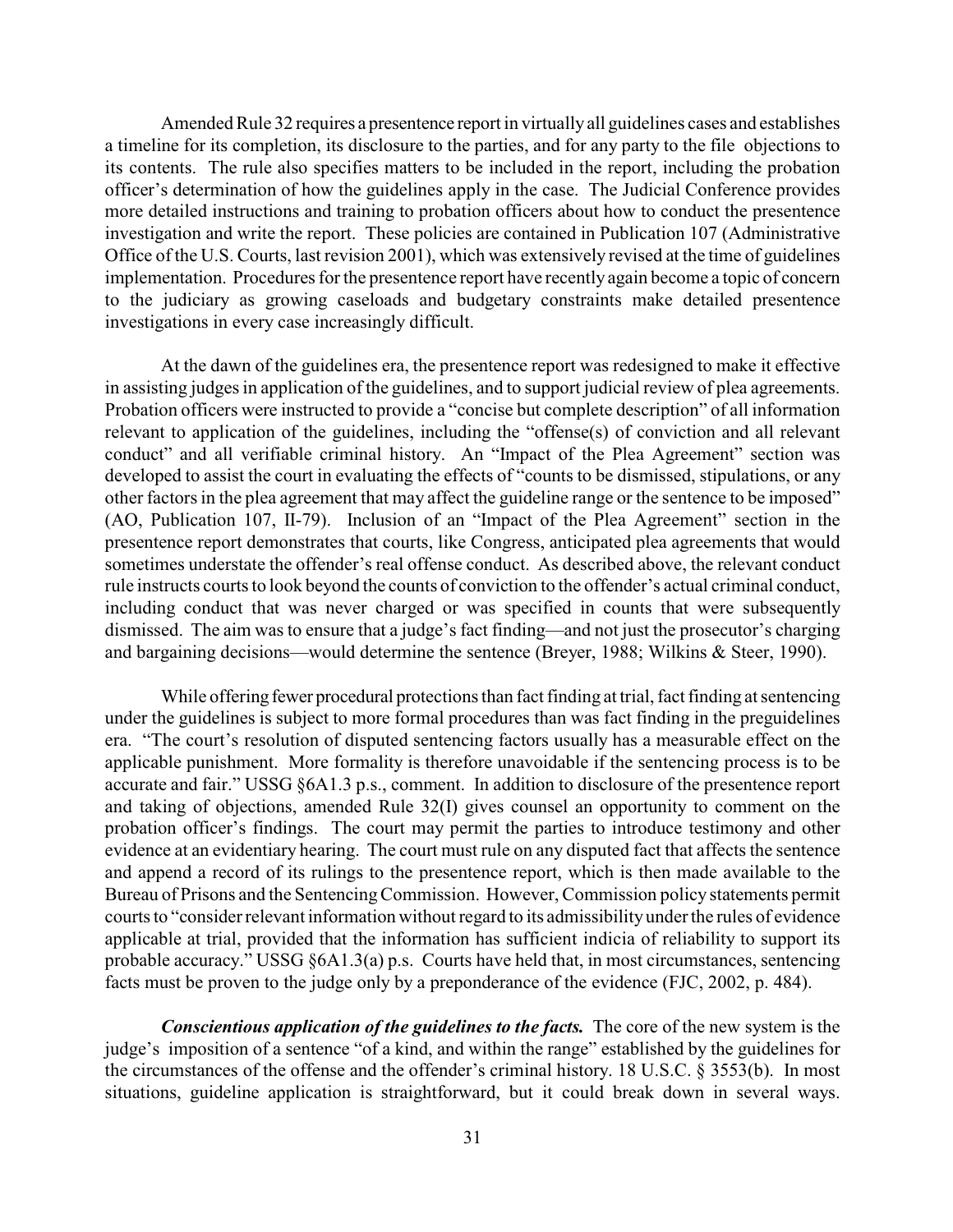Probation officers and judges could make mistakes due to confusing or complex guidelines (Ruback & Wroblewski, 2002). The guidelines could be circumvented, explicitly or covertly, through manipulation of the facts found to be present in the case, through strained guidelines interpretations, or through the granting of departures for unjustifiable reasons. Pressure to find a way around the guidelines can be acute if a judge finds the guidelines-required sentence unjust (Weinstein, 1992, p. 365; Stith & Cabranes, 1998, p. 90) and the parties agree that a sentence outside the guideline range is acceptable. Enforcement of 18 U.S.C. § 3553(b) relies on each judge's duty to follow the law in good faith, and on the provisions for appellate review created by the SRA, discussed below.

To improve comprehension of the guidelines and help avoid mistakes, the Commission, on its own and in conjunction with the Federal Judicial Center, the Administrative Office of the U. S. Courts, the Federal Bar Association, and other groups, participates in extensive training of probation officers, judges, defense attorneys, and prosecutors. The Commission also maintains a "HelpLine" available to court personnel who have specific questions about guidelines applications. To reduce pressure to circumvent the guidelines, the Commission communicates with judges through conferences, seminars, and newsletters, and seeks to improve "buy in" among those charged with implementing the guidelines through collaborative guidelines development.

*Departure when needed to achieve the purposes of sentencing.* Congress recognized that the Commission could not anticipate and describe in general guidelines every possible circumstance relevant to sentencing in every case. It included a provision in the SRA permitting departure from the guideline range if "the court finds that there exists an aggravating or mitigating circumstance of a kind, or to a degree, not adequately taken into consideration by the Sentencing Commission in formulating the guidelines that should result in a sentence different from that described." 18 U.S.C. § 3553(b). In implementing this provision the original Commission instructed judges to

treat each guideline as carving out a "heartland," a set of typical cases embodying the conduct that each guideline describes. When a court finds an atypical case, one to which a particular guideline linguistically applies but where conduct significantly differs from the norm, the court may consider whether a departure is warranted.<sup>38</sup>

The Commission also encourages, discourages, or flatly prohibits departures in various circumstances in commentary throughout the *Guidelines Manual* and in policy statements in Chapter Five, Parts H and K. The Supreme Court reaffirmed the importance of the Commission's role in regulating departures in *United States v. Koon*, 518 U.S. 81 (1996). In the PROTECT Act of 2003, Congress directed the Commission to review these provisions and amend them "to ensure that the incidence of downward departures are substantially reduced."<sup>39</sup> The results of the Commission's

<sup>&</sup>lt;sup>38</sup> USSG, Ch. 1, Pt. A.4(b). (This provision was transferred to an Editorial Note at the end of sec. 1A1.1 as part of the Commission's implementation of the PROTECT Act of 2003.)

PROTECT Act, Pub. L. No. 108-21 § 401(m)(2)(a), 117 Stat. 650 (April 30, 2003). 39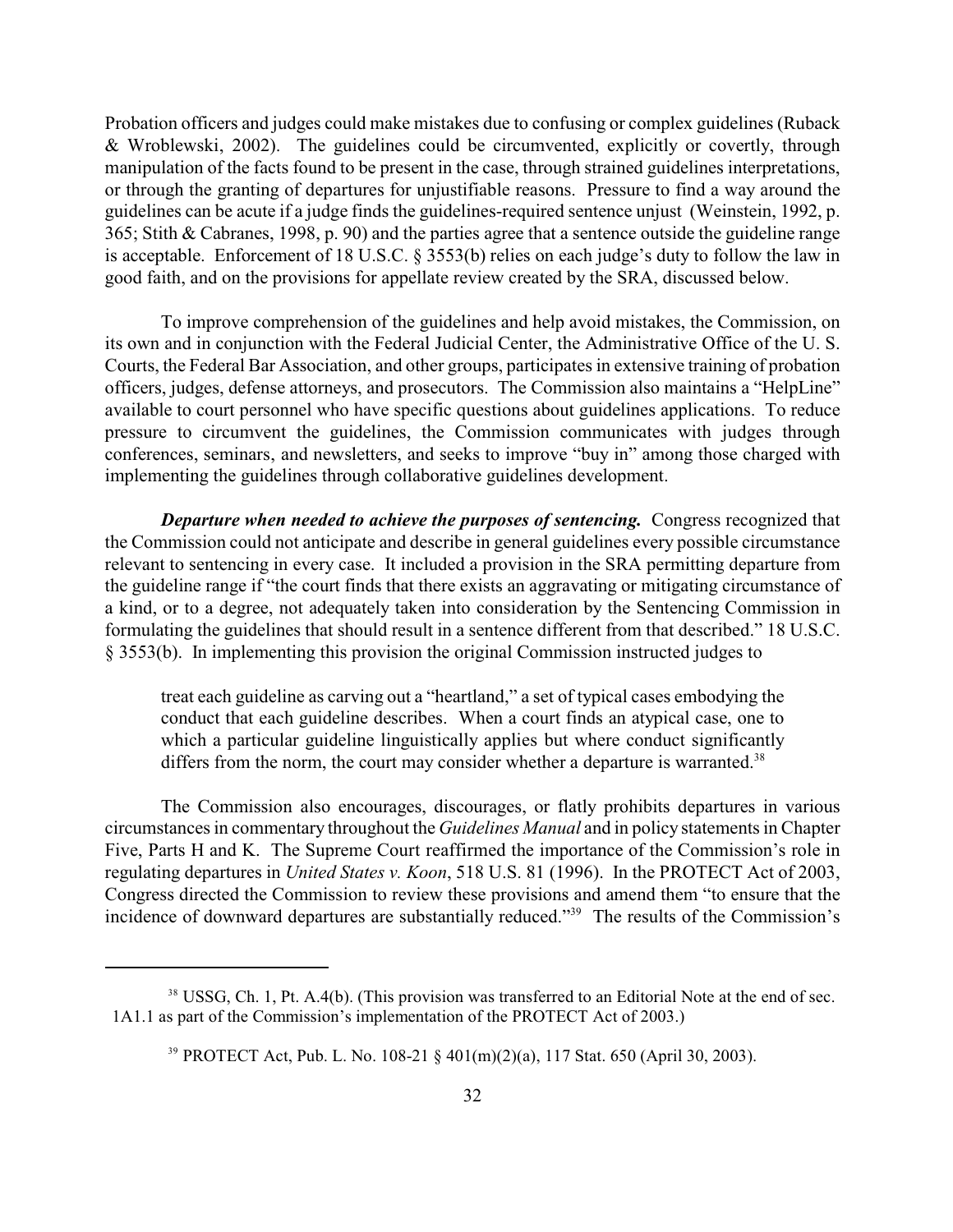review were published in *Downward Departures from the Federal Sentencing Guidelines* (USSC, 2003) and the amendments to the *Guidelines Manual* became effective on October 27, 2003.<sup>40</sup>

Departures serve several functions in the sentencing system established by the SRA. They help maintain "sufficient flexibility to permit individualized sentences when warranted by mitigating or aggravating factors not taken into account in the establishment of general sentencing practices ...." 28 U.S.C. § 991(b)(1)(B). They allow fine-tuning of sentences when literal application of a guideline would fail to achieve the guideline's intended purpose (Hofer & Allenbaugh, 2003). And they provide a feedback mechanism to the Commission. "By monitoring when courts depart from the guidelines and analyzing their stated reasons for doing so, the Commission, over time, will be able to refine the guidelines to specify more precisely when departures should and should not be permitted."<sup>41</sup>

*Sections 5K1.1 and 5K3.1 departures.* The guidelines also provide for additional types of departure to reward defendants who assist the government in various ways. The first of these—often called 5K1.1 departures, after the policy statement that governs them—was not part of the SRA itself but was added in response to the Anti-Drug Abuse Act of 1986 (ADAA), $42$  which also established mandatory minimum penalties for a wide variety of drug trafficking crimes. The ADAA permits waiver of statutory minimum penalties for persons who assist the government in the "investigation or prosecution of another person who has committed an offense" 18 U.S.C. § 3553(e). It also directs the Commission to "assure that the guidelines reflect the general appropriateness of imposing a lower sentence than would otherwise be imposed . . . to take into account a defendant's substantial assistance." 28 U.S.C. § 994(n). The Commission implemented this provision by issuing a policy statement encouraging judges to depart in such cases "upon motion of the government." USSG §5K1.1 p.s.

The Department of Justice recognized that "[t]his departure provides federal prosecutors with an enormous range of options in the course of plea negotiations" (Thornburgh Bluesheet, 1989). Later concern that charging and plea bargaining might be undermining sentencing reform led to changes in Department procedures involving section  $5K1.1$  motions.<sup>43</sup> Authority to approve the filing of such motions was limited to top management in each U. S. Attorney's office, and documentation of the facts justifying a motion to depart from the guidelines on these grounds was required.

<sup>&</sup>lt;sup>40</sup> USSG, App. C, Amend. 651 (Oct. 27, 2003).

 $41$  USSG,  $§1A1.1$ , Ed. Note, Ch. 1, Pt. A.4(b).

<sup>&</sup>lt;sup>42</sup> Pub. L. No. 99-570, §§ 1007, 1008, 100 Stat. 3207 (Oct. 27, 1986).

<sup>&</sup>lt;sup>43</sup> Memorandum from George J. Terwilliger, III, Acting Deputy Attorney General, DOJ, to Holders of United States Attorneys' Manual Title 9, regarding "Indictment and Plea Procedure Under Guideline Sentencing" [hereinafter Terwilliger Bluesheet], Feb. 7, 1992. *Reprinted in* 6 FSR 350 (1994).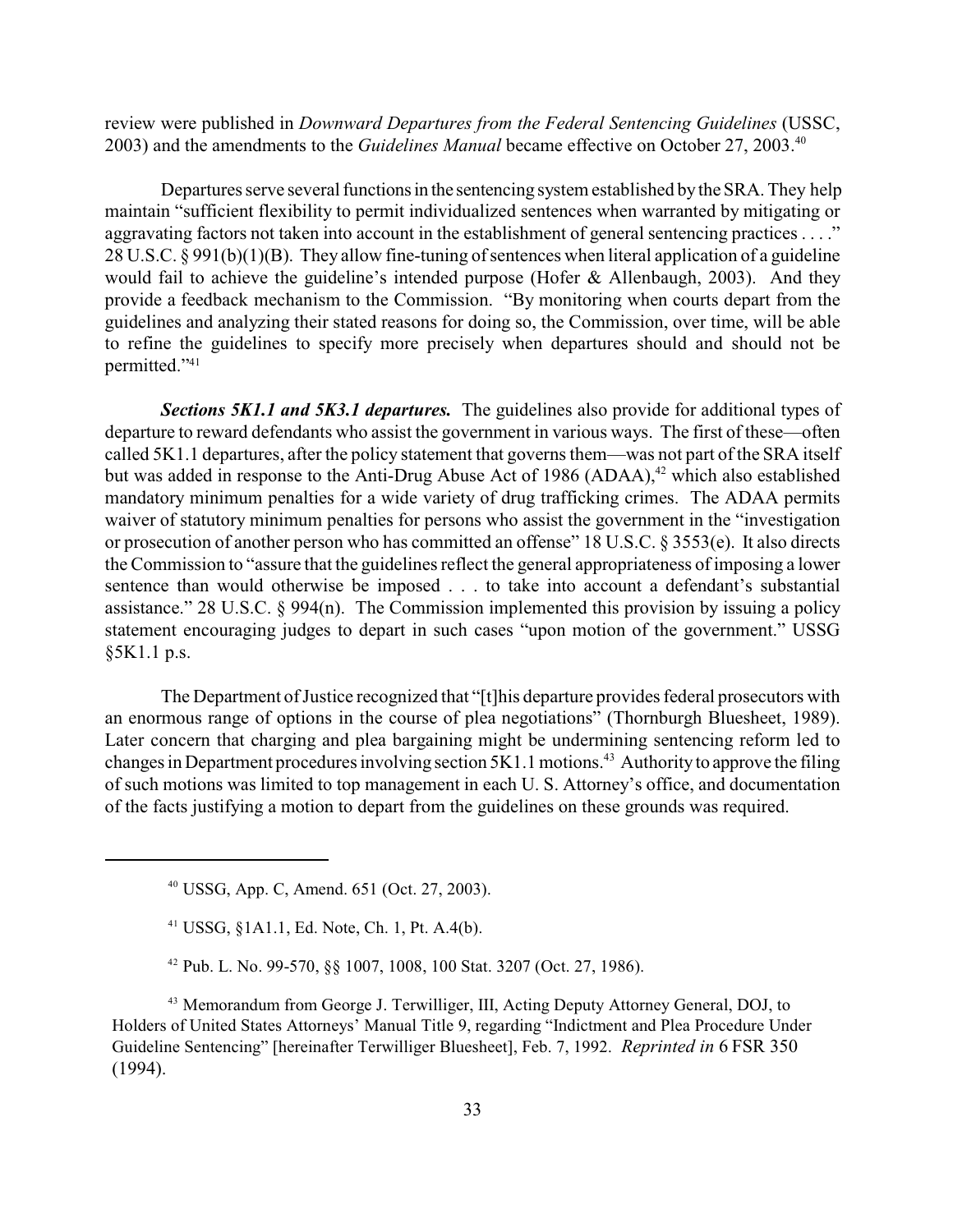In the PROTECT Act, Congress directed the Commission to promulgate a policy statement authorizing a new ground for downward departure. The Commission's response was to add USSG, §5K3.1 p.s., which became effective October 27, 2003.<sup>44</sup> If the Government files a motion, an offender may receive a departure of no more than four offense levels for participating in an early disposition program authorized by the Attorney General and the United States Attorney.<sup>45</sup> This provision was created to help regularize so-called "fast-track" departures that had developed in a number of districts in recent years to accommodate overwhelming caseloads that outstrip both prosecutorial and judicial resources. The new departure provision rewards offenders for pleading guilty early in the process and waiving certain procedural rights, such as the right of appeal, most rights to challenge a conviction under 28 U.S.C. § 2255 (the federal habeas corpus provision), and any of the motions described in the Federal Rule of Criminal Procedure 12(b)(3), such as motions for discovery or to suppress evidence.

The Department issued a memorandum outlining its criteria for authorization of early disposition programs on September 22, 2003. The memorandum stressed that the programs were "properly reserved for exceptional circumstances . . . [and] are not to be used simply to avoid the ordinary application of the guidelines to a particular class of cases."<sup>46</sup> In addition to downward departures, the Department's policies contemplate that some districts may reward offenders for participation in early disposition programs by agreeing not to charge or pursue all readily provable criminal conduct. Results of the Commission's review of early disposition programs, and implications of the new departure provision, were discussed further in the Commission's report *Downward Departures from the Federal Sentencing Guidelines* (2003).

*Appellate review***.** Appellate review of sentences, which the SRA codified for the first time at 18 U.S.C. § 3742, was intended by Congress to "reduce materially any remaining unwarranted disparities by granting the right to appeal a sentence outside the guidelines and by providing a mechanism to assure that sentences inside the guidelines are based on correct application."<sup>47</sup> Any party may appeal a sentence that they allege "was imposed in violation of law" or "as a result of an incorrect application of the sentencing guidelines."<sup>48</sup> The government may appeal any sentence resulting from a departure below the guideline range, and the defense may appeal an upward departure. The SRA directed appellate courts to accept the district court's findings of fact unless they were clearly erroneous, and to give due deference to the district court's application of the guidelines

<sup>46</sup> Memorandum from Attorney General John Ashcroft, DOJ, to All United States Attorneys, regarding "Department Principles for Implementing an Expedited Disposition or 'Fast-Track' Prosecution Program in a District" [hereinafter Ashcroft Fast-Track Memo], Sept. 22, 2003, at 5.

<sup>48</sup> 18 U.S.C. § 3742

USSG, App. C, Amend. 651 (Oct. 27, 2003). <sup>44</sup>

<sup>&</sup>lt;sup>45</sup> PROTECT Act, Pub. L. No. 108-21 § 401(m)(2)(B), 117 Stat. 650 (April 30, 2003).

SENATE REPORT, *supra* note 1, at 86. <sup>47</sup>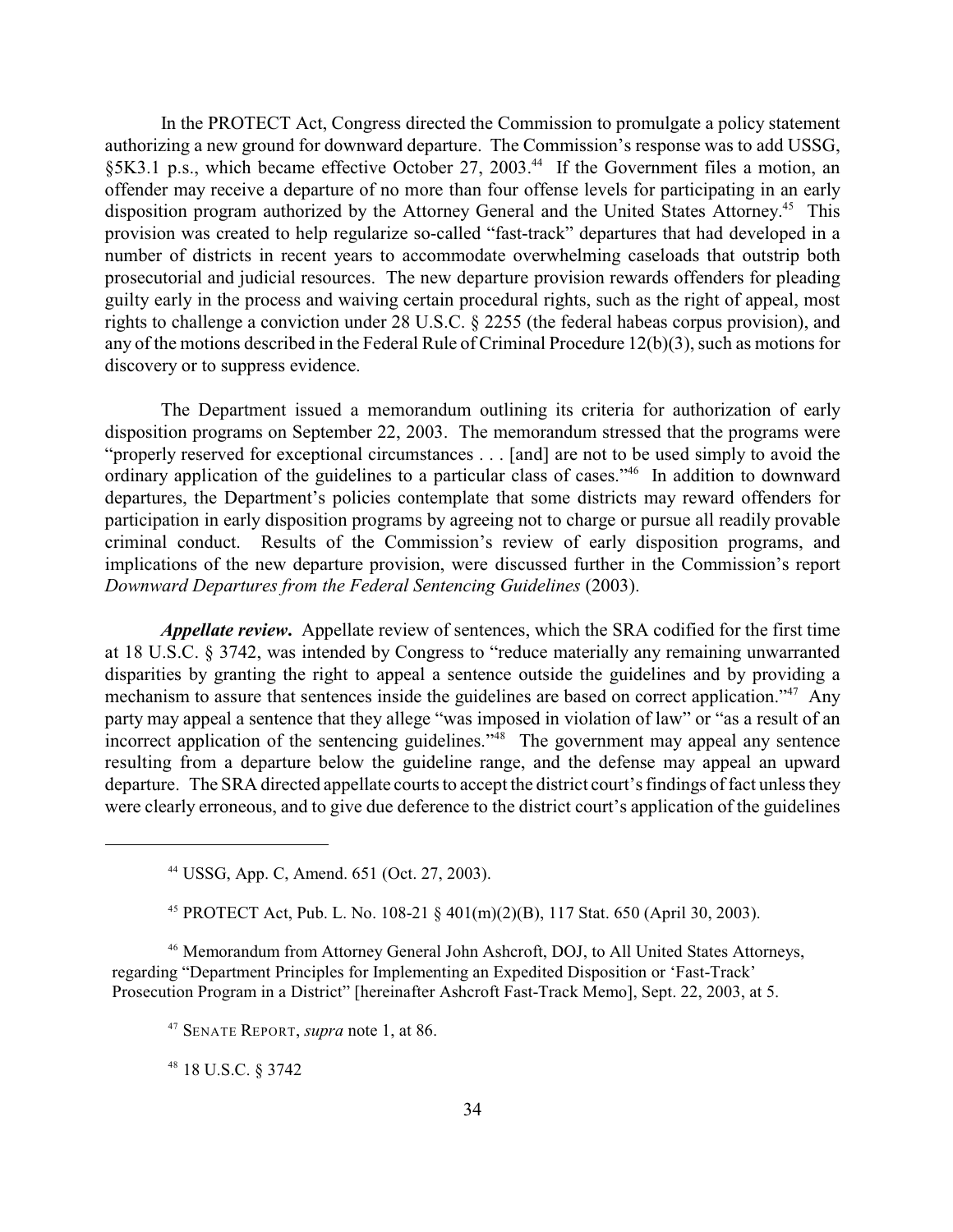to the facts. In the case of an appeal of a departure, the appellate court determines if the sentencing judge's stated reasons for departure were reasonable, and met the standards set out in 18 U.S.C. § 3553, described above. The U.S. Supreme Court further clarified the standards for judicial review of departures in *Koon v. United States*. 49

In early 2003, the Department of Justice cited with alarm the increasing rate of downward departures. The Department's representatives testified before Congress that "[m]uch of the damage is traceable to the Supreme Court's decision in *Koon v. United States.*"<sup>50</sup> That decision had established "abuse of discretion" as the proper standard for review of departures and had also cautioned appellate courts against categorically prohibiting departures on grounds not specifically prohibited by the Sentencing Commission. In the view of the Department, these holdings had made it difficult to appeal unjustified downward departures, thereby contributing to their increasing rate. The Department called for *Koon* to be effectively overruled by statute. It encouraged legislation that would both 1) establish *de novo* review as the proper standard for review of departures, and 2) prohibit departures on any grounds not affirmatively encouraged by the Commission. As ultimately enacted, the PROTECT Act prohibited departures on grounds not affirmatively encouraged by the Commission only for offenders convicted of sex crimes against children. However, the Act did change the standard of review for all departures to *de novo*.

Some early advocates of sentencing reform (Morris, 1977), and some recent commentators (Berman, 1999), have envisioned appellate review as making substantial contributions to the development of a principled "common law of sentencing." Others have noted the inherent weaknesses in such a vision, however, and have argued that the "enforcement function" of appellate review—ensuring that sentencing courts faithfully implement the guidelines system—has emerged as more important than any "lawmaking function" (Reitz, 1997).

In any event, the legislative history of the SRA makes clear that Congress's primary purpose in establishing appellate review was to ensure that unwarranted disparity did not re-emerge through misapplication of the guidelines or through unjustified departure. Appellate review has also helped alert the Commission to important ambiguities in the guidelines and other problems of guidelines application. It has identified areas in need of guideline amendments to resolve circuit conflicts and help control sentencing disparity (Wilkins & Steer, 1993).

The appellate courts cannot perform their assigned functions without the cooperation of other participants in the system. Appellate review depends on clear fact findings and statements of reasons by the sentencing courts to provide a sufficient record for review. And, of course, correction of

<sup>&</sup>lt;sup>49</sup> 518 U.S. 81 (1996).

<sup>&</sup>lt;sup>50</sup> The Child Abduction Prevention Act and The Child Obscenity & Pornography Prevention Act *of 2003; Hearing on H. R. 1004 and H.R. 1161 Before the House Subcomm. on Crime, Terrorism, and Homeland Security, of the House Comm. on the Judiciary,* 108th Cong.,1st Sess. 38 (March 11, 2003) (statement of Daniel P. Collins, Associate Deputy Attorney General, DOJ).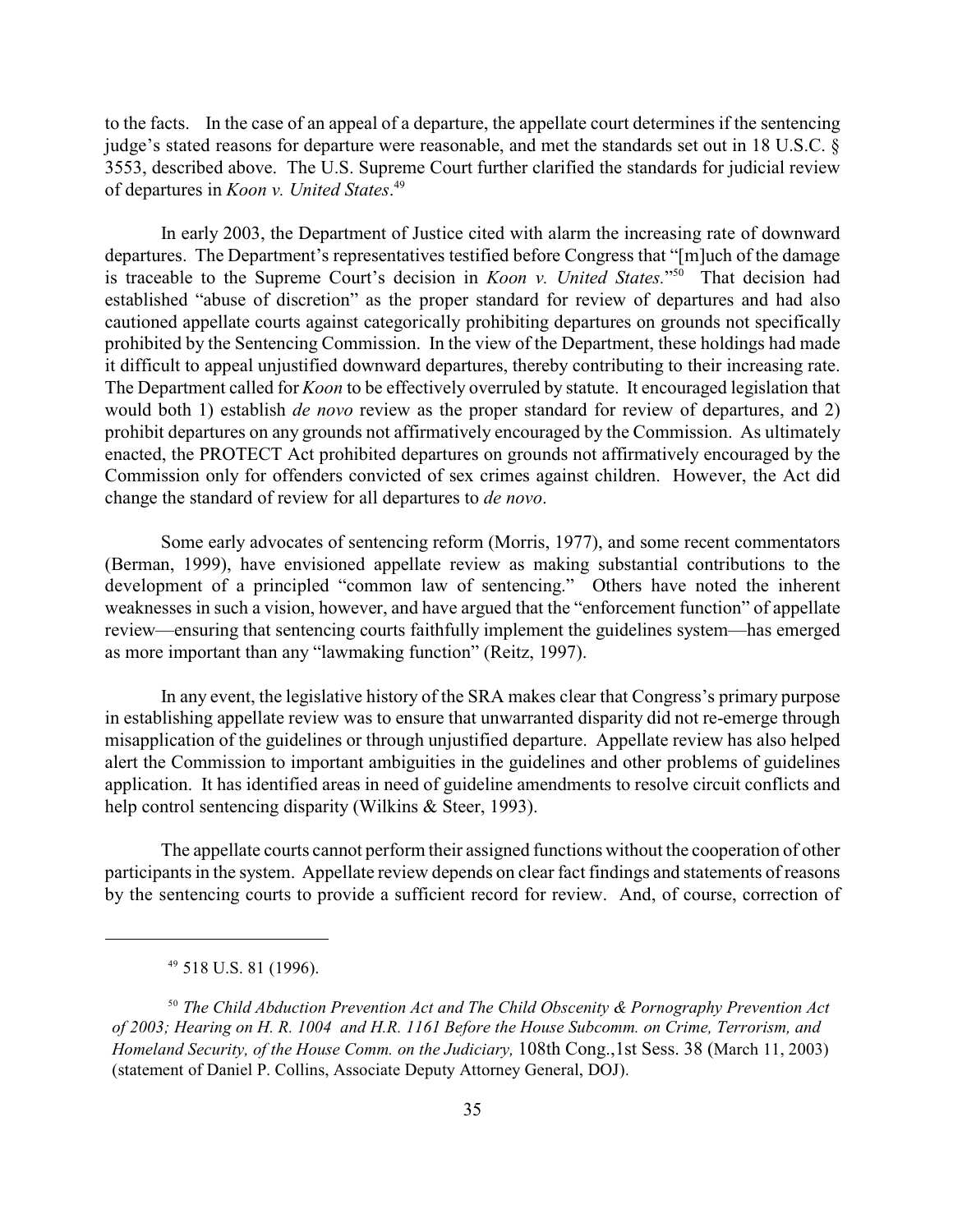guidelines errors or improper departures depends on appeal of the sentence by at least one of the parties to the case.

## **E. From Theory to Practice**

This detailed description of the components of the reformed sentencing system shows how much was changed by enactment of the SRA. The Sentencing Commission, the Department of Justice, and the Judicial Conference of the United States all responded by establishing new policies and procedures to support the SRA's objectives. This systemic perspective shows how implementation of each component is needed for Congress's goals for sentencing reform to be fully realized. Changes to the system and departure from the original vision of the SRA—including enactment of statutory mandatory minimum penalties, the PROTECT Act, and application of *Blakely v. Washington* to the federal guidelines—could change the dynamics of federal sentencing and upset the interaction of components needed to achieve Congress's goals for sentencing reform. A quick contrast between the system as envisioned and the ways it might function in practice reveals what is at stake.

*Guidelines development.* If the Commission develops policy informed by its research and by "advancement in knowledge of human behavior" (28 U.S.C. §991(b)(c)), we would expect the guidelines to achieve the purposes of sentencing as effectively as current criminological knowledge will allow. If collaborative guidelines development obtains "buy in" from the courts and practitioners, then those charged with implementing the system would have a stake in its success. Practices that could undermine or circumvent the guidelines would be avoided, and implementers would undertake their new duties and responsibilities conscientiously. If collaborative guidelines development and political accountability were harmonized, then direct congressional intervention in sentencing outside the guidelines framework, through mandatory minimum legislation or other specific directives, could be avoided.

If, however, there were a breakdown in any of these components, we could expect negative consequences for the system. If research weren't utilized, correctional resources could be squandered on ineffective sentences. If guidelines were imposed from above rather than developed through collaboration, implementers might shirk their new responsibilities, leading to circumvention and disparity. If the Commission failed to be accountable to Congress, legislative micro-management through specific directives or statutory minimum penalties would be more likely.

*Guidelines implementation.* If prosecutors charge uniformly and obtain plea agreements that fully account for each offender's criminal conduct, then sentencing uniformity will be advanced. But if prosecutors charge statutory penalties that trump the guideline range and don't permit consideration of the guidelines' mitigating adjustments, then different offenders will be treated similarly. On the other hand, if prosecutors don't pursue all relevant conduct, then independent probation officer investigations into offense conduct is needed to inform judicial review of plea agreements. But if judges accept plea agreements that undermine the guidelines, or depart for unwarranted reasons, or misapply the guideline provisions, then unfair and disparate sentences can result. If appellate courts